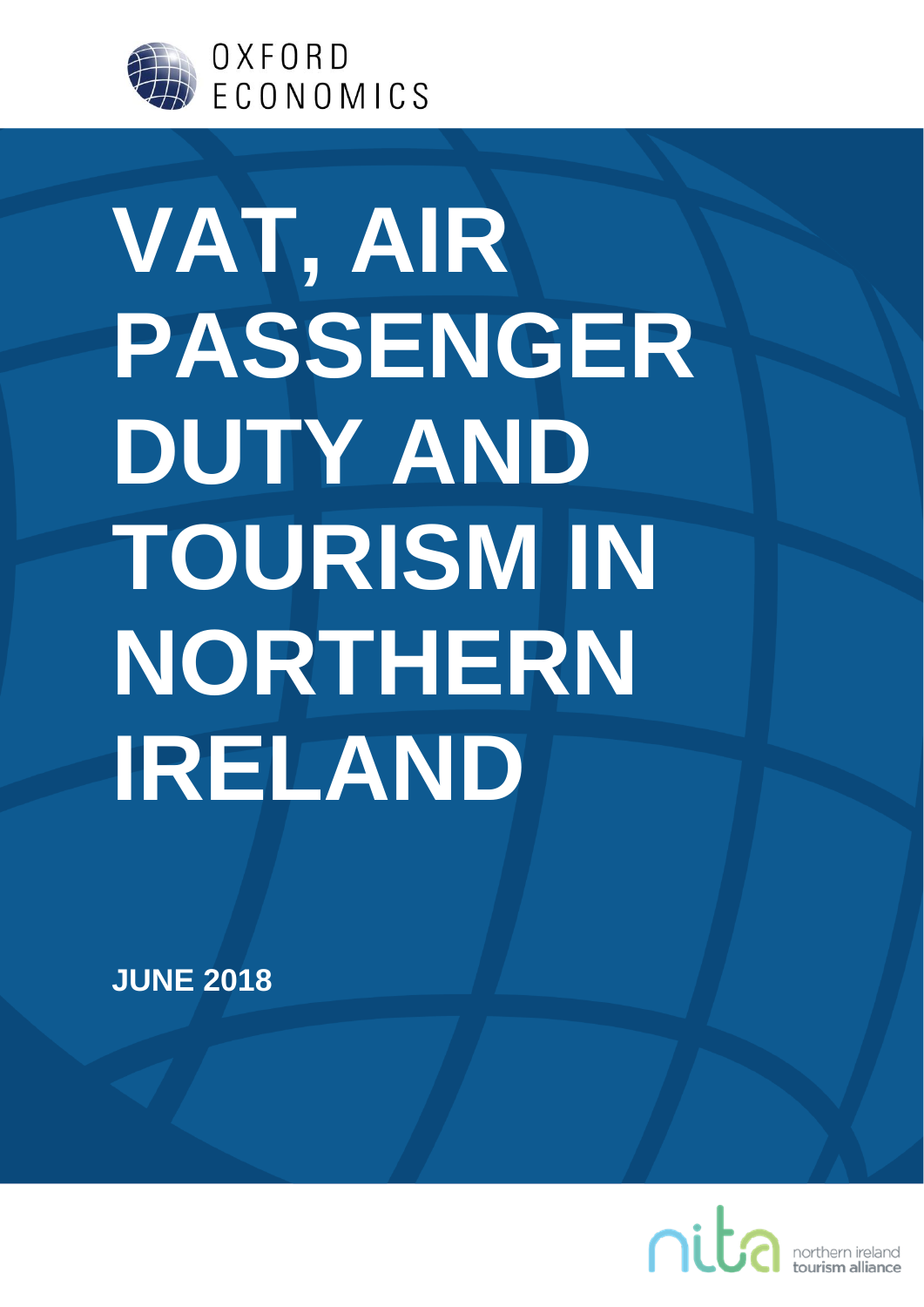

# **Oxford Economics**

Oxford Economics was founded in 1981 as a commercial venture with Oxford University's business college to provide economic forecasting and modelling to UK companies and financial institutions expanding abroad. Since then, we have become one of the world's foremost independent global advisory firms, providing reports, forecasts and analytical tools on 200 countries, 100 industrial sectors and over 3,000 cities. Our best-of-class global economic and industry models and analytical tools give us an unparalleled ability to forecast external market trends and assess their economic, social and business impact.

Headquartered in Oxford, England, with regional centres in London, New York, and Singapore, Oxford Economics has offices across the globe in Belfast, Chicago, Dubai, Miami, Milan, Paris, Philadelphia, San Francisco, and Washington DC. We employ over 300 full-time people, including more than 200 professional economists, industry experts and business editors—one of the largest teams of macroeconomists and thought leadership specialists. Our global team is highly skilled in a full range of research techniques and thought leadership capabilities, from econometric modelling, scenario framing, and economic impact analysis to market surveys, case studies, expert panels, and web analytics. Underpinning our in-house expertise is a contributor network of over 500 economists, analysts and journalists around the world.

Oxford Economics is a key adviser to corporate, financial and government decision-makers and thought leaders. Our worldwide client base now comprises over 1,500 international organisations, including leading multinational companies and financial institutions; key government bodies and trade associations; and top universities, consultancies, and think tanks.

# **June 2018**

All data shown in tables and charts are Oxford Economics' own data, except where otherwise stated and cited in footnotes, and are copyright © Oxford Economics Ltd.

This report is confidential to **Northern Ireland Tourism Alliance** and may not be published or distributed without their prior written permission.

The modelling and results presented here are based on information provided by third parties, upon which Oxford Economics has relied in producing its report and forecasts in good faith. Any subsequent revision or update of those data will affect the assessments and projections shown.

To discuss the report further please contact:

**Neil McCullough**: [nmccullough@oxfordeconomics.com](mailto:nmccullough@oxfordeconomics.com)

Oxford Economics

Lagan House, Sackville Street, Lisburn, BT27 4AB

Tel: 028 9263 5416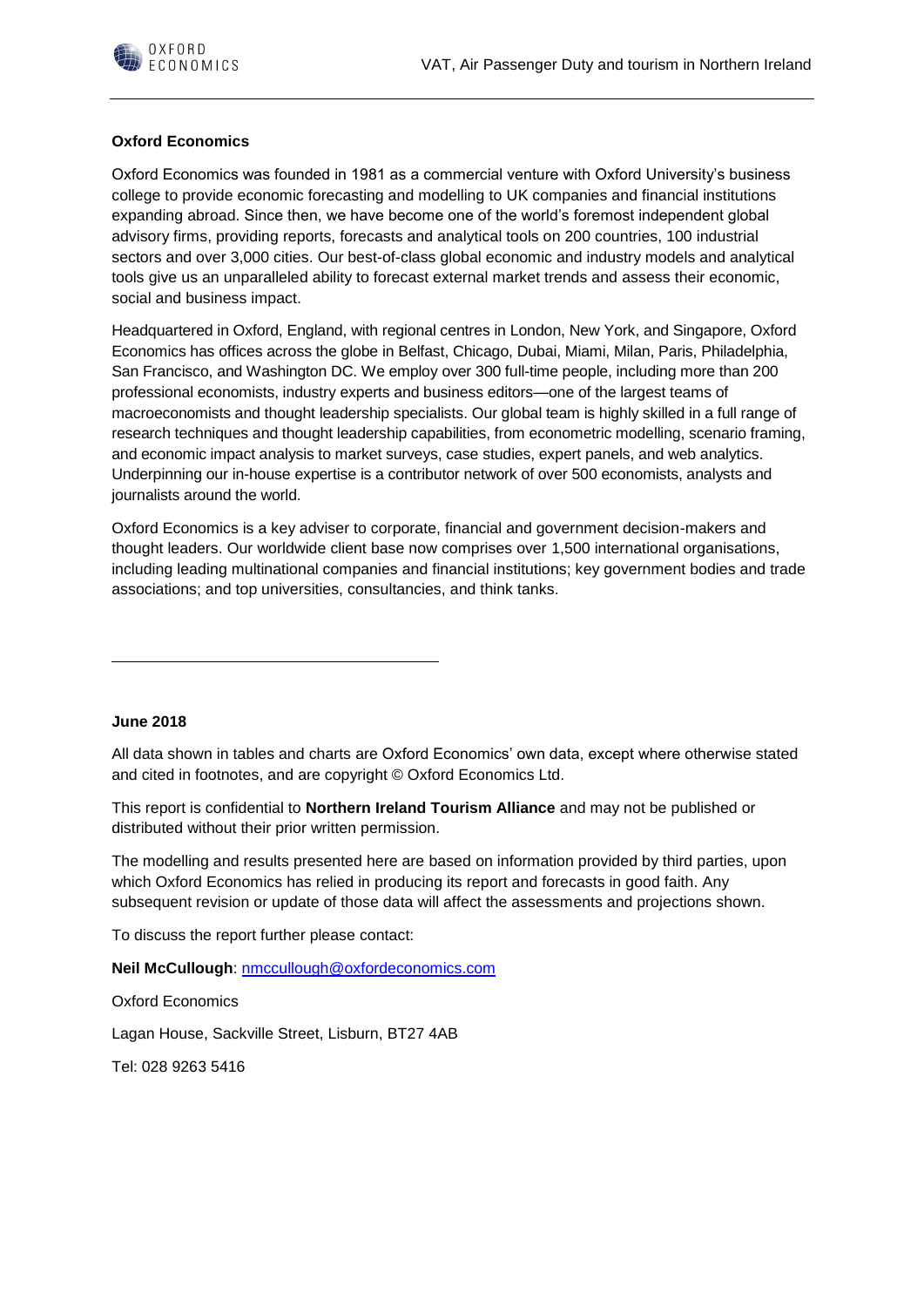

# **TABLE OF CONTENTS**

| 3.1 Question 1: What evidence is there that demonstrates the impact of VAT                                                                                                                                                                                                                                                                                                                                                                                                  |
|-----------------------------------------------------------------------------------------------------------------------------------------------------------------------------------------------------------------------------------------------------------------------------------------------------------------------------------------------------------------------------------------------------------------------------------------------------------------------------|
| 3.2 Question 2: What evidence is there that cost is a significant factor to<br>tourists considering visiting Northern Ireland? What proportion of the cost of<br>a holiday in Northern Ireland is made up of VAT and APD? How much does<br>the cost of a holiday in Northern Ireland differ from other parts of the UK,                                                                                                                                                     |
| 3.3 Question 3: Are there additional challenges, unique to the tourism<br>industry in Northern Ireland, which might be addressed through VAT or APD                                                                                                                                                                                                                                                                                                                         |
| 3.4 Question 4: What impact do current VAT reliefs, exemptions and refunds<br>have on the tourism industry in Northern Ireland? Are they a significant                                                                                                                                                                                                                                                                                                                      |
| 3.5 Question 5: What impact do VAT and APD have on people considering                                                                                                                                                                                                                                                                                                                                                                                                       |
| 3.6 Question 6: What evidence is there that changes to the VAT rate applied<br>to tourism in other countries has had a significant impact on the demand for<br>tourism in those countries? What evidence is there to suggest the reduced<br>rate of VAT in Ireland has positively or negatively affected tourism in<br>Northern Ireland? What was the impact of the Northern Ireland Assembly's<br>2012 decision to set a £0 APD rate on direct long-haul flights departing |
| 3.7 Question 7: What is the composition of the tourism industry in Northern<br>Ireland? How have the individual tourism related sectors listed in 4.1                                                                                                                                                                                                                                                                                                                       |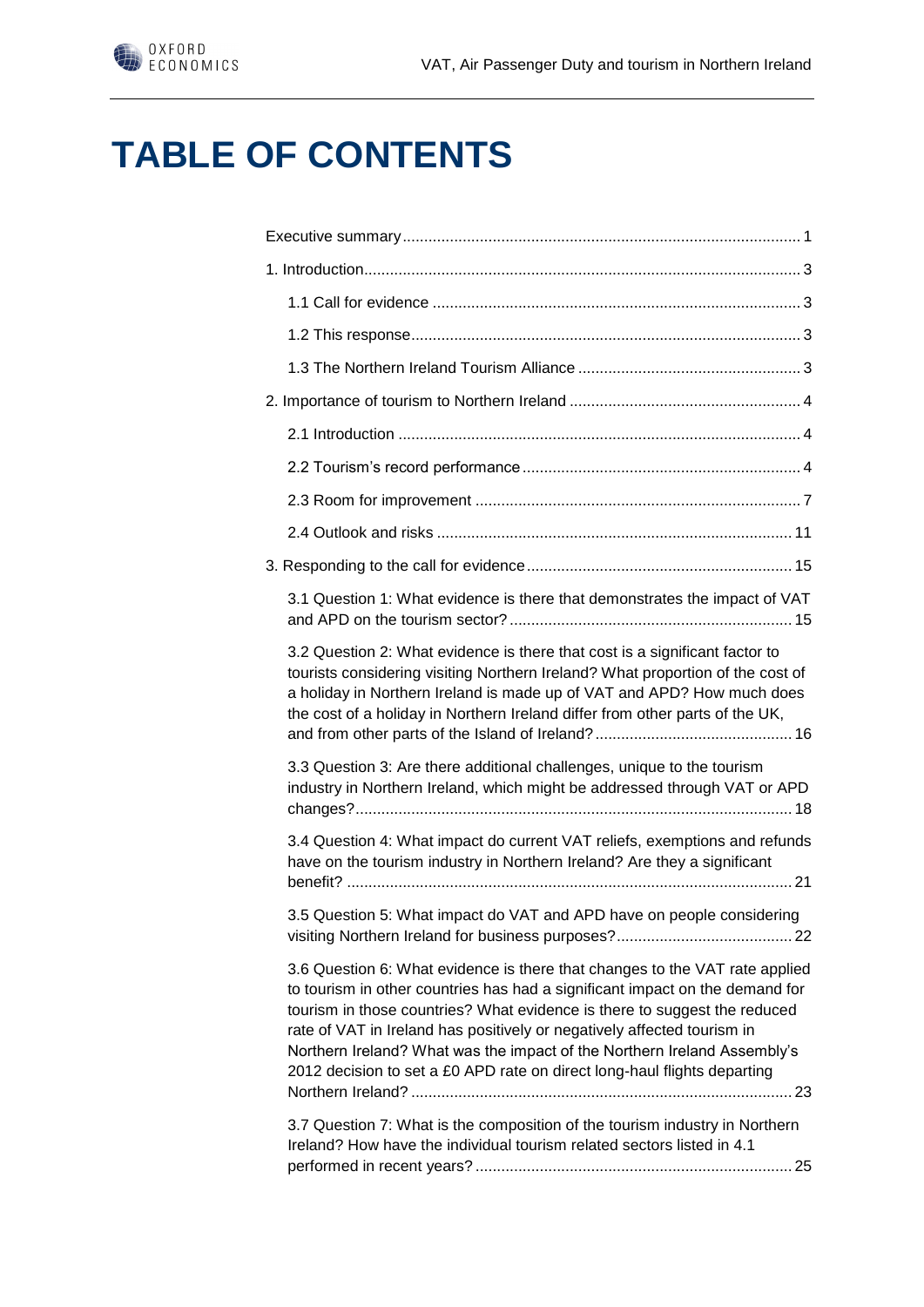| 3.8 Question 8: Do VAT and APD impact different tourism related<br>businesses in different ways? For example, do restaurants derive a greater<br>benefit from the UK's high registration threshold than accommodation                                                                                     |
|-----------------------------------------------------------------------------------------------------------------------------------------------------------------------------------------------------------------------------------------------------------------------------------------------------------|
| 3.9 Question 9: What evidence is there that the impacts of VAT and APD on<br>tourism differ from the impacts of VAT and APD on other sectors of the                                                                                                                                                       |
| 3.10 Question 10: How would different VAT rules for tourism related<br>activities in Northern Ireland, and/or a lower rate of APD in Northern Ireland<br>affect the tourism industry in other parts of the UK? What impact would VAT<br>and/or APD changes have on businesses administrative burdens?  30 |
| 3.11 Question 11: Would a lower rate of APD encourage outbound tourism<br>from Northern Ireland? What effect would this have on the tourism industry                                                                                                                                                      |
| 3.12 Question 12: What would be the individual and/or collective impact of a<br>change to VAT on: accommodation, leisure activities and restaurants, other<br>tourism related activities and/or a change to APD rates in Northern Ireland                                                                 |
| 3.13 Question 13: How would businesses in the tourism sector respond to<br>VAT and APD changes and to what extent would those changes would be<br>passed through to consumers in the form of lower prices?  37                                                                                            |
| 3.14 Question 14: What evidence is there that VAT and/or APD rate<br>changes are a relatively cost-effective means of supporting the tourism                                                                                                                                                              |
| 3.15 Question 15: How would a UK-wide change to VAT or APD benefit the<br>tourism industry? How would the industry in Northern Ireland benefit relative                                                                                                                                                   |
|                                                                                                                                                                                                                                                                                                           |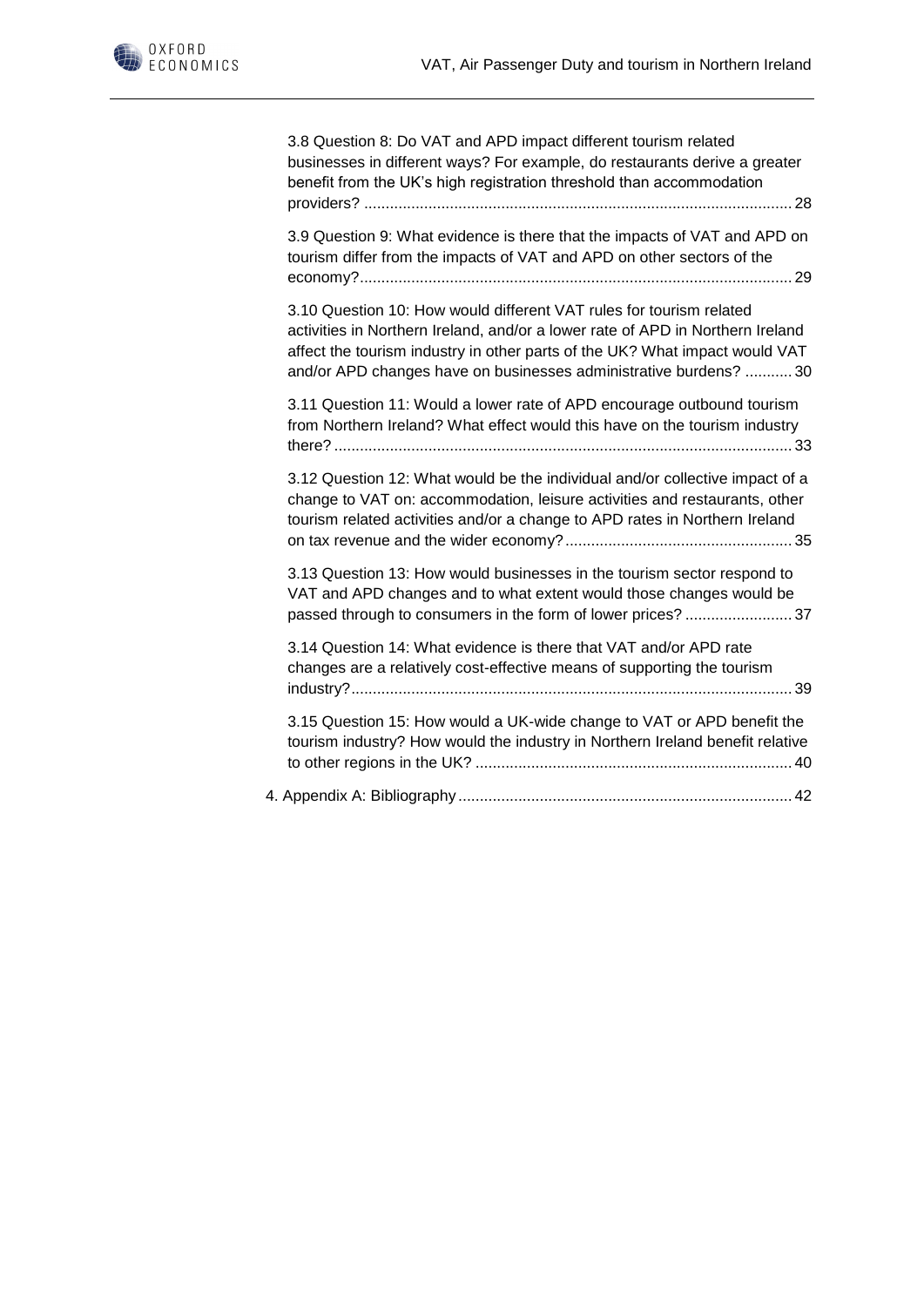# <span id="page-4-0"></span>**EXECUTIVE SUMMARY**

**Northern Ireland's tourism sector has been steadily growing over recent decades and the latest forecasts suggest that this trend will continue.** Data for 2016 indicates that it was a record-breaking year for tourism. The increasing success of key attractions – including Titanic Belfast and sites associated with Game of Thrones – have contributed strongly to recent growth, while Lonely Planet has identified Belfast and Causeway Coast as its top region to visit globally in 2018.

**However, the sector has been growing from a low base, and continues to underperform relative to competing markets.** Overall revenues generated by tourism are eight-times higher in the Republic of Ireland, despite having a population just 2.8 times larger than that of Northern Ireland. Despite relatively strong occupancy rates and a growing stock of accommodation, a key difficulty is retaining visitors to Northern Ireland. Many visitors to the key attractions tend to do so through day-trips originating from Dublin, therefore retaining much of the spending within the Republic of Ireland. As a result, the average amount spent per trip to Northern Ireland is under half the equivalent figures for either the Republic of Ireland or UK as a whole.

**This is largely due to the unique challenges and competition Northern Ireland faces when compared to the rest of the UK.** It shares a land border with the Republic of Ireland which has lower rates of VAT on tourism related goods and services and has no tax on air travel. The higher relative tax burden makes the domestic local tourism sector less competitive. As tourism is a relatively price-sensitive sector, the impact on cost born by a higher tax burden has a greater adverse impact on demand than for other goods and services. Proposed changes to VAT on tourism-related goods and/or APD on short-haul flights may help to overcome these barriers and unlock the sector's growth potential.

**Reducing the rate of VAT will help the tourism sector grow.** Evidence from modelling exercises, information provided by existing operators and similar policies in the Republic of Ireland all point towards a positive economic impact from a reduction in tourism-related VAT. Firms have pledged a commitment to sign a charter that would ensure a degree of pass-through to consumers following a cut in the VAT rate, reducing costs for consumers and therefore boosting demand. Meanwhile, the additional revenues generated by firms can be reinvested to improve the quality of Northern Ireland's tourism offer, boosting investment and training to further support growth. These factors in turn will encourage an expansion in output, which is associated with employment and wage growth, generating a positive multiplier effect which filters through both tourism and non-tourism related sectors. This policy may also reduce the size of the 'shadow economy', boosting output through reducing the disincentives for businesses below the VAT threshold to expand.

**APD has a distortionary effect on short-haul travel to the island of Ireland.** The difference in tax reduces the price competitiveness of domestic airports. Following the abolition of the Irish Air Travel Tax in 2014, some visitors who might have otherwise have travelled via Northern Ireland are instead encouraged to do so via airports in the Republic, increasing the tendency of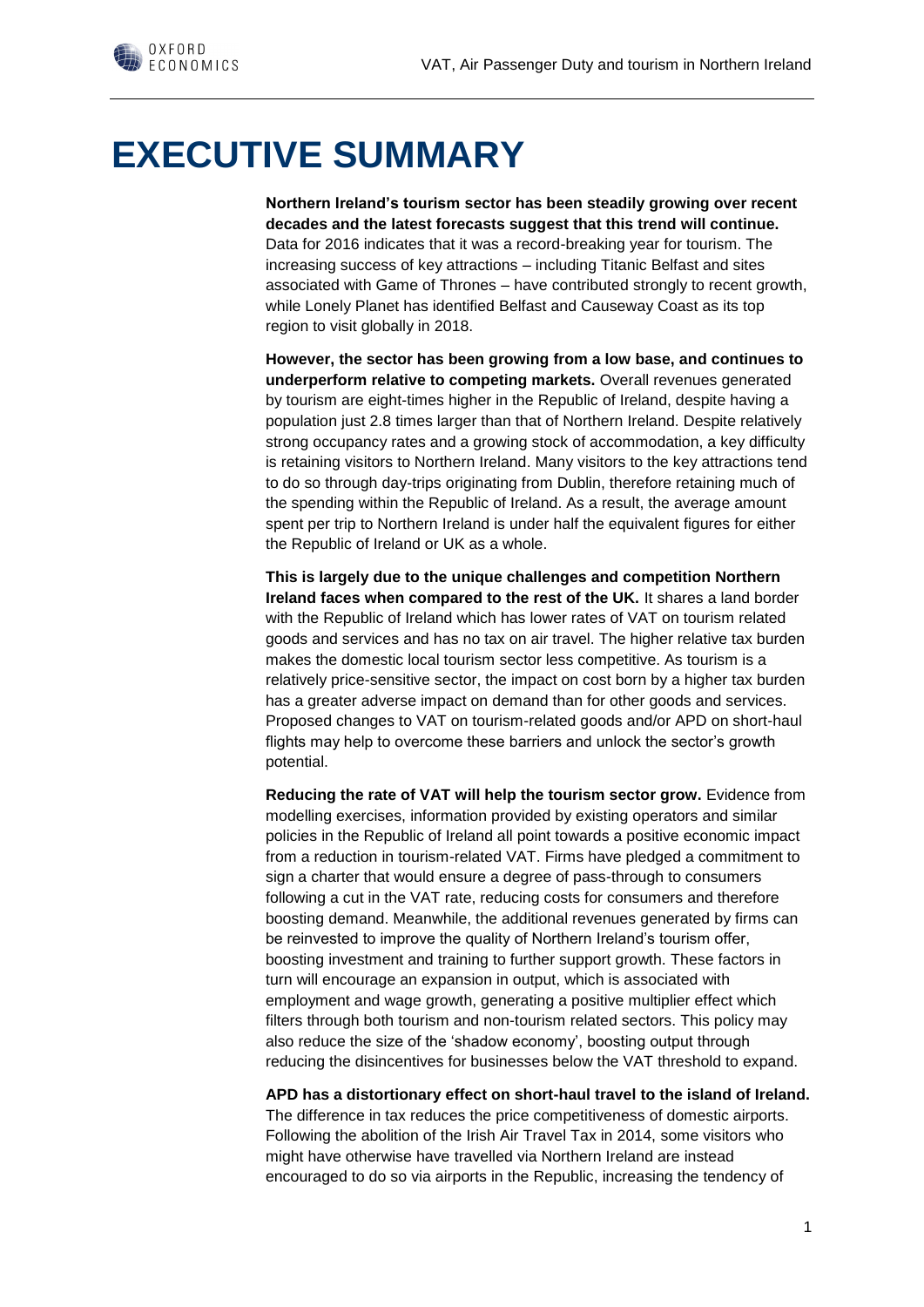

visitors to stay there. Similarly, it is estimated that a million journeys are made via Dublin Airport each year by Northern Ireland residents. This price advantage has allowed Dublin Airport to grow strongly, with passenger numbers increasing by 11 million since 2010, an increase almost seven-times larger than the respective figure for Northern Ireland's three airports over this period (1.6 million). Northern Ireland's tourism sector is also heavily reliant on domestic visitors from elsewhere in the UK, a source of visitors who are effectively 'double-taxed' by short-haul APD.

**Reductions to or the abolition of APD can support the growth of Northern Ireland's airports, which in turn will boost the domestic tourism sector.** The removal of short-haul APD can 'level the playing-field', encouraging more

tourists to both visit and stay overnight in Northern Ireland. It is hoped that encouraging more visitors both domestically and internationally can have a range of positive effects tourism sector, such as boosting the number of visitors, increasing the average duration of stay and therefore increasing total tourism spending. Further, owing to the sea border with Great Britain, amending short-haul APD in Northern Ireland alone may have fewer distortionary impacts on the domestic tourism market than implementing such a policy in other specific parts of the UK. Although reducing APD will have the counter effect of increasing outbound travel by Northern Ireland's residents, this may generate some knock-on benefits for the domestic economy. The leisure air travel sector is shown to have a relatively high economic multiplier, meaning that each pound spent on leisure air travel has a greater impact on the overall economy than for other goods, while approximately half of all spending by outbound tourists is estimated to be retained in the UK economy.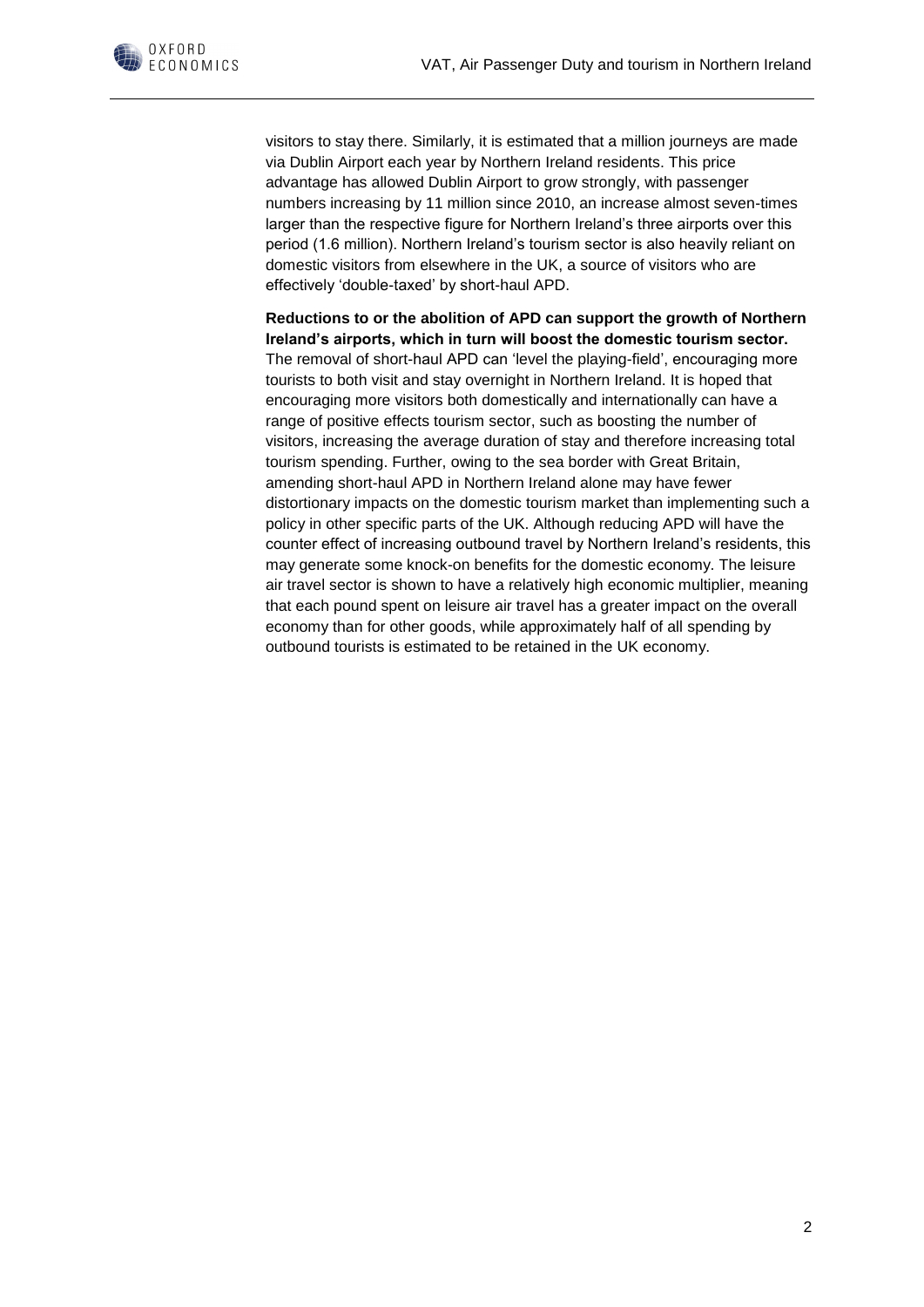

# <span id="page-6-1"></span><span id="page-6-0"></span>**1. INTRODUCTION**

# **1.1 CALL FOR EVIDENCE**

In March 2018, HM Treasury put out a call for evidence on VAT, Air Passenger Duty (APD) and tourism in Northern Ireland (NI). The call for evidence is in response to concerns that the tourism sector in NI faces unique challenges and competition when compared to the rest of the UK. For example, it shares a land border with the Republic of Ireland which has lower rates of VAT on tourism related goods and services and has no air travel tax. The higher tax burden in NI relative to the Republic of Ireland, it is argued, makes the local tourism sector less competitive.

Consequently, Government wants to better understand the ways VAT and APD impact the NI tourism sector, and how the sector can be supported to build on recent growth.

# <span id="page-6-2"></span>**1.2 THIS RESPONSE**

In this response we draw on available evidence to highlight the importance of the tourism sector and to discuss the impact of VAT and APD. It takes the following structure:

- Section 2 provides an overview of the importance of tourism in NI, how it has achieved impressive growth in recent years, and why it needs to be supported;
- Section 3 provides responses to each of the questions set out by Treasury; and
- Appendix A lists our bibliography.

## <span id="page-6-3"></span>**1.3 THE NORTHERN IRELAND TOURISM ALLIANCE**

This response is submitted on behalf of the membership of Northern Ireland Tourism Alliance (NITA) which was founded in January 2018 as a private sector led 'voice' of the tourism industry. NITA currently has members in the following categories:

- Accommodation providers;
- Food and drink industry association;
- Retail tourism partnerships;
- Major tourist attractions;
- Tour guides;
- Passenger transport;
- Airports;
- Ports; and
- Airlines.

NITA also has associate memberships including all local councils in NI, ABTA, Tourism NI, Tourism Ireland, and education and skills providers.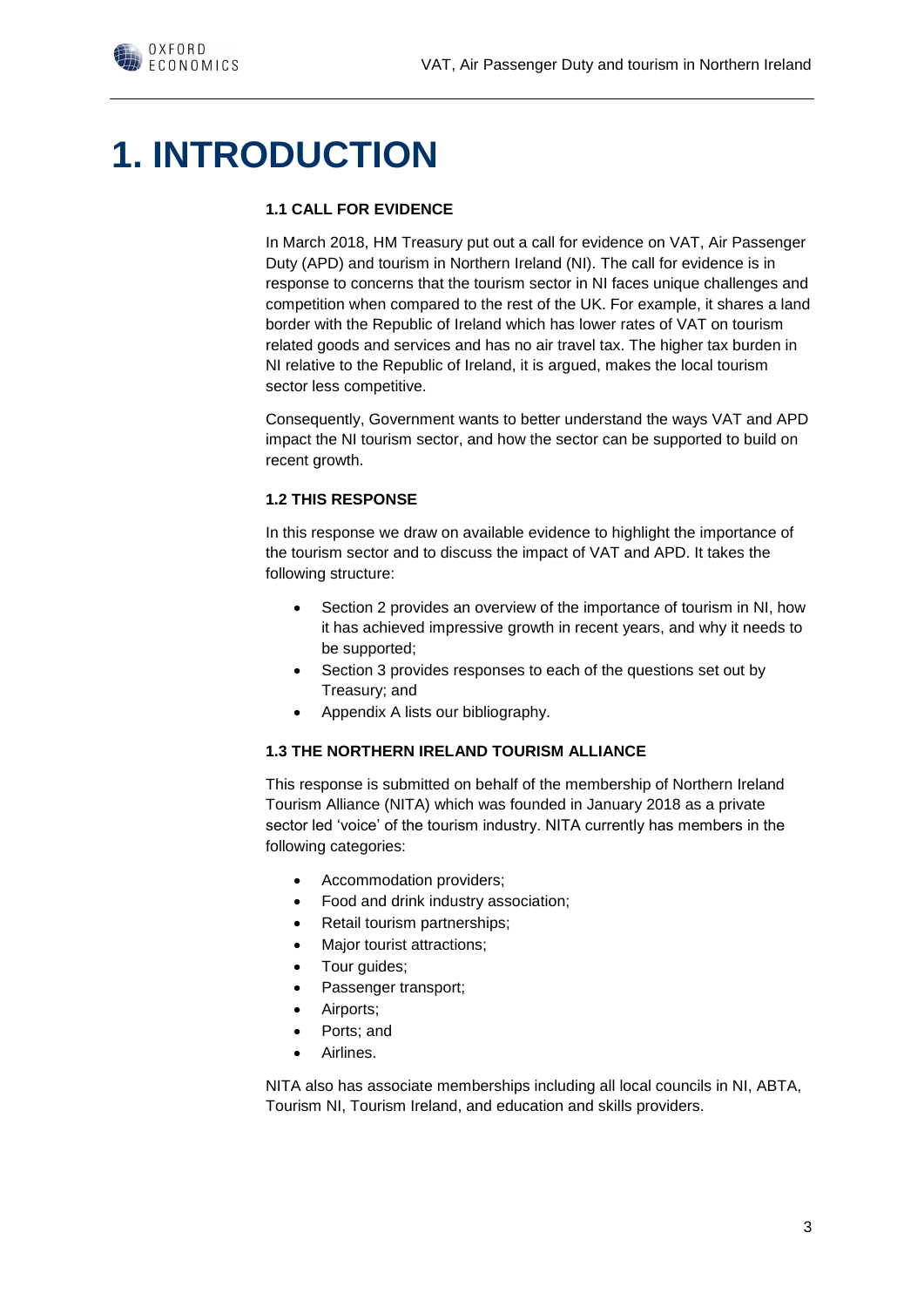

-

# <span id="page-7-1"></span><span id="page-7-0"></span>**2. IMPORTANCE OF TOURISM TO NORTHERN IRELAND**

# **2.1 INTRODUCTION**

Northern Ireland's tourism sector has been steadily growing over recent decades and the latest forecasts suggest this trend will continue. However, there is evidence that the sector has been growing from a low base, and it should and could be larger. It is in this context that we must consider whether cuts to VAT and APD would stimulate further growth.

# <span id="page-7-2"></span>**2.2 TOURISM'S RECORD PERFORMANCE**

The Tourism sector has been growing strongly throughout the world in recent years. <sup>1</sup> This has also been the case in Northern Ireland, tourism has grown into a significant part of the private sector and is identified as a pillar of growth in the Department for the Economy's "Economy 2030 vision"<sup>2</sup> .

<span id="page-7-4"></span><span id="page-7-3"></span>2016 was a year of record highs for the tourism industry in Northern Ireland, with 4,573,000 overnight visits recorded, £851 million spent by visitors and over 2 million hotel rooms sold in Northern Ireland's 137 hotels.<sup>3</sup> It was estimated by Tourism NI that in 2016, the sector accounted for 5.2 percent of GDP and for 1 in 10 jobs<sup>4</sup> .

Growth in the sector looks set to continue. Lonely Planet chose Belfast and the Causeway Coast region as the *"best region to visit in 2018"*. <sup>5</sup> Tourism Ireland is using the accolade in a marketing campaign targeting 14 different markets worldwide including mainland Europe and Australia.<sup>6</sup> Tourism NI and Tourism Ireland are also using the success of Game of Thrones to promote tourism to Northern Ireland. The promotions include the creation of an 80-metre long Bayeux-style tapestry telling the story of seasons 1-7, which has seen by 100,000 visitors. The current Game of Thrones campaign is building off the success of the 2016 'Door of Thrones' campaign which was seen by 126 million people.<sup>7</sup>

[ni.gov.uk/sites/default/files/consultations/economy/industrial-strategy-ni-consultation-document.pdf](https://www.economy-ni.gov.uk/sites/default/files/consultations/economy/industrial-strategy-ni-consultation-document.pdf) <sup>3</sup> NISRA, *Northern Ireland Annual Hotel Occupancy Survey 2016* (Belfast: NISRA, 2017).

[https://www.nisra.gov.uk/sites/nisra.gov.uk/files/publications/Northern-Ireland-Annual-Hotel-Occupancy-Survey-](https://www.nisra.gov.uk/sites/nisra.gov.uk/files/publications/Northern-Ireland-Annual-Hotel-Occupancy-Survey-2016.pdf)[2016.pdf](https://www.nisra.gov.uk/sites/nisra.gov.uk/files/publications/Northern-Ireland-Annual-Hotel-Occupancy-Survey-2016.pdf)

<sup>1</sup> <http://media.unwto.org/press-release/2018-01-15/2017-international-tourism-results-highest-seven-years>

<sup>2</sup> Department for the Economy, Economy 2030: A consultation on an Industrial Strategy for Northern Ireland (Belfast: Department for the Economy, 2017)[. https://www.economy-](https://www.economy-ni.gov.uk/sites/default/files/consultations/economy/industrial-strategy-ni-consultation-document.pdf)

<sup>4</sup> Tourism Ireland and Tourism NI, *Safeguarding and Growing the Northern Ireland Tourism Economy 2017* (Dublin: Tourism Ireland, 2017).

<sup>5</sup> <https://www.lonelyplanet.com/northern-ireland/belfast-the-causeway-coast>

<sup>6</sup> [https://www.tourismireland.com/Press-Releases/2017/October/Lonely-Planet-declares-Belfast-and-the-](https://www.tourismireland.com/Press-Releases/2017/October/Lonely-Planet-declares-Belfast-and-the-Causeway-Co)[Causeway-Co](https://www.tourismireland.com/Press-Releases/2017/October/Lonely-Planet-declares-Belfast-and-the-Causeway-Co)

<sup>7</sup> <https://tourismni.com/Grow-Your-Business/game-of-thrones/game-of-thrones-campaigns/>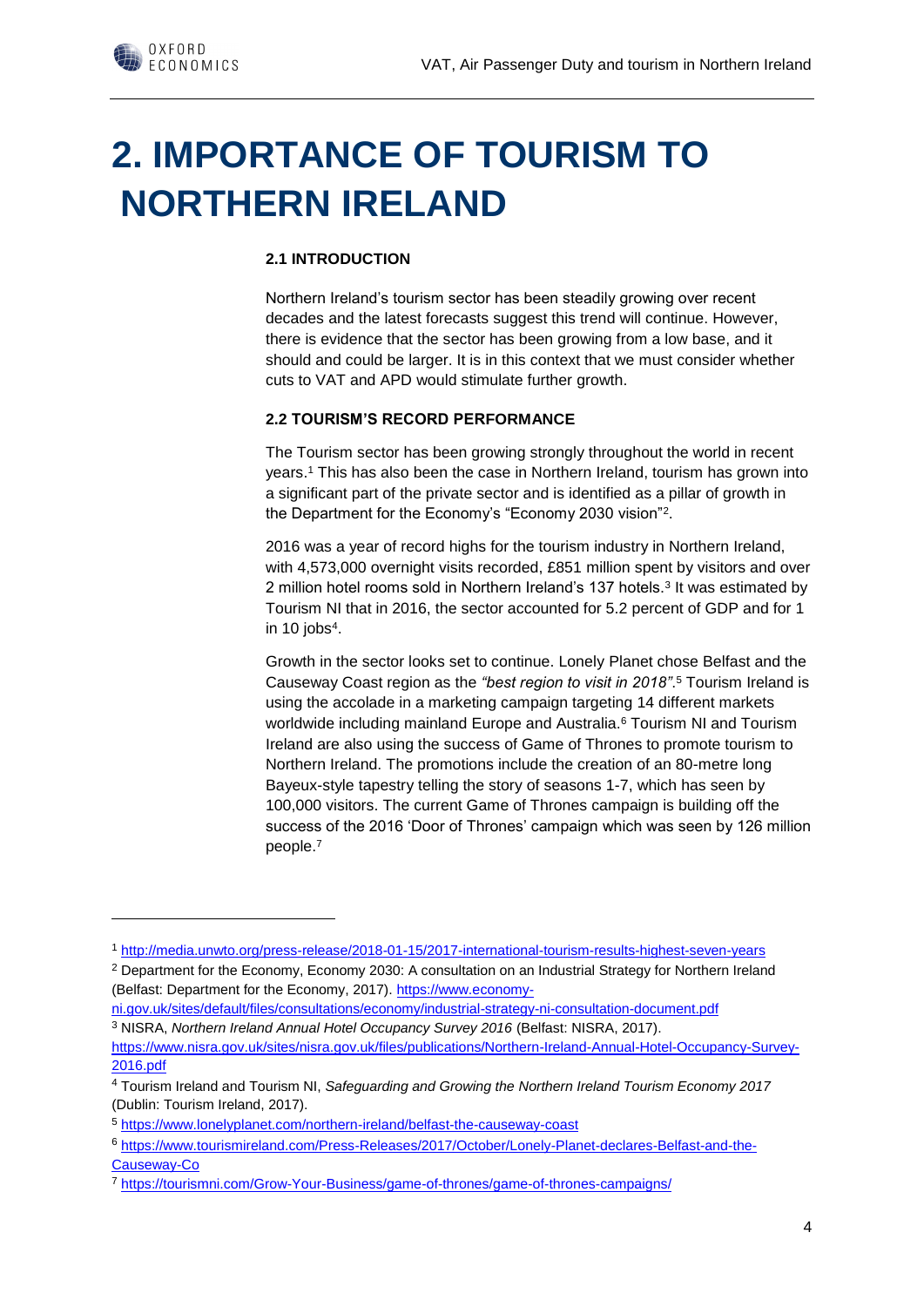

Recent record breaking figures have come on the back of significant recent growth. From 2011 to 2016:

- overnight expenditure has grown by almost a third;
- the number of trips grew by 15.3%;
- holiday trips grew by nearly a fifth, while business trips grew by 12.1%;
- the out of state tourism sector, all visitors from outside Northern Ireland, has been driving growth and now account for over half the number of external trips (56.6 percent); and
- trips made by visitors outside GB and the Republic of Ireland grew by just over a third, while their expenditure grew by 32.5%.

The latest data from NISRA suggested that out of state visitor revenue accounted for 72.2 percent of the £851m total visitor revenue in 2016.



#### **Fig. 1. Total visits to NI, 2007 to 2016**

**Fig. 2. Total visitor expenditure, 2007 to 2016**



Source: NISRA, Tourism NI, Failte Irleand, CSO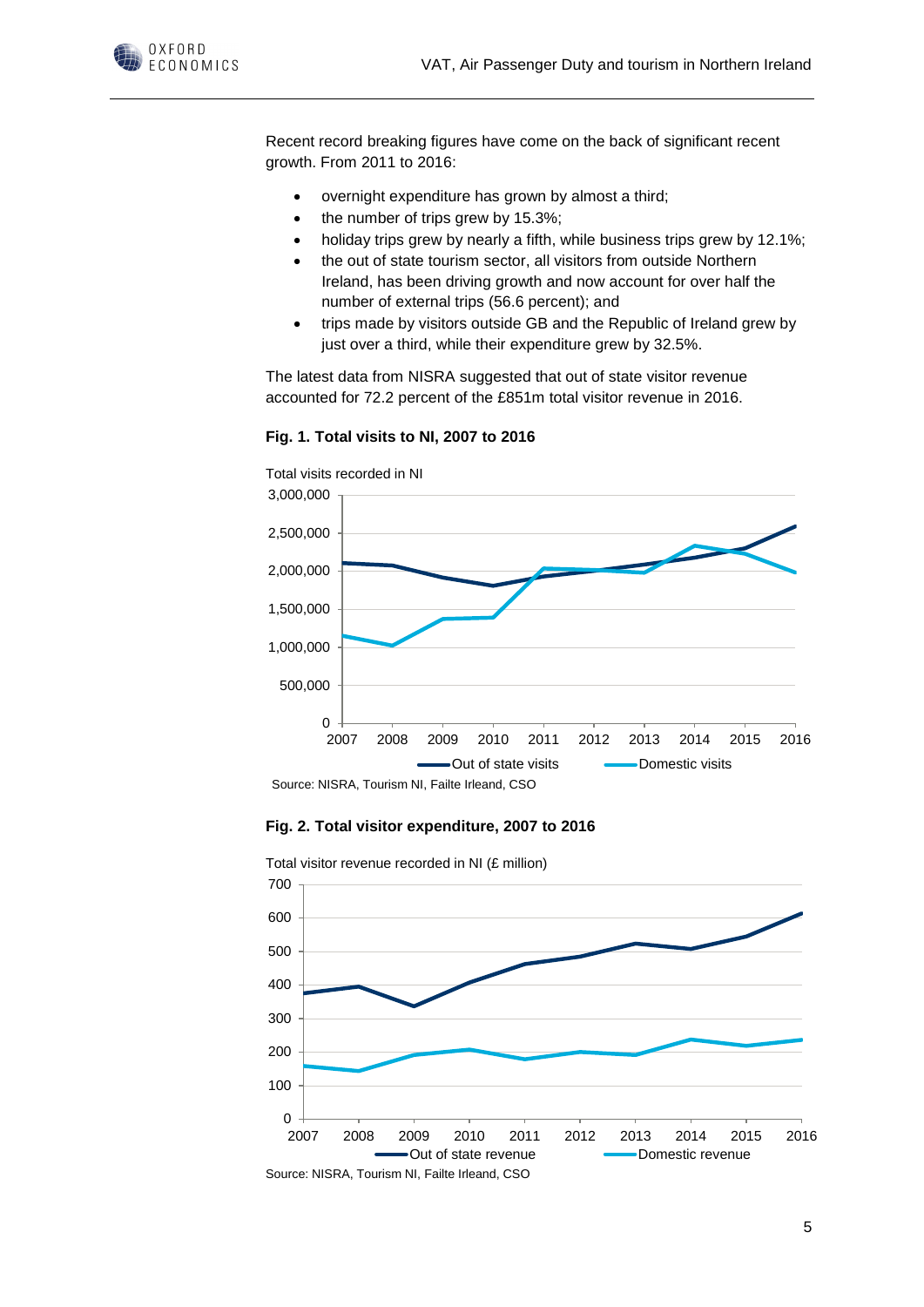

Growth has been supported by investment and development of tourist sites and hotels. The Causeway Coast, NI's leading attraction, opened a new centre in 2012 worth £18.5m after the previous centre burnt down in 2000.<sup>8</sup> Titanic Belfast opened in 2012, a £97m development that includes 9 galleries and a museum.<sup>9</sup> Over £16,000 was spent to open a new Carrick-a-Rede rope bridge in 2008.<sup>10</sup> The Ulster Museum reopened in 2009 after a 3-year refurbishment that cost £17m.<sup>11</sup> These four attractions collectively were visited by over 2.5 million people in 2016.<sup>12</sup> Indeed, the top ten visitor attractions have seen growth of 9 percent in visitor numbers between 2012-2016.<sup>13</sup>

# <span id="page-9-0"></span>**Fig. 3. Tourist attractions' visitor numbers 2012-2016, (000s)**

|                           | 2012  | 2016  |
|---------------------------|-------|-------|
| Giant's Causeway          | 531   | 944   |
| <b>Titanic Belfast</b>    | 665   | 667   |
| Top ten attractions total | 3.936 | 4.291 |

Source: NISRA

<span id="page-9-1"></span>This growth in trips and visitors has been supported by an increase in hotel capacity. The number of hotel rooms in NI has increased by 91 percent since 1998 from 4,903 rooms to 8,577 rooms. <sup>14</sup> In recent years £0.6billion has been spent on building new hotels and improving existing hotels.<sup>15</sup> Investment in the sector is likely to continue. Indeed, planned investment in Belfast alone will result in a 36 percent increase in hotel bedroom stock by 2019. 16

Such is the growth in tourism in NI, that despite the increase in hotel bed space, there has been an upward trend in room and bed space occupancy. From 2011 to 2016 room occupancy increased from 57 percent to 70 percent and bed-space occupancy increased from 42 percent to 54 percent.<sup>[3](#page-7-3)</sup>

-

<sup>8</sup> [https://www.telegraph.co.uk/travel/destinations/europe/united-kingdom/northern-ireland/articles/Giants-](https://www.telegraph.co.uk/travel/destinations/europe/united-kingdom/northern-ireland/articles/Giants-Causeway-visitor-centre-opens/)[Causeway-visitor-centre-opens/](https://www.telegraph.co.uk/travel/destinations/europe/united-kingdom/northern-ireland/articles/Giants-Causeway-visitor-centre-opens/)

<sup>9</sup> <https://www.ft.com/content/cf145642-ce80-11e2-8e16-00144feab7de>

<sup>10</sup> <http://causewaycoastaonb.ccght.org/carrick-a-rede-rope-bridge/>

<sup>11</sup> [http://news.bbc.co.uk/1/hi/northern\\_ireland/8316550.stm](http://news.bbc.co.uk/1/hi/northern_ireland/8316550.stm)

<sup>12</sup> NISRA, *Northern Ireland Annual Tourism Statistics 2016* (Belfast: NISRA, 2017).

[https://www.nisra.gov.uk/sites/nisra.gov.uk/files/publications/2016-Annual-Publication\\_0.pdf](https://www.nisra.gov.uk/sites/nisra.gov.uk/files/publications/2016-Annual-Publication_0.pdf)

<sup>13</sup> NISRA, *Northern Ireland Tourism Statistics 2012* (Belfast: NISRA, 2013).

[https://www.nisra.gov.uk/sites/nisra.gov.uk/files/publications/Northern-Ireland-Annual-Tourism-Statistics-](https://www.nisra.gov.uk/sites/nisra.gov.uk/files/publications/Northern-Ireland-Annual-Tourism-Statistics-2012_1.pdf)[2012\\_1.pdf](https://www.nisra.gov.uk/sites/nisra.gov.uk/files/publications/Northern-Ireland-Annual-Tourism-Statistics-2012_1.pdf)

<sup>14</sup> [https://www.belfasttelegraph.co.uk/business/northern-ireland/hotel-room-stock-up-by-91-since-good-friday](https://www.belfasttelegraph.co.uk/business/northern-ireland/hotel-room-stock-up-by-91-since-good-friday-agreement-with-more-openings-this-year-36775474.html)[agreement-with-more-openings-this-year-36775474.html](https://www.belfasttelegraph.co.uk/business/northern-ireland/hotel-room-stock-up-by-91-since-good-friday-agreement-with-more-openings-this-year-36775474.html)

<sup>15</sup> ONS, *The regional value of tourism in the UK: 2013* (Newport: ONS, 2016).

[https://www.ons.gov.uk/peoplepopulationandcommunity/leisureandtourism/articles/theregionalvalueoftourisminth](https://www.ons.gov.uk/peoplepopulationandcommunity/leisureandtourism/articles/theregionalvalueoftourismintheuk/2013) [euk/2013](https://www.ons.gov.uk/peoplepopulationandcommunity/leisureandtourism/articles/theregionalvalueoftourismintheuk/2013)

<sup>16</sup> [https://www.savills.co.uk/insight-and-opinion/savills-news/225646-0/over-1-200-hotel-bedrooms-planned-for](https://www.savills.co.uk/insight-and-opinion/savills-news/225646-0/over-1-200-hotel-bedrooms-planned-for-belfast-by-2019)[belfast-by-2019](https://www.savills.co.uk/insight-and-opinion/savills-news/225646-0/over-1-200-hotel-bedrooms-planned-for-belfast-by-2019)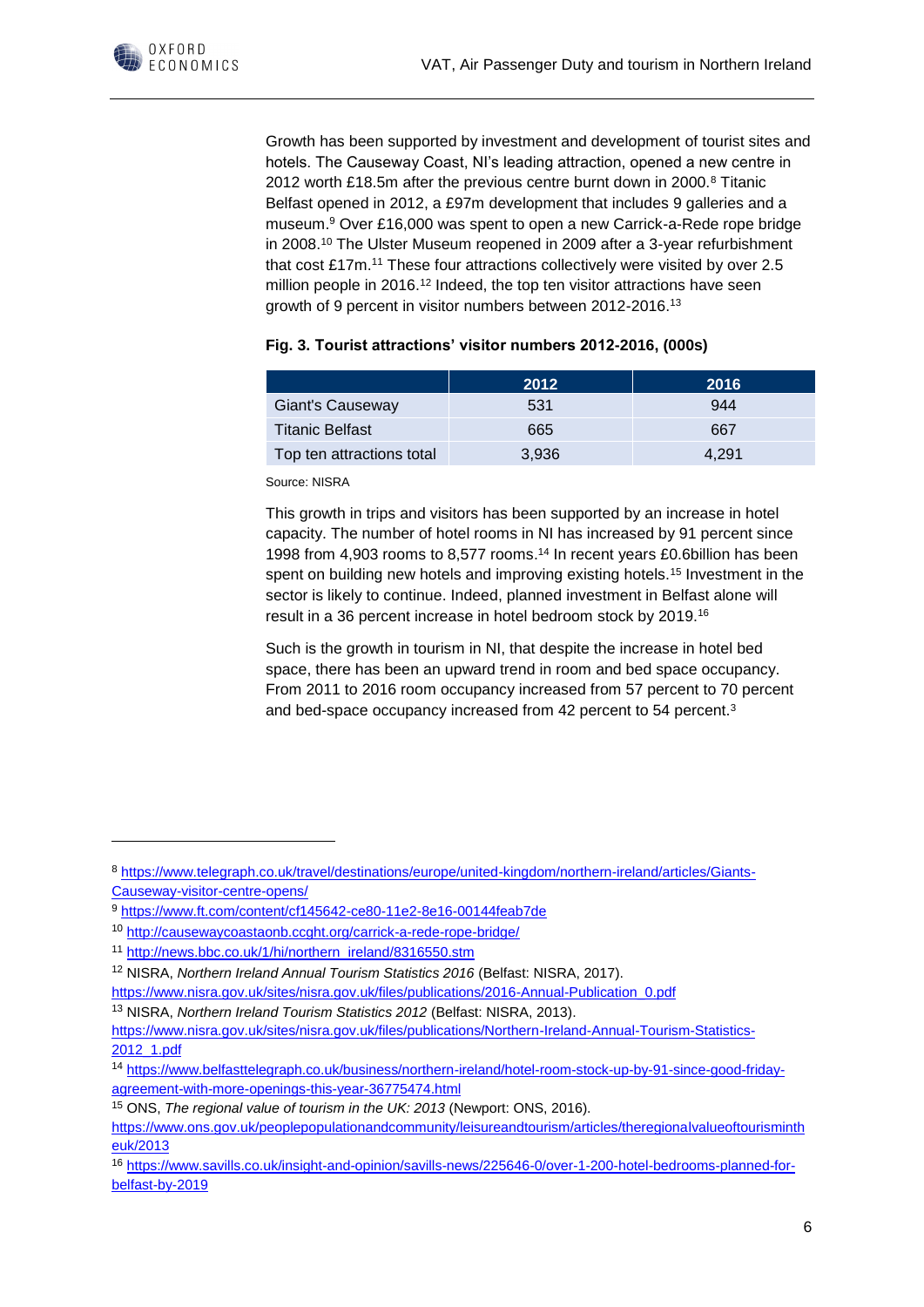<span id="page-10-0"></span>-

# **Fig. 4. Hotel occupancy rates, 2016**

|                     | Room occupancy | <b>Bed occupancy</b> |
|---------------------|----------------|----------------------|
| Northern Ireland    | 70%            | 54%                  |
| United Kingdom      | 61%            | 46%                  |
| Republic of Ireland | 72%            | 55%                  |

Sources: Fáilte Ireland, NISRA, VisitBritain

Growth has also been enabled by better access. According to NISRA, 69 percent of visitors to NI arrive via airplane, and this has been supported by an increase in direct routes which has subsequently enabled passenger numbers to have grown considerably. By 2015 NI airports offered direct flights to a record of 57 destinations worldwide.<sup>17</sup> With the additional routes, air passenger numbers grew by 1.3m from 2005 to 8.6m recorded from October 2016 to November 2017 (an 18.4 percent increase).

# Fig. 5. **Annual air passenger flows (2005=100)**



Annual Air Passenger Flow

In addition, there has also been a surge in cruise ships docking in NI's ports. In 2011 32 cruise ships brought 58,000 passengers to our ports by 2016 this had increased to 93 cruise ships with 152,000 passengers.<sup>[12](#page-9-0)</sup>

#### **2.3 ROOM FOR IMPROVEMENT**

<span id="page-10-1"></span>Yet growth in the tourism sector has been from a low base. On many measures, the region is underperforming. In 2016 less than 30 percent of external visitors to Northern Ireland came from outside the UK and ROI.<sup>18</sup>

<sup>17</sup> Tourism Northern Ireland, *Access into Northern Ireland: Summer 2015* (Belfast: Tourism Northern Ireland, 2015). [https://tourismni.com/globalassets/facts-and-figures/research-reports/access-into-ni/air--sea-access-ni](https://tourismni.com/globalassets/facts-and-figures/research-reports/access-into-ni/air--sea-access-ni-summer-2015.pdf)[summer-2015.pdf](https://tourismni.com/globalassets/facts-and-figures/research-reports/access-into-ni/air--sea-access-ni-summer-2015.pdf)

<sup>18</sup> NISRA, *External Overnight Trips to Northern Ireland 2016* (Belfast: NISRA, 2017). <https://www.nisra.gov.uk/publications/external-overnight-trips-northern-ireland-publications>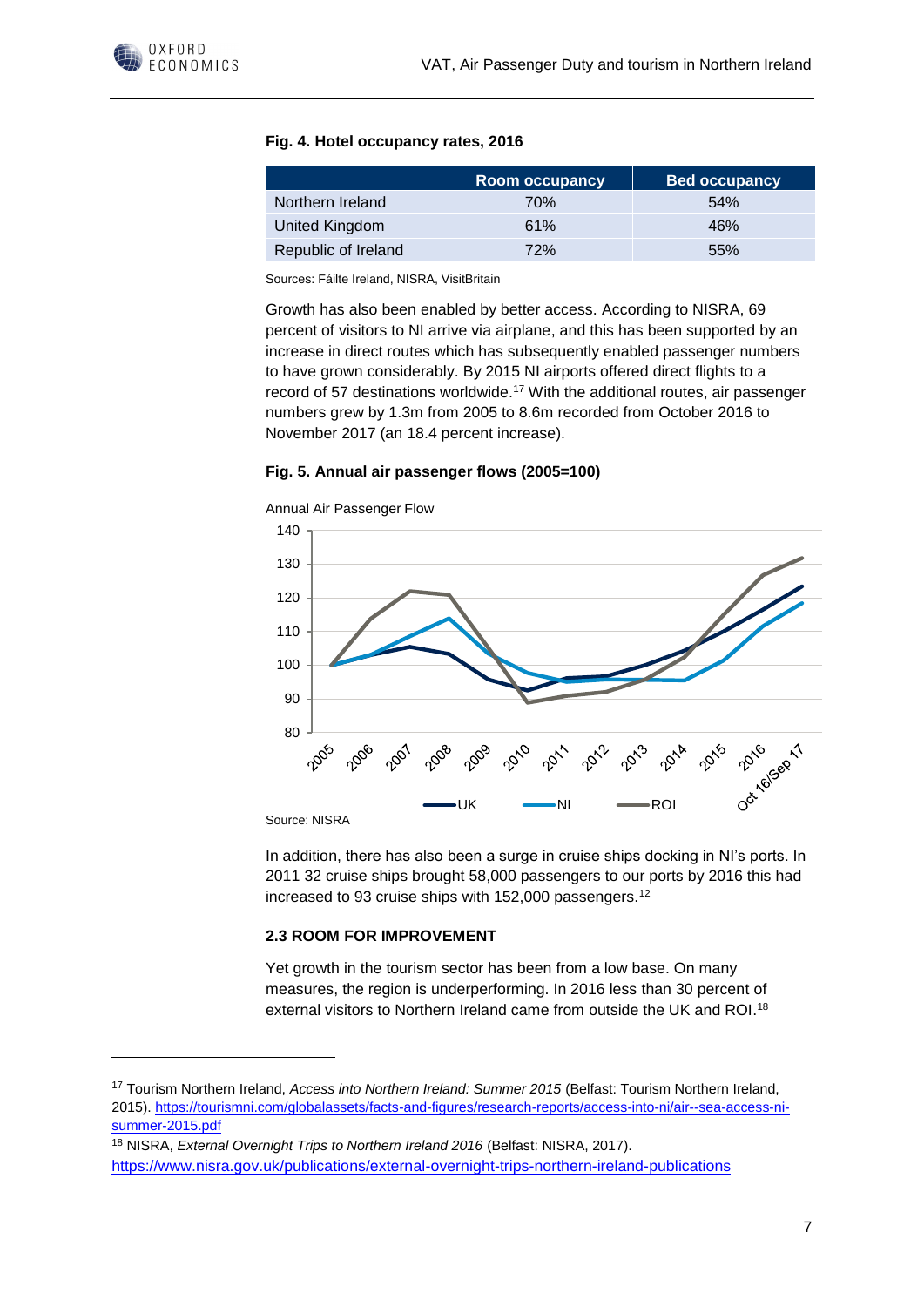

1

Whereas in the Republic of Ireland 51 percent of external visitors in 2016 came from countries outside the UK.<sup>19</sup>

|  |  |  |  |  |  | Fig. 6. Origin of external visitors to Northern Ireland, 2016 |  |  |
|--|--|--|--|--|--|---------------------------------------------------------------|--|--|
|--|--|--|--|--|--|---------------------------------------------------------------|--|--|

| Origin of external overnight trips | 2016  |
|------------------------------------|-------|
| England                            | 39.4% |
| Republic of Ireland                | 17.6% |
| Scotland                           | 12.6% |
| <b>USA</b>                         | 7.6%  |
| <b>Other Europe</b>                | 4.9%  |
| Other                              | 2.9%  |
| Germany                            | 2.7%  |
| France                             | 2.4%  |
| Canada                             | 2.1%  |
| Australia                          | 2.0%  |
| Wales                              | 1.7%  |
| Spain                              | 1.6%  |
| Netherlands                        | 1.2%  |
| Italy                              | 1.0%  |
| New Zealand                        | 0.4%  |

Source: NISRA. Note that figures may not sum due to rounding.

The evidence shows that external visitors from outside the UK and ROI spend more during each trip. The average spend per trip by an external visitor from GB and ROI is £209, compared to £306 per trip for those outside the GB and ROI.[18](#page-10-1)

<sup>19</sup> Fáilte Ireland, *Tourism Facts 2017: Preliminary* (Dublin: Fáilte Ireland, 2018).

[http://www.failteireland.ie/FailteIreland/media/WebsiteStructure/Documents/3\\_Research\\_Insights/5\\_International](http://www.failteireland.ie/FailteIreland/media/WebsiteStructure/Documents/3_Research_Insights/5_International_Tourism_Trends/Failte-Ireland-s-Tourism-Facts-2017-preliminary.pdf?ext=.pdf) [\\_Tourism\\_Trends/Failte-Ireland-s-Tourism-Facts-2017-preliminary.pdf?ext=.pdf](http://www.failteireland.ie/FailteIreland/media/WebsiteStructure/Documents/3_Research_Insights/5_International_Tourism_Trends/Failte-Ireland-s-Tourism-Facts-2017-preliminary.pdf?ext=.pdf)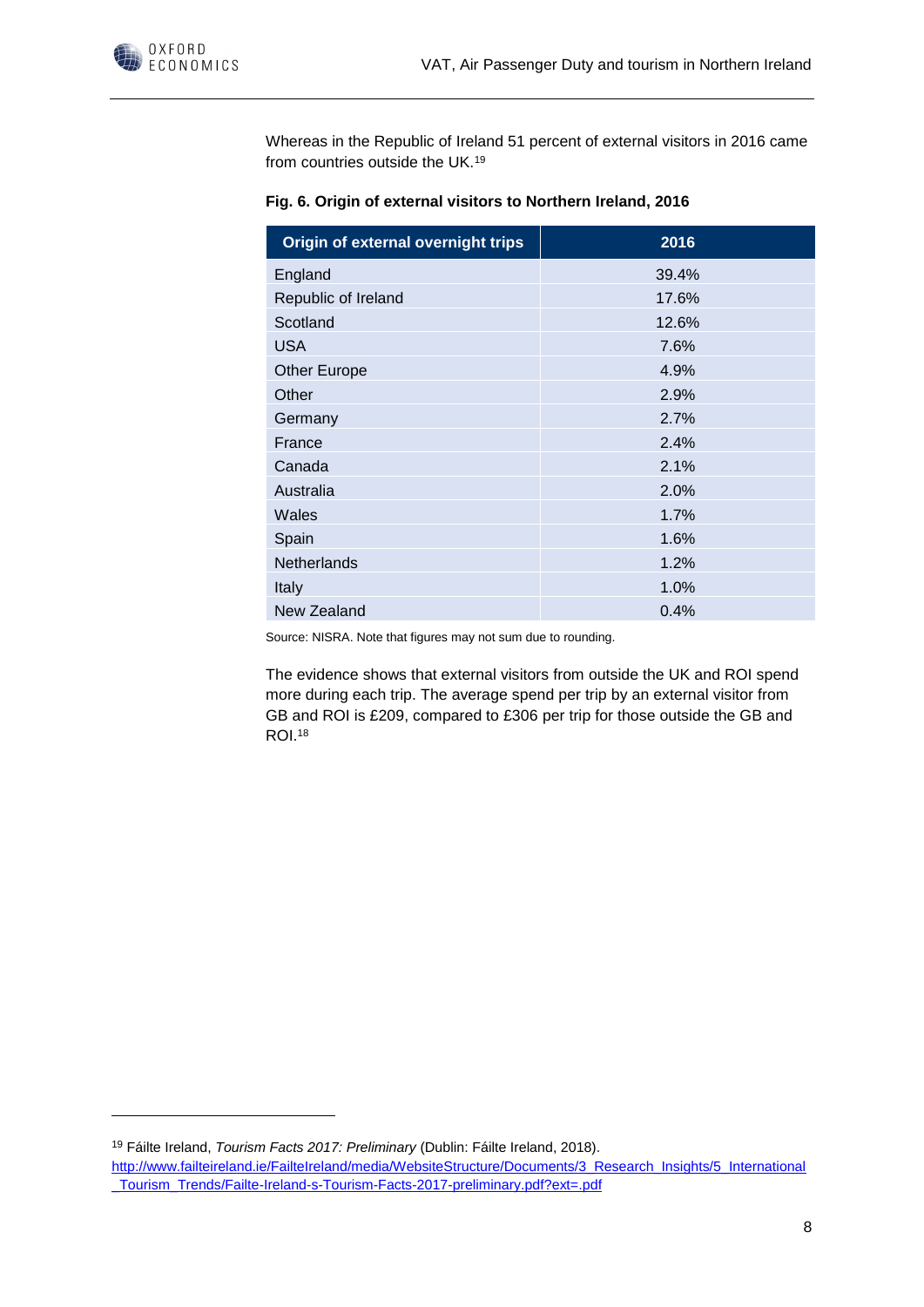

| <b>Origin of visitors</b> | <b>Average nights stayed</b> | Average spend per<br>trip $(f)$ |
|---------------------------|------------------------------|---------------------------------|
| Spain                     | 10.3                         | 231.7                           |
| France                    | 7.2                          | 227.8                           |
| New Zealand               | 6.9                          | 239.1                           |
| Other                     | 6.8                          | 397.9                           |
| Australia                 | 6.8                          | 360.3                           |
| Canada                    | 6.7                          | 386.0                           |
| <b>Other Europe</b>       | 6.3                          | 308.9                           |
| <b>USA</b>                | 5.7                          | 322.3                           |
| <b>Netherlands</b>        | 5.6                          | 308.8                           |
| Germany                   | 5.5                          | 221.5                           |
| Wales                     | 4.3                          | 252.4                           |
| <b>Italy</b>              | 4.2                          | 200.9                           |
| England                   | 4.1                          | 228.7                           |
| Scotland                  | 3.9                          | 219.2                           |
| Republic of Ireland       | 2.2                          | 154.1                           |

**Fig. 7. Average length of stay and spend by origin of visitors to Northern Ireland, 2016**

Source: NISRA

ONS publications show that within a UK context, the contribution of the tourism sector in economy is below average in Northern Ireland. Their estimates of the tourism ratio (a good measure of the economic importance of the tourism sector within regions) shows the proportion of the output of all industries in a region that is attributable to tourism expenditure. They found that in 2013 (the most recent estimate contained in their 2016 publication), Northern Ireland's tourism ratio was not only the lowest of all UK regions, it was at least half that experienced in 6 of the other 11 regions.[15](#page-9-1)

#### **Fig. 8. UK regions tourism ratios, 2013**

<span id="page-12-0"></span>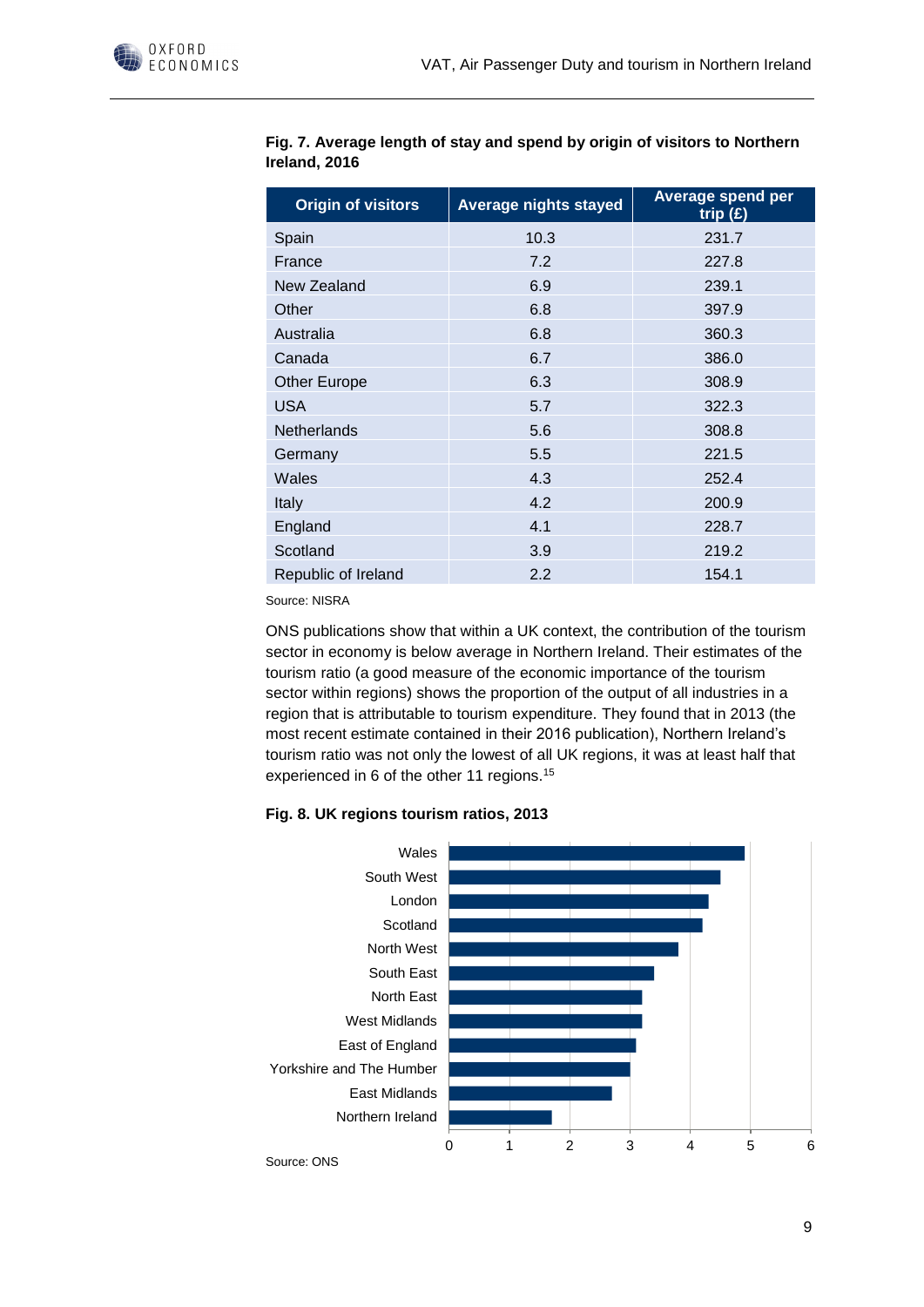

In monetary terms, the value of tourism related GVA was also the lowest. In 2013, Northern Ireland had the lowest tourism direct GVA (£595 million), twoand-a-half times lower than the second lowest, the North East (£1.58 billion).<sup>20</sup>

<span id="page-13-2"></span>

<span id="page-13-0"></span>**Fig. 9. UK regions tourism direct gross value added, 2013**

In addition, Visit Britain's estimates of the economic contribution of the UK tourism sector were significantly larger than those for NI earlier. They found tourism accounted for 9 percent of GDP and 9.6 percent of UK jobs in 2013. This was forecast to increase to 9.9 percent of GDP and 11 percent of employment by 2025.<sup>21</sup> Furthermore, the World Travel and Tourism Council (WTTC) estimate that for the Republic of Ireland the sector accounted for 5.8 percent of GDP in 2016 and is forecast to rise to 6.6 percent of GDP in 2027.<sup>22</sup>

<span id="page-13-1"></span>It is also worth noting that despite strong growth in passenger flows and record high performance in Northern Ireland, both the UK and the Republic of Ireland have grown much faster, 23.4 percent and 31.8 percent respectively over the period 2005 to November 2017. In addition, while Northern Ireland is due to lose its only direct flight to the US, Dublin Airport supported 4.3 million longhaul passenger journeys in 2017, an increase of 19 percent on the previous year<sup>23</sup>, while from June 2018, Hainan Airlines will operate 4 flights a week between Dublin and Beijing (two of which will be non-stop and two will have a stopover in Edinburgh).<sup>24</sup> Evidence provided by Hospitality Ulster suggests that total passenger throughput for Dublin Airport has increased by 11 million since

-

<sup>20</sup> ONS, *Overseas travel and tourism quarterly* (Newport: ONS, 2018).

<https://www.ons.gov.uk/peoplepopulationandcommunity/leisureandtourism/datasets/overseastravelandtourism> <sup>21</sup> <https://www.visitbritain.org/visitor-economy-facts>

<sup>22</sup> World Travel & Tourism Council, *Travel & Tourism Economic Impact 2017: Ireland* (London: World Travel & Tourism Council, 2017).

<sup>23</sup> Dublin Airport Authority, *Annual Report 2017* (Dublin: Dublin Airport Authority, 2018). [http://issuu.com/daapublishing/docs/daa\\_annual\\_report\\_2017?e=5056106/60531841](http://issuu.com/daapublishing/docs/daa_annual_report_2017?e=5056106/60531841)

<sup>&</sup>lt;sup>24</sup> [https://www.irishtimes.com/business/transport-and-tourism/hainan-airlines-to-start-first-direct-beijing-to-dublin](https://www.irishtimes.com/business/transport-and-tourism/hainan-airlines-to-start-first-direct-beijing-to-dublin-flight-1.3427454)[flight-1.3427454](https://www.irishtimes.com/business/transport-and-tourism/hainan-airlines-to-start-first-direct-beijing-to-dublin-flight-1.3427454)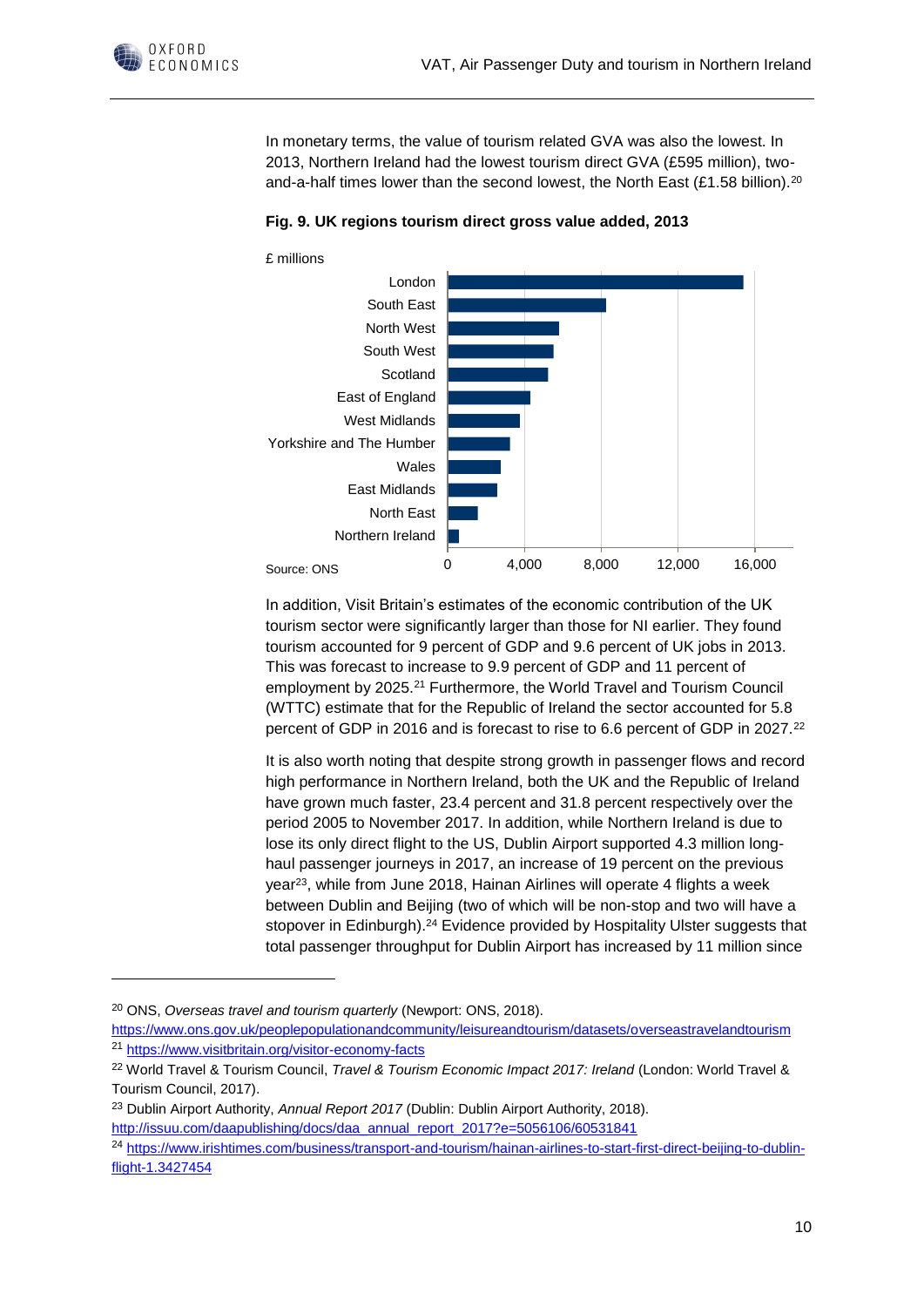2010, an increase almost seven times larger than across the equivalent period for the three airports in NI collectively (1.6 million).

Furthermore, while air passenger flows have grown, there has been a fall in tourist activity at NI's ports and there has been a steady decline in the number of non-freight vehicles. In 1999, 657,755 vehicles passed through NI's ports, by 2016 this had declined by almost a third to 458,664 <sup>25</sup>.

# <span id="page-14-0"></span>**2.4 OUTLOOK AND RISKS**

Despite the sector underperforming, it has been identified as a key growth sector for Northern Ireland, and for its local economies. It therefore features prominently in development strategies.

In the Department for the economy's draft industrial strategy "Economy 2030 vision"[2](#page-7-4) , there is an aspiration to reach £1 billion in external visitor revenue spend by 2025. To achieve this ambitious target growth per annum in external visitor revenue will have to increase from 4.9 percent per annum during 2005- 2016 to 5.6 percent per annum in 2016-2025.[15](#page-9-1)

Another aim of the draft tourism strategy is to reach £1 billion in total (domestic and external) visitor revenue by 2020. This target should be easier to attain as it requires growth in visitor revenue of 4.1 percent per annum during 2016-2020 and growth has been running at 5.0 percent per annum during 2005-2016. [15](#page-9-1)

NI's councils have built in national strategies to their local plans. Six of NI's councils have a tourism strategy and the other five have made tourism a major part of their local development plans.

-

<sup>25</sup> NISRA, *Northern Ireland Ports Traffic 2016* (Belfast: NISRA, 2017). <https://www.nisra.gov.uk/sites/nisra.gov.uk/files/publications/ports-2016-publication.pdf>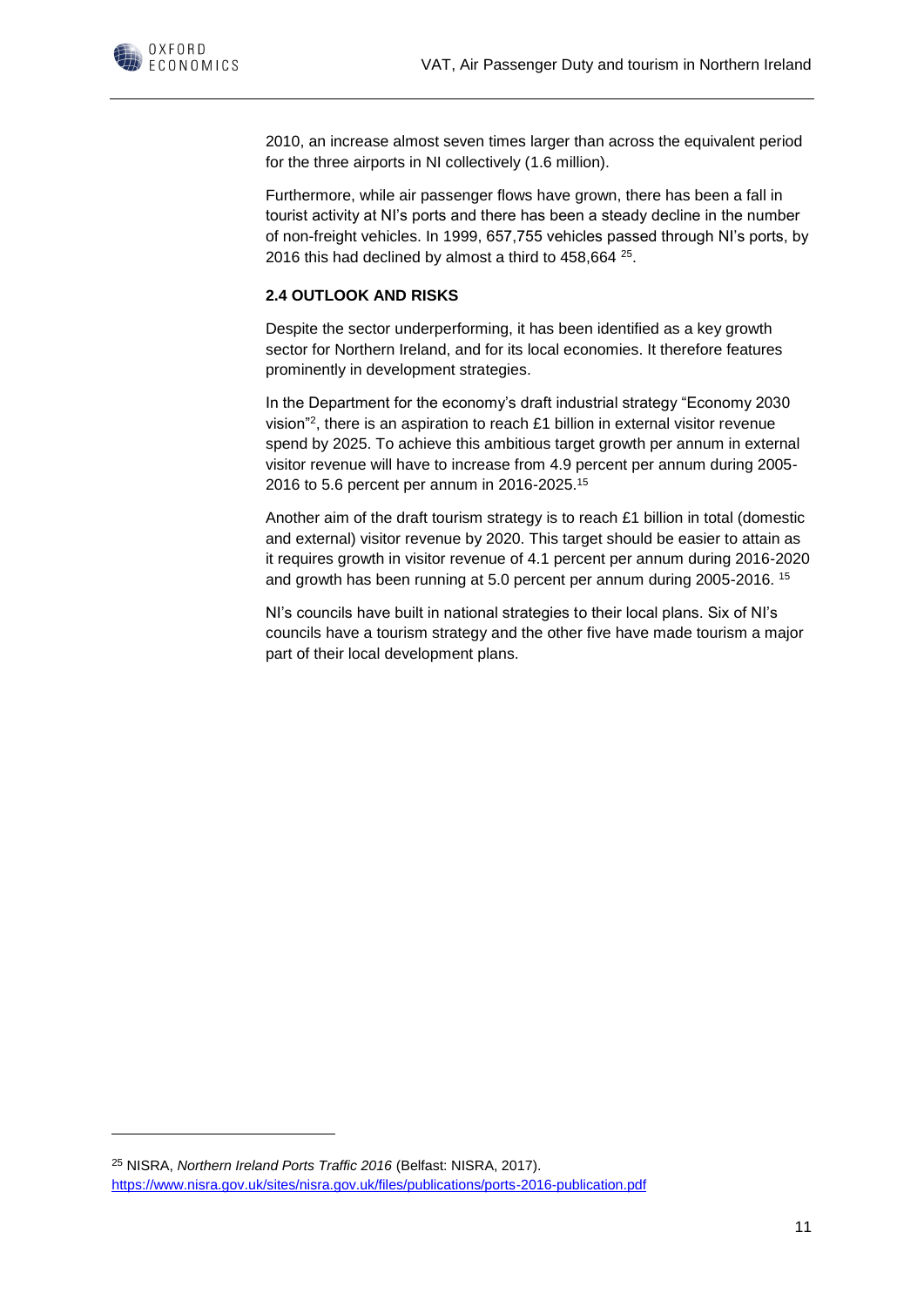

| <b>Council</b>                 | Aim                                                                                                                                     | <b>Method</b>                                                                                                                                   |
|--------------------------------|-----------------------------------------------------------------------------------------------------------------------------------------|-------------------------------------------------------------------------------------------------------------------------------------------------|
| <b>ABC</b>                     | 10% annual growth in tourism<br>economy                                                                                                 | Targeting mature cosmopolitans and<br>culturally curious                                                                                        |
| Antrim and<br>Newtownabbey     | Tourism is one of the eight points in<br>the council's economic development<br>report                                                   | One of the aims of the plan is<br>marketing the council's leisure facilities<br>for tourists in the council and also for<br>tourists in Belfast |
| Ards and North<br>Down         | Increase share of NI tourism economy<br>from 6% to 10% by 2030                                                                          | Increase awareness of a unique<br>destination and lengthen visits made to<br>the council                                                        |
| <b>Belfast</b>                 | Double value of tourism by 2020                                                                                                         | Achieved through managing<br>reputation, building capacity and<br>developing the city's offer                                                   |
| Causeway<br>Coast and<br>Glens | 3% growth per annum in overnight<br>spend, 3% growth per annum in<br>overnight visitor spend and 2% annual<br>growth in visitor numbers | Working on gaps in the market such as<br>lack of luxury accommodation and<br>market failures sure as transport                                  |
| Derry and<br>Strabane          | Tourism will be one of the economy's<br>key drivers                                                                                     | Secure international recognition -<br>European capital of culture and<br>UNESCO creative cities network                                         |
| Fermanagh and<br>Omagh         | 5% annual growth in tourism value                                                                                                       | Increase marketing and visibility.<br>Develop the tourism product.                                                                              |
| <b>LCCC</b>                    | One of the Council's strategic<br>objectives is promoting sustainable<br>tourism                                                        | Promoting and marketing Hillsborough<br>Castle. Promoting the Lagan<br>navigation area.                                                         |
| Mid and East<br>Antrim         | Developing tourism to help sustainable<br>growth in NI                                                                                  | Ensure our significant tourism assets<br>are developed, packaged and well<br>marketed to local, national and<br>international visitors.         |
| <b>Mid Ulster</b>              | Grow the visitor economy to £50m by<br>2021                                                                                             | Develop 3 our key tourist attractions<br>Seamus Heaney, archaeological sites<br>and outdoor activities                                          |
| Newry, Mourne<br>and Down      | Assisting NI's goal of achieving 6%<br>annual growth in overnight expenditure                                                           | Delivering "EPIC" moments with<br>unique cultural and historical offering                                                                       |

# **Fig. 10. NI councils' tourism strategies**

Source: Information taken from each council's tourism strategy or local development plan

Northern Ireland's tourism industry is forecast to grow steadily over the next decade. Tourism Ireland forecasts show that NI visitor nights from all destinations are expected to grow by 2.8 percent per annum from 2018 to 2028, with all key markets experiencing growth rates of between 2 percent for the US up to 7.5 percent for Australia. Revenue to NI from external visitors is forecast to grow by 5.3 percent over the period. Growth in revenue is forecast in all key markets with the US experiencing the slowest growth of 3.4 percent and Australia the fastest at an estimated 9.4 percent.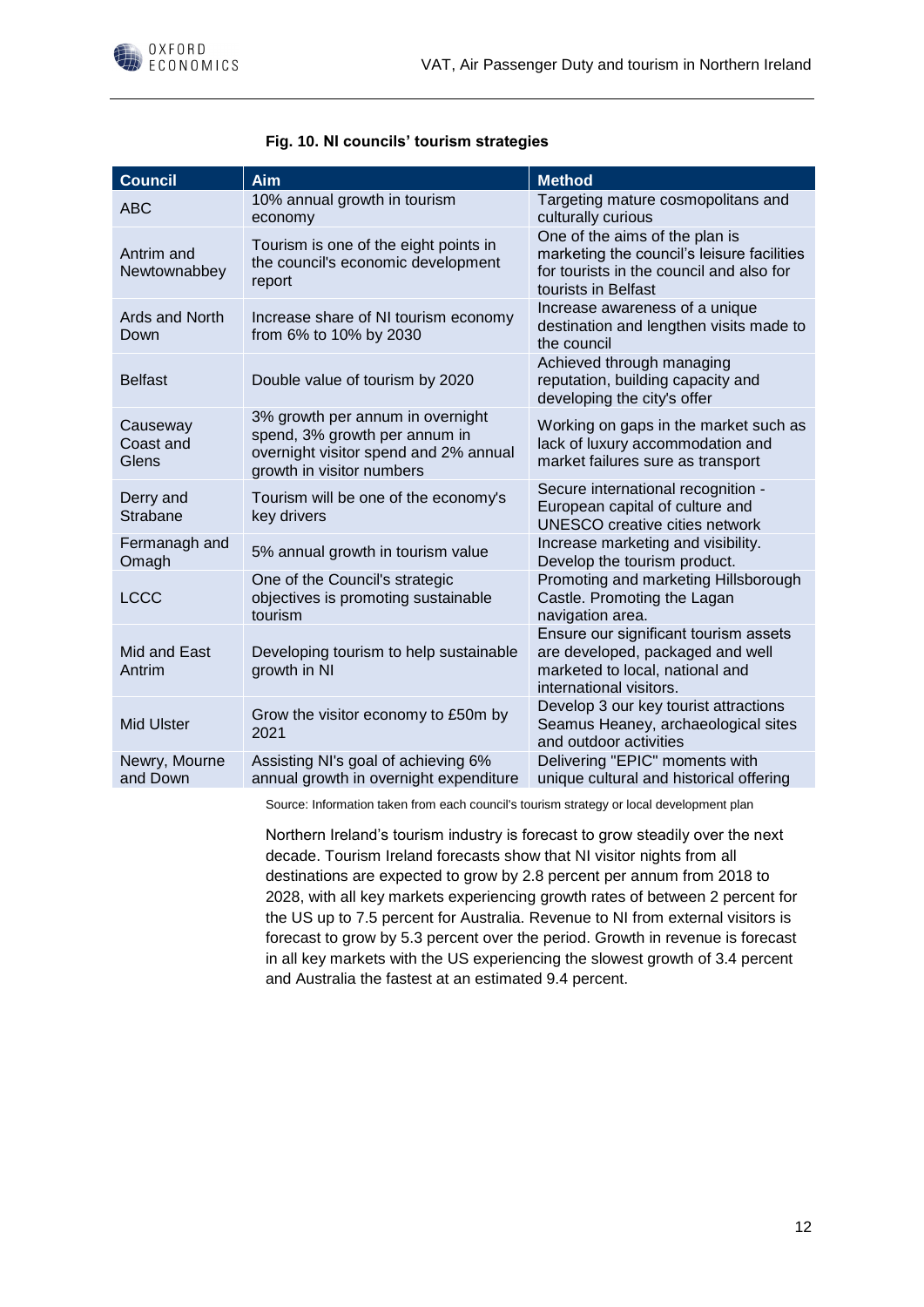



#### **Fig. 11. Visitors to NI nights length of stay and revenue forecast**

The composition of visitor origin is forecast to change with growth in mainland Europe and other areas, reducing primarily the share of GB visitors.

## **Fig. 12. Origin of visitors to NI**

| Origin of visitors to NI | <b>2018 Share</b> | <b>2030 Share</b> | <b>Change in</b><br>share |
|--------------------------|-------------------|-------------------|---------------------------|
| <b>Great Britain</b>     | 62.5%             | 57.1%             | $-5.5%$                   |
| <b>Mainland Europe</b>   | 17.7%             | 20.3%             | 2.6%                      |
| North America            | 12.5%             | 12.2%             | $-0.2%$                   |
| <b>Other Areas</b>       | 7.3%              | 10.4%             | 3.1%                      |

Source: Tourism Ireland

There is a real opportunity here. In 2016, external visitors spent on average 60 percent less in Northern Ireland<sup>[18](#page-10-1)</sup> than they did in Great Britain<sup>[20](#page-13-0)</sup>. This can be partially attributed to a lower average duration of stay in NI. In 2016 the average length of overnight stays in the UK and Republic of Ireland were 6.1<sup>26</sup> and 6.9<sup>27</sup> days respectively, compared to just 4.4 days<sup>28</sup> in NI.<sup>[18](#page-10-1)</sup>

-

<https://www.cso.ie/en/releasesandpublications/er/tt/tourismandtravelquarter12017/>

<sup>28</sup> This figure is derived by dividing the number of nights by external visitors (Table 4) by the number of external overnight trips (Table 3).

<sup>26</sup> ONS, *Travel trends estimates: overseas residents in the UK* (Newport: ONS, 2017).

[https://www.ons.gov.uk/peoplepopulationandcommunity/leisureandtourism/datasets/overseasresidentsvisitstothe](https://www.ons.gov.uk/peoplepopulationandcommunity/leisureandtourism/datasets/overseasresidentsvisitstotheuk) [uk](https://www.ons.gov.uk/peoplepopulationandcommunity/leisureandtourism/datasets/overseasresidentsvisitstotheuk)

<sup>&</sup>lt;sup>27</sup> CSO, Tourism and Travel Quarter 1 2017 (Dublin: CSO, 2017).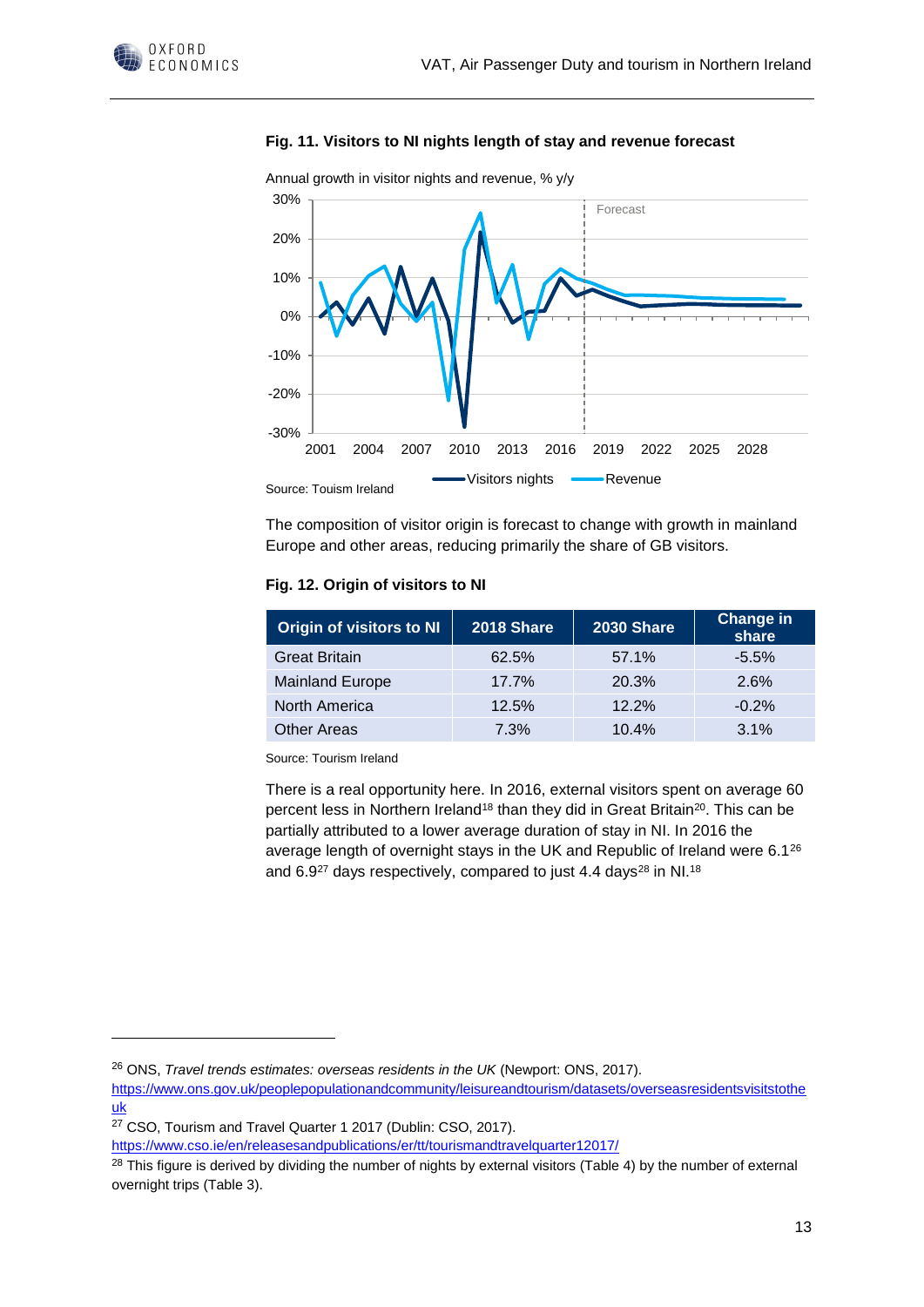

| <b>Average external</b><br>visitor spend | 2013  | 2014  | 2015  | 2016  |
|------------------------------------------|-------|-------|-------|-------|
| UK                                       | 650.2 | 635.6 | 611.2 | 599.4 |
| ROI                                      | 385.8 | 392.5 | 425.0 | 503.6 |
| ΝI                                       | 250.6 | 232.9 | 236.7 | 237.0 |

# **Fig. 13. Average spend per trip by overseas visitors (£)**

Sources: ONS, Fáilte Ireland, NISRA

There are risks to the outlook. The UK's decision to leave the EU will have implications for the tourism sector. Tourism Ireland states that *"any impediment that affects the seamlessness, or perceived seamlessness of being able to access both jurisdictions on the island of Ireland has the potential to seriously impact the achievement of the Executive's objective of creating a £1bn export tourism industry by 2025."*<sup>4</sup> Michael Barnier stated this year a UK exit from the single market and customs union would make a hard border "unavoidable"<sup>29</sup> .

In addition, there is a correlation between tourism performance and exchange rates (see [Fig. 14](#page-21-1) later). Any appreciation of the pound (which we expect over the short term) will make Northern Ireland more expensive relative to the Republic of Ireland and other locations.

-

<sup>29</sup> <http://www.bbc.co.uk/news/uk-northern-ireland-43001845>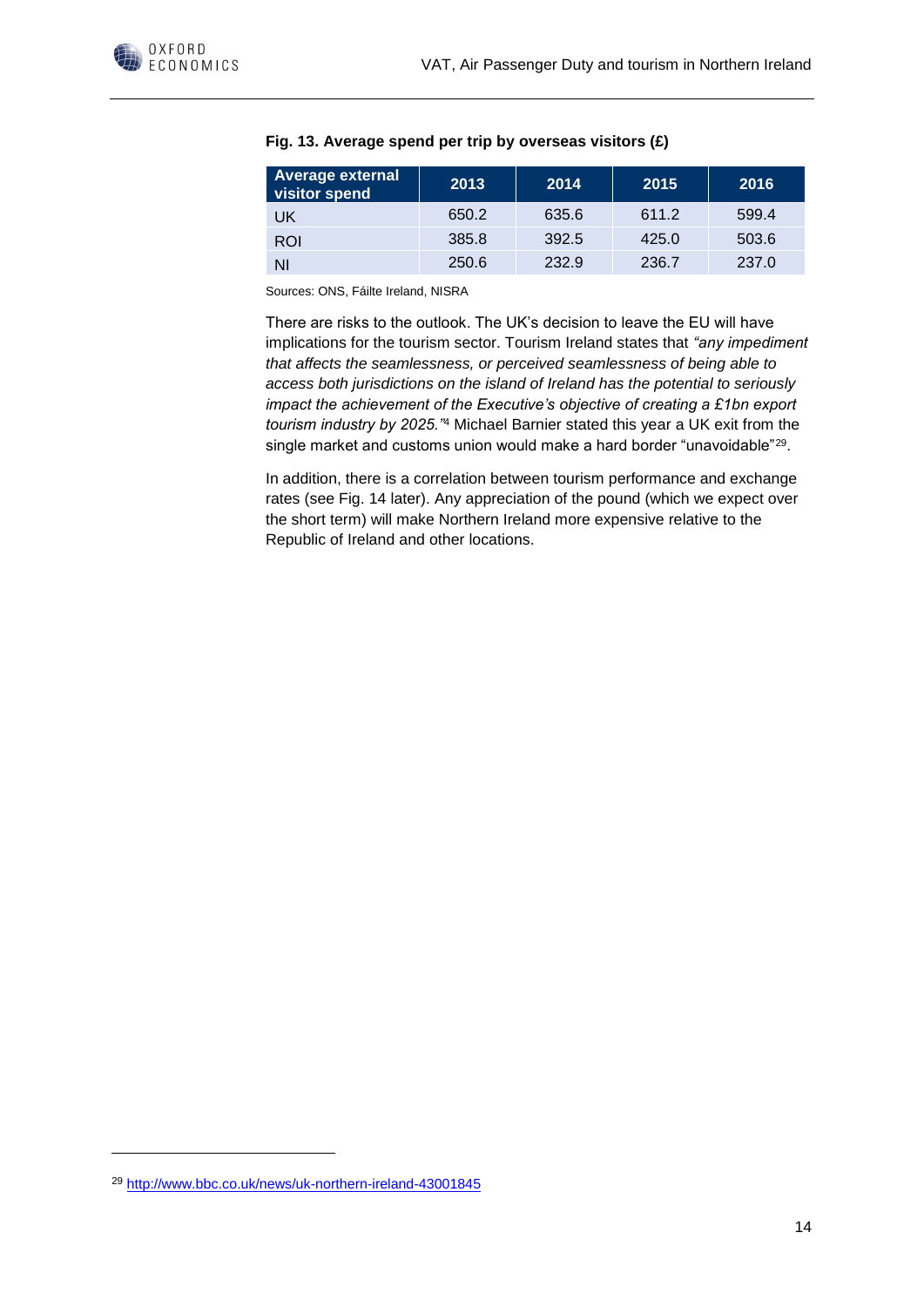

-

# <span id="page-18-0"></span>**3. RESPONDING TO THE CALL FOR EVIDENCE**

In this section we draw on existing evidence to provide a response to each question in the call for evidence. We also draw on consultee evidence that was gathered by Oxford Economics during sectoral workshops and individual calls.

# <span id="page-18-1"></span>**3.1 QUESTION 1: WHAT EVIDENCE IS THERE THAT DEMONSTRATES THE IMPACT OF VAT AND APD ON THE TOURISM SECTOR?**

There are a number of studies on the impact of VAT and APD on tourism. We distil this evidence below, starting with the impacts of VAT and ending with APD.

# **3.1.1 VAT**

In general, the evidence suggests that VAT cuts are typically passed on to consumers through reduced prices. As prices fall, demand for goods and services increases. The resulting expansion of output and turnover in the sector then boosts wages and creates or sustains employment. The 'multiplier effect' of additional economic activity is felt throughout the economy through supply chain spending (known as 'indirect effects') and increased spending by those employed in tourism and those in the supply chain ('induced effects'). Of course, tourism is also unique in that the additional spending or demand that is leveraged from lower prices, is new to the region (i.e. it is similar to export sales).

A study by the Campaign for Reduced Tourism VAT (2018a) argued that higher rates of VAT mean that NI loses out to tourism activity from the Republic of Ireland.<sup>30</sup> This was echoed by a study by Oxford Economics (2013) which argued that higher VAT rates in NI relative to the Republic of Ireland meant hotels had higher operating costs, which in turn were inevitably passed on to consumers.<sup>31</sup>

The Oxford Economics (2013) report however suggests that the price elasticity of demand for hotels is relatively elastic, with a 10 percent reduction in price generating a 20 to 25 percent increase in demand. So, a VAT cut could improve the affordability of hotels in NI (we show later that there is evidence that VAT cuts tend to get passed through to consumers), resulting in a range of possible benefits including additional visits, longer average visits, or some combination of the two. It may also encourage visitors to upgrade their accommodation and/or increase spending elsewhere in the economy.

The Oxford Economics (2013) report estimated a VAT cut on hotel accommodation to 5 percent in NI would generate an additional 2,000 full-time equivalent jobs in the domestic hotel industry by 2020, with a cumulative GVA

<sup>30</sup> Cut Tourism VAT, *The economic impact of reduced VAT on visitor accommodation and visitor attractions in Northern Ireland* (London: Tourism Respect & Nevin Associates Ltd, 2018).

<sup>&</sup>lt;sup>31</sup> Oxford Economics, *Economic Contribution of the Hotel Industry in Northern Ireland* (London: Oxford Economics, 2013).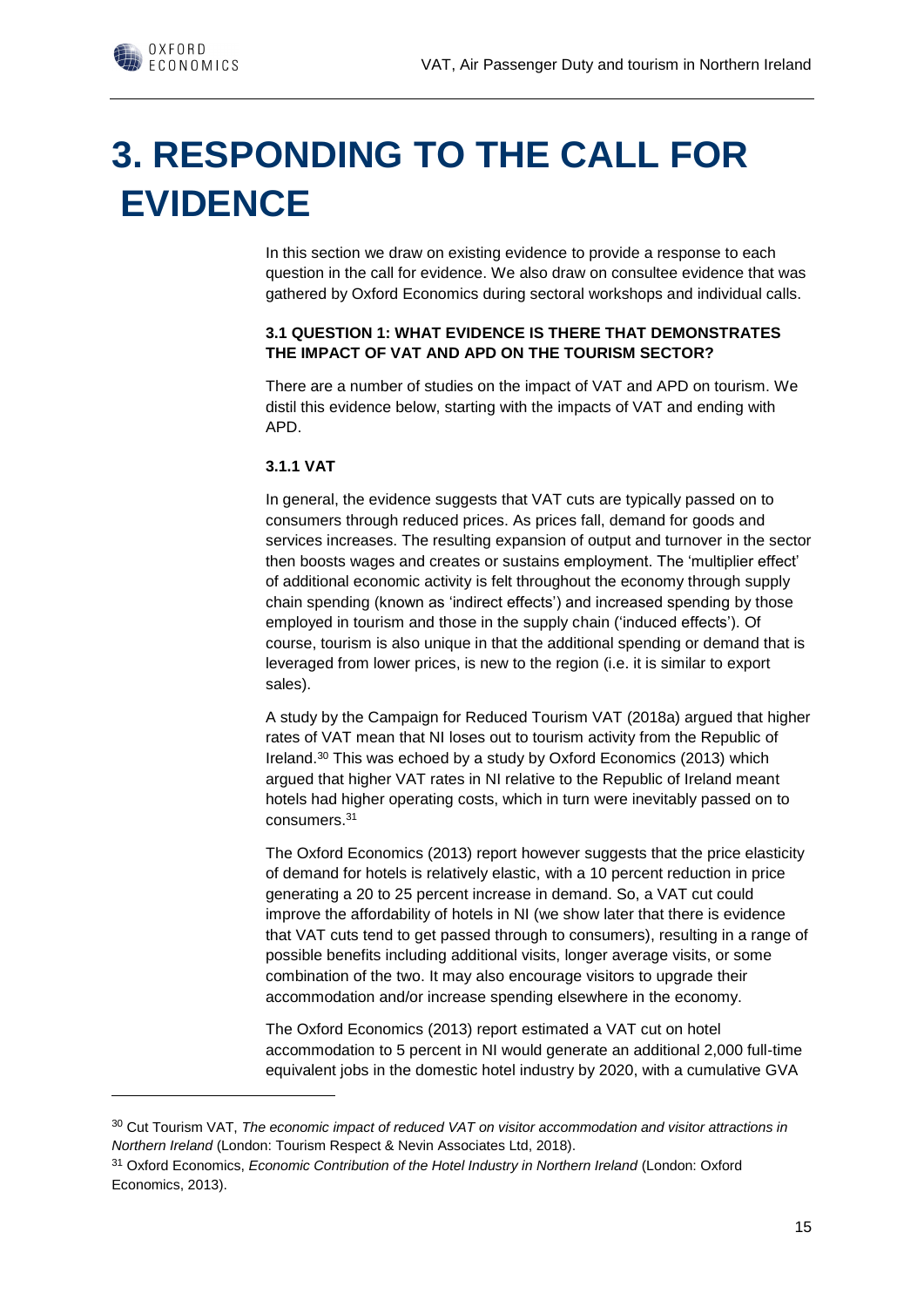

1

impact of £75m between 2013 to 2020. By contrast, the impact of not cutting VAT over this period is estimated to cost the NI economy £128m, of which £75m is realised in the hotel sector alone.

A study undertaken by Indecon (2017) on behalf of Fáilte Ireland measured the impact of VAT reductions in the tourism sector and noted that from 2011 Ireland enjoyed growth in overseas trips to Ireland by non-residents, employment growth in tourism-related sectors and improved visitors' perceptions of value for money.<sup>32</sup> They also identified a positive employment effect, with 4,800 (or 13 percent) of the 38,400 additional jobs in tourism-related sectors since VAT reductions were due to the policy.

# **3.1.2 APD**

There is differing evidence on the net economic impact of changes to APD. A 2013 study by PricewaterhouseCoopers (PwC) looked at the impact of abolishing APD in the UK.<sup>33</sup> While not concerning the tourism sector alone, it provides an overview of the economic impact of such a policy across the economy. The report identified several positive economic outcomes. It estimates that abolishing APD would provide an initial short-term boost in UK GDP of 0.45 percent in the first year, while averaging 0.3 percent per annum over the first three years. This increase in output is associated with an overall increase in investment and exports of 6 percent and 5 percent respectively over this period. It would further provide the potential for almost 60,000 additional jobs across the UK over the period from 2013 to 2020.

However, this evidence is contradicted by a subsequent 2014 study by the Northern Ireland Centre for Economic Policy (NICEP). <sup>34</sup> This study estimates an overall negative net impact on the economic value of tourism following a reduction in APD. The overall long-term impact is estimated to equate to £2.7 million and £5.4 million for a 50 percent reduction and total abolition in 2026 respectively (in 2014 prices).

<span id="page-19-0"></span>**3.2 QUESTION 2: WHAT EVIDENCE IS THERE THAT COST IS A SIGNIFICANT FACTOR TO TOURISTS CONSIDERING VISITING NORTHERN IRELAND? WHAT PROPORTION OF THE COST OF A HOLIDAY IN NORTHERN IRELAND IS MADE UP OF VAT AND APD? HOW MUCH DOES THE COST OF A HOLIDAY IN NORTHERN IRELAND DIFFER FROM OTHER PARTS OF THE UK, AND FROM OTHER PARTS OF THE ISLAND OF IRELAND?**

There is a wealth of evidence that cost plays a significant role in tourists decision making. In the response to Question 1 we showed how the evidence

<sup>&</sup>lt;sup>32</sup> Indecon, *Impact of the VAT Reduction on Irish Tourism and Tourism Employment* (Dublin: Fáilte Ireland, 2017).

<sup>33</sup> PricewaterhouseCoopers, *The economic impact of Air Passenger Duty: A study by PwC* (London: PricewaterhouseCoopers, 2013).

<sup>34</sup> Northern Ireland Centre for Economic Policy, *Air Connectivity in Northern Ireland: The economic impact of changes to air fares and short-haul Air Passenger Duty* (Belfast: University of Ulster, 2014).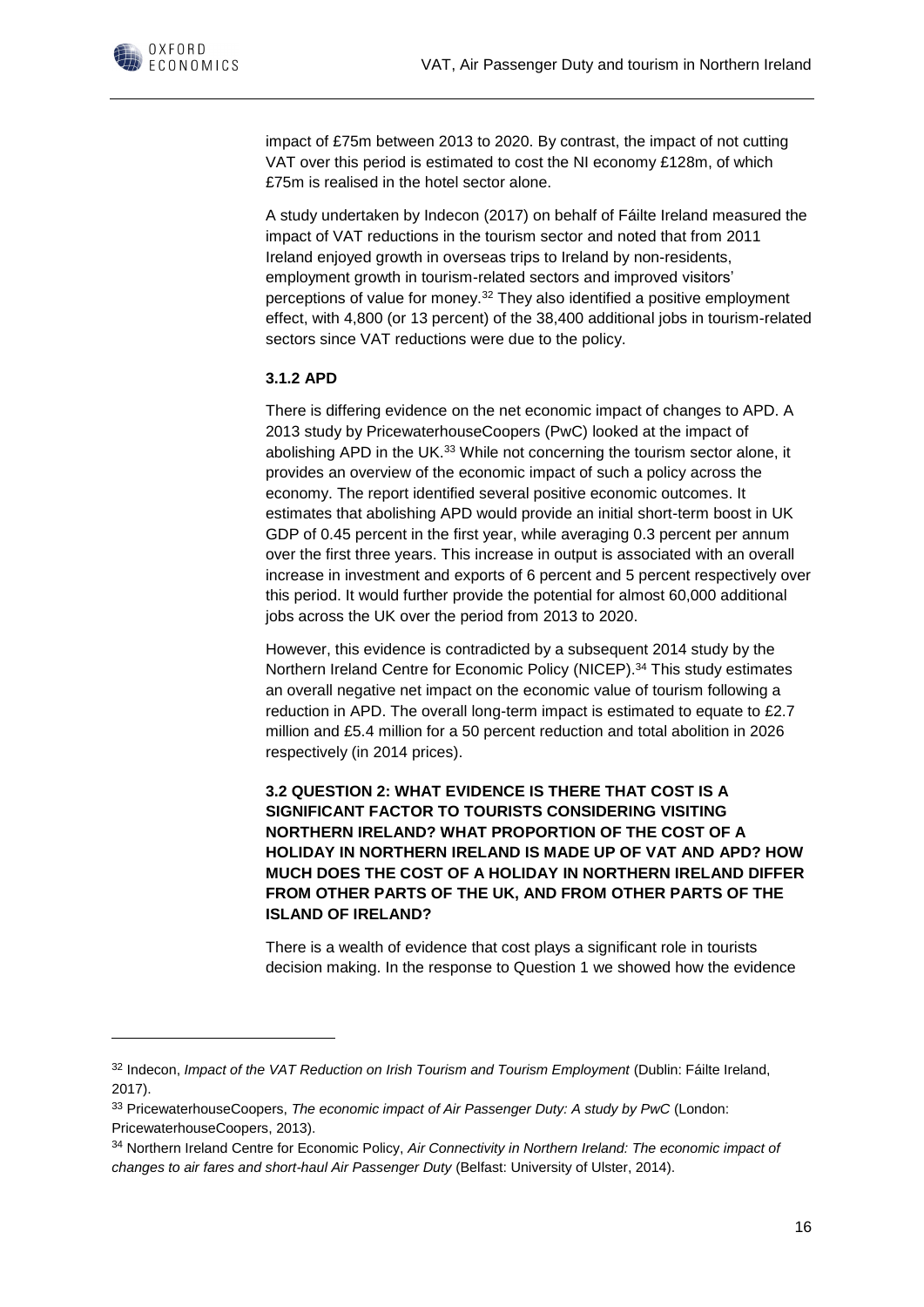

suggests that the price elasticity of demand for hotels is relatively elastic. In other words, tourists are sensitive to the price of hotels.

This reinforced by the findings of Masiero & Nicolau (2012a) <sup>35</sup> who conclude that *"the results of the empirical application show that the demand for tourist activities is that of ordinary goods insofar as price increases diminish consumption."* They have found the same result in other studies. 36

The most recent Tourism Industry Barometer from Tourism NI (December 2017) presents the results of a tourism business survey in NI.<sup>37</sup> The result of the survey show that costs are perceived to be a key factor in recent success and a cause for concern for NI tourism businesses. For example, more than one in five tourism related businesses in NI (22 percent) cited favourable exchange rates as having a positive effect on their business in 2017 as it made NI a less expensive destination for tourists from the Republic of Ireland, the rest of Europe and further afield than it has been in recent years.

When asked for their concerns for the rest of the year costs and competition were key concerns. Over one quarter of tourism businesses surveyed quoted rising prices for goods and services, a fifth (19 percent) reported competition from other destinations, 17 percent stated unfavourable exchange rates, whilst 15 percent cited insurance costs as issues of concern for their business in 2017. Looking further ahead, around one in seven cited the rising price of goods and services (17 percent), whilst the same number (17 percent) mentioned unfavourable exchange rates as concerns for the future.

Tourism Economics<sup>38</sup> forecast international tourism flows based on demand (the origin of trips) and supply (destination visits) for almost 190 global markets. To demonstrate the importance of price in generating tourism demand, their modelling process features exchange rates as a key driver of spending power. As presented in [Fig. 14](#page-21-1) below, exchange rates are closely related to tourism spending. As the value of domestic currency appreciates, this increases the relative spending power of domestic consumers elsewhere, thus boosting demand for visits abroad. An example of this is demonstrated by the increase in tourists visiting the UK following the recent depreciation of the pound.<sup>39</sup> Similarly, according to a VisitBritain survey, a favourable exchange rate is more likely to have a positive impact on both business (55 percent) and leisure (40 percent) visitors.<sup>40</sup>

-

<sup>35</sup> Masiero, L. and Nicolau, J., *Price sensitivity to tourism activities: looking for determinant factors* (Lugano: Tourism Economics, 2012).

<sup>36</sup> Masiero, L. and Nicolau, J., *Tourism Market Segmentation Based on Price* (Lugano: Journal of Travel Research, 2012).

<sup>37</sup> Tourism Northern Ireland, *NI Tourism Industry Barometer December 2017 – At a Glance* (Belfast: Tourism Northern Ireland, 2018). [https://tourismni.com/globalassets/facts-and-figures/research-reports/tourism](https://tourismni.com/globalassets/facts-and-figures/research-reports/tourism-performance-statistics/tourism-industry-barometer/tourism-industry-barometer-at-a-glance-dec-2017.pdf)[performance-statistics/tourism-industry-barometer/tourism-industry-barometer-at-a-glance-dec-2017.pdf](https://tourismni.com/globalassets/facts-and-figures/research-reports/tourism-performance-statistics/tourism-industry-barometer/tourism-industry-barometer-at-a-glance-dec-2017.pdf)

<sup>38</sup> A sister company of Oxford Economics.

<sup>39</sup> <http://www.bbc.co.uk/news/business-40972840>

<sup>40</sup> VisitBritain Research, *Impact of exchange rate on tourism to Britain: Foresight – issue 147* (London: VisitBritain, 2017)[. https://www.visitbritain.org/sites/default/files/vb-corporate/Documents-](https://www.visitbritain.org/sites/default/files/vb-corporate/Documents-Library/documents/foresight_147_-_impact_of_exchange_rates_nbi_v2.pdf)[Library/documents/foresight\\_147\\_-\\_impact\\_of\\_exchange\\_rates\\_nbi\\_v2.pdf](https://www.visitbritain.org/sites/default/files/vb-corporate/Documents-Library/documents/foresight_147_-_impact_of_exchange_rates_nbi_v2.pdf)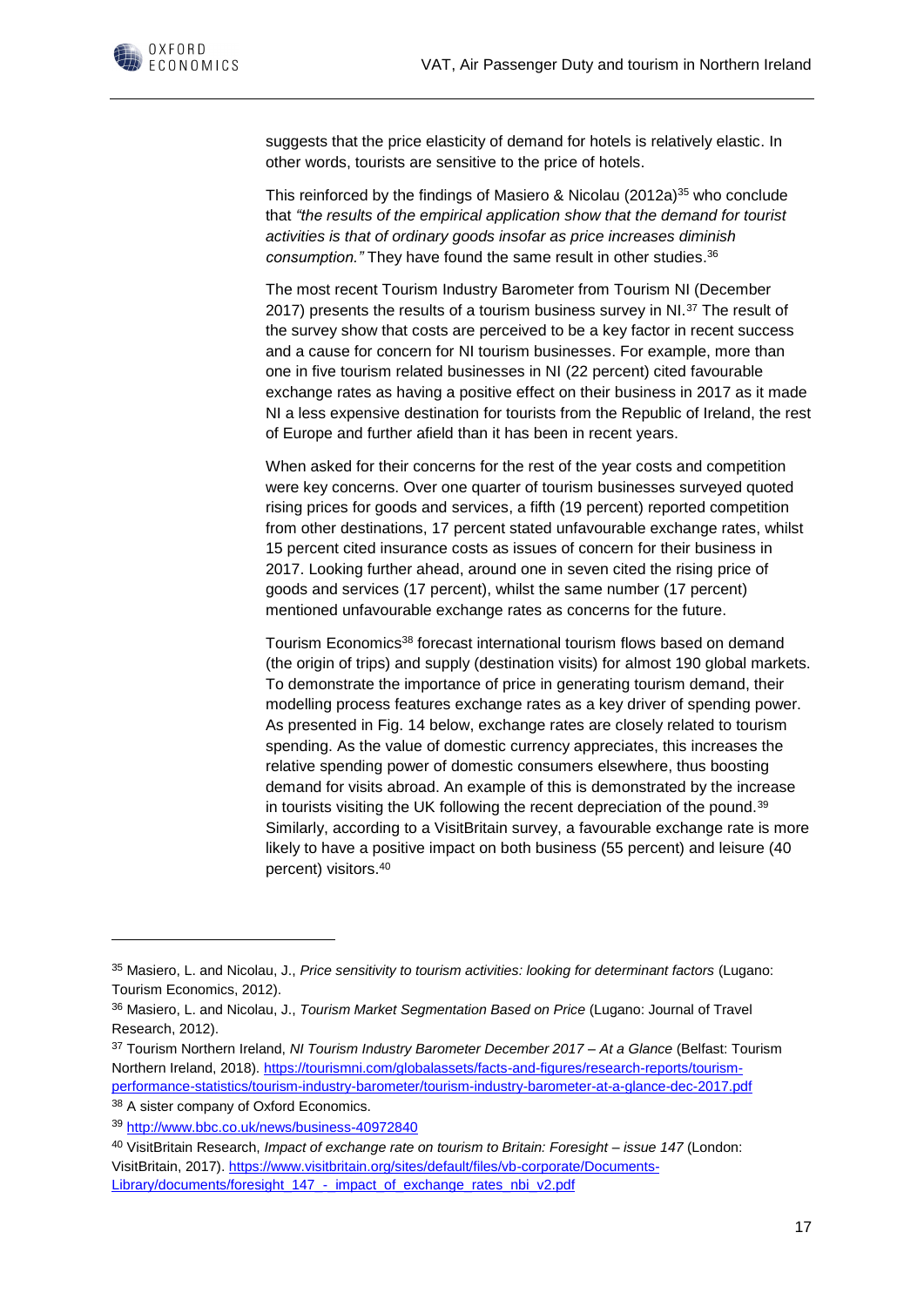<span id="page-21-1"></span>

-





# <span id="page-21-0"></span>**3.3 QUESTION 3: ARE THERE ADDITIONAL CHALLENGES, UNIQUE TO THE TOURISM INDUSTRY IN NORTHERN IRELAND, WHICH MIGHT BE ADDRESSED THROUGH VAT OR APD CHANGES?**

The land border with the Republic of Ireland, close proximity to Dublin Airport and substitutability between holidaying in Southern Ireland and holidaying in NI results in a number of challenges that are unique to NI.

#### **3.3.1 APD and connecting travel**

A common theme regarding the impact of APD is that it enables Dublin Airport to capture a disproportionately large share of traffic. This is the case for both outbound and inbound journeys; approximately one million journeys are made via Dublin by NI residents each year, while conversely a million visitors to NI land in the island of Ireland via Dublin. There are generally felt to be two related reasons for this: Dublin has a greater range of destinations, while APD acts as a disincentive to travel directly to and from NI (or via other locations in the UK). We consider each of these causes below.

While APD on long-haul travel is exempt from NI airports, in practice very few journeys are available. Further, consultees indicate that short haul travel from NI's airports have a heavy focus on the domestic market, with 75 percent of journeys serving the domestic market. Analysis by the Irish Central Statistics Office shows that the top ten most popular air routes to NI in 2014 were all domestic flights.<sup>41</sup> By contrast, a broader range of destinations are available from Dublin Airport; according to the Dublin Airport Authority, 41 airlines operated flights across 176 destinations in 2017.<sup>[23](#page-13-1)</sup> The abolition of the Air Travel Tax in 2014 may have enabled airports in the Republic of Ireland a firstmover advantage in this regard. Residents of NI are therefore attracted to

<sup>&</sup>lt;sup>41</sup> CSO and NISRA, *Visitors to Ireland and Northern Ireland 2014: A Statistical Profile of Tourism (Dublin: CSO,* 2016).<http://cso.ie/en/media/csoie/releasespublications/documents/tourismtravel/2014/Northsouth2014.pdf>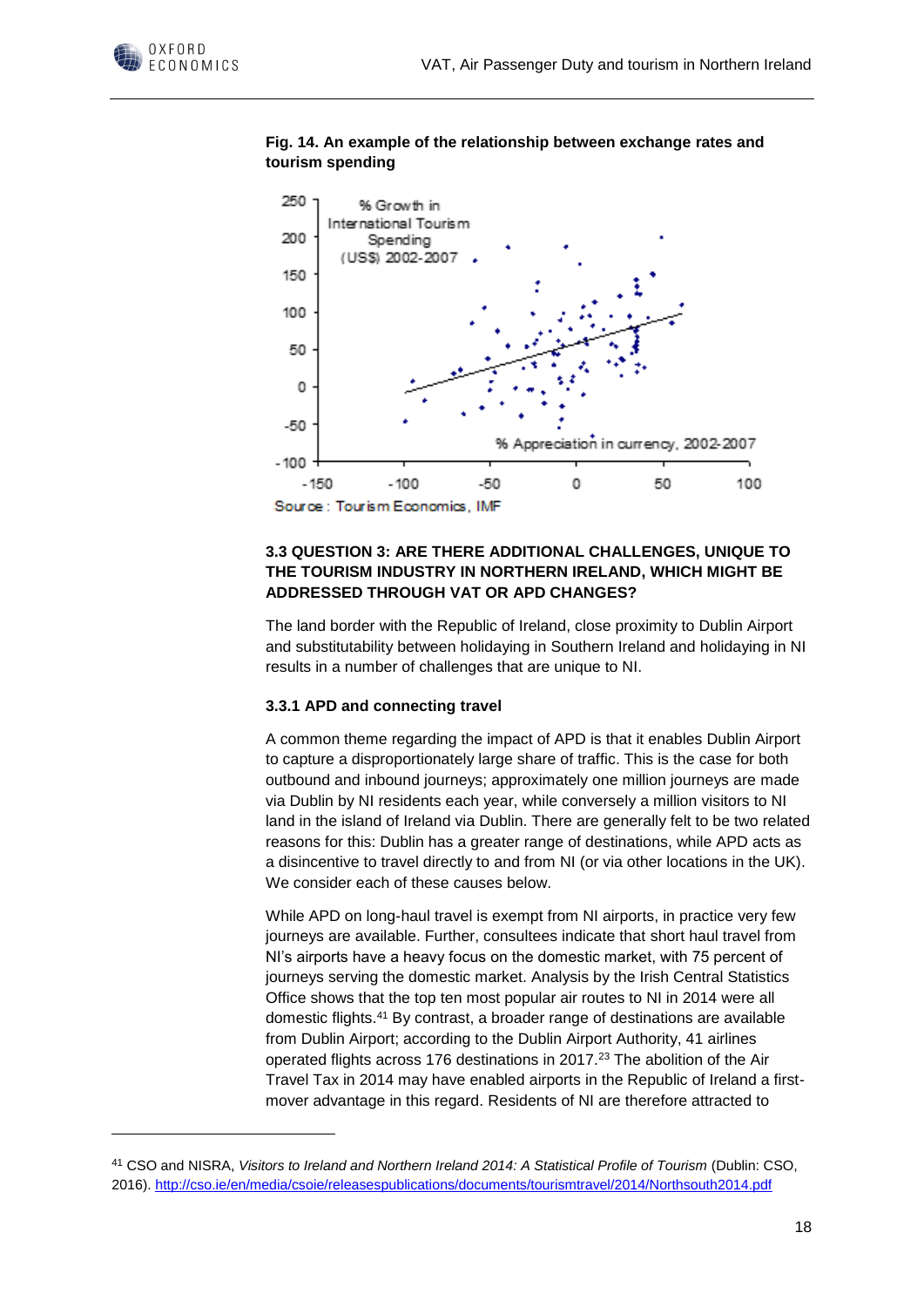

Dublin Airport in part by the ability to travel directly to certain destinations; conversely, the most feasible way for tourists visiting the island of Ireland (or NI more specifically) from these locations may be via a direct connection from Dublin.

Coupled with the broader range of connections available, the propensity to use Dublin Airport may be due in part to APD. Flights to and from Dublin, which do not bear this tax, may be more price competitive than their equivalent directly to NI, or indirectly via other UK airports. The relative demand for flights from Dublin may explain in part why relatively few direct connections are available from NI airports.<sup>42</sup>

The cost incurred by travelling via a UK airport is exacerbated by APD being levied twice (essentially a 'double tax'). It is noted that 75 percent of air traffic to NI airports is domestic. While APD is only levied on flights leaving UK airports, this is applied to both inbound and outbound flights as part of domestic travel.

APD may also be applied twice on a single journey for flights that connect via hub airports elsewhere in the UK. It is noted that there are some exceptions for connecting flights.<sup>43</sup> For example, a domestic connection (e.g. from abroad to Heathrow, then on to a NI airport), subject to the time of arrival in the UK<sup>44</sup>, is exempt from APD as the first flight has departed from outside the UK. Similarly, where a connecting flight is international (e.g. from a NI airport to Heathrow, then abroad), and onward travel is within 24 hours of the arrival of the first flight, APD is applied only to the latter flight. However, if the next leg of a journey falls outside of these timescales, or travel is not undertaken on the same or a conjunction ticket, a traveller will incur APD twice.

In summary, APD reduces the price competitiveness of NI airports relative to Dublin. Alongside other factors, this enables Dublin Airport to offer a wider range of destinations for both short and long-haul travel. APD also acts as a 'double-tax' on domestic travel and provides disincentive to travel directly to a NI airport via a UK hub airport from abroad. This further attracts customers to Dublin Airport who would otherwise travel via NI airports. Consultees indicate that cuts to APD may alleviate both problems; it increases the relative affordability of travel via NI airports – either directly or from hubs elsewhere in the UK – while boosting demand may encourage airlines serving these airports to increase capacity and open up new routes.

#### **3.3.2 Changes to APD**

-

The effectiveness of reductions to/abolition of APD on short-haul flights will be largely determined by the reactions of airlines. A commitment by operators in NI to opening up new routes/passing on the benefit to passengers is likely to be beneficial in garnering political support for such a measure.

<sup>&</sup>lt;sup>42</sup> Although it is acknowledged that other factors, such as airport size and capacity, are also relevant factors. <sup>43</sup> <https://www.gov.uk/guidance/air-passenger-duty-and-connected-flights>

<sup>44</sup> Required departure times are conditional on the arrival time of the first flight: if midnight to 4am, at or before 10am the same day; if from 4am to 5pm, within 6 hours of the scheduled arrival; and from 5pm to midnight, at or before 10am the following day.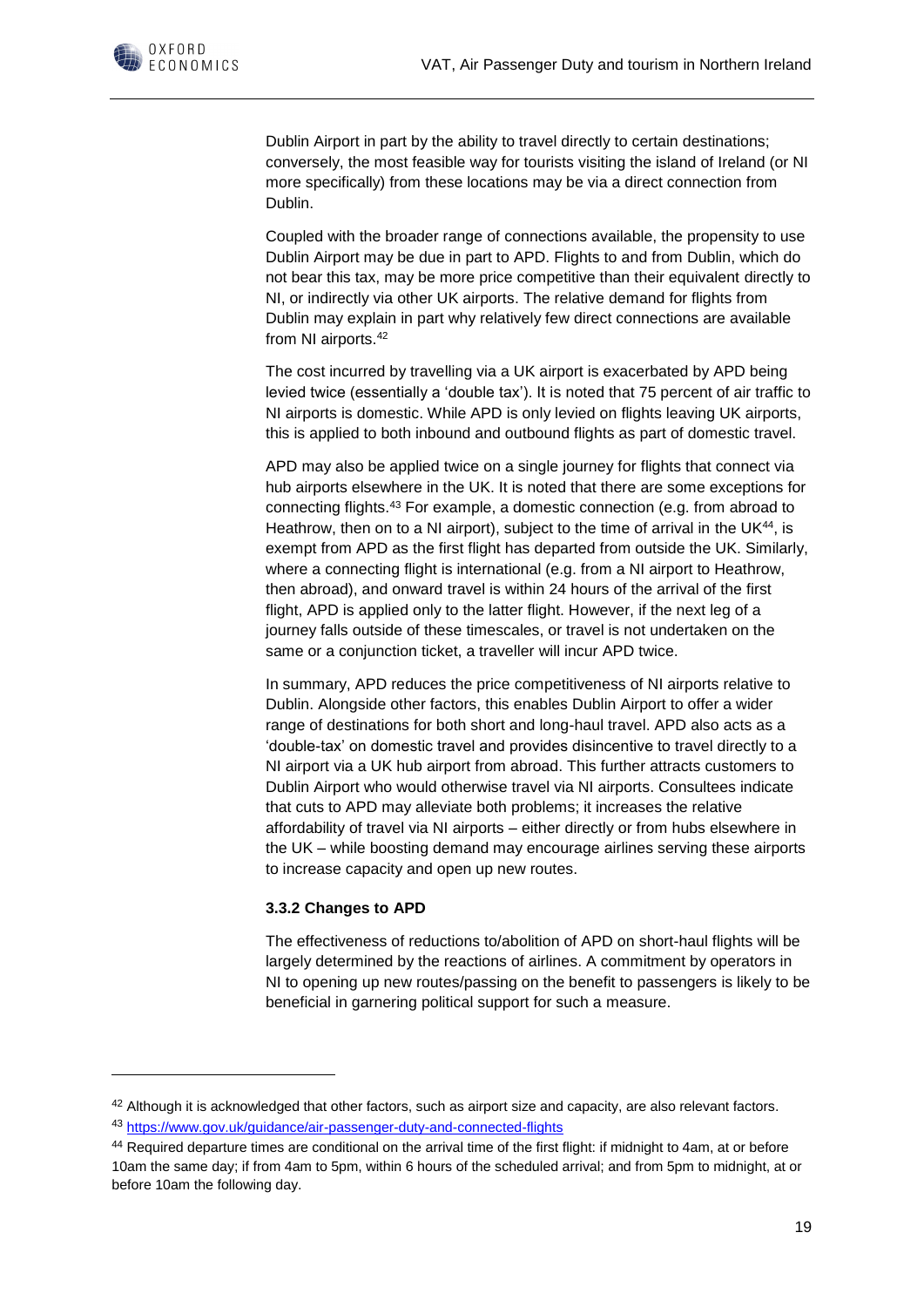

In measuring the impact of reducing APD, the government should pay regard to the cyclical nature of airline planning decisions. According to our consultation exercise, airlines typically plan on a 9 to 12-month basis. The response to such a policy is therefore likely to be delayed, which should be taken into consideration in monitoring its effectiveness.

Consultees point to the example of the Republic of Ireland, where the abolition of the Air Travel Tax has led to considerable growth in capacity, with airlines responding by opening new routes. However, other factors have also contributed to supporting this growth. An incentive scheme that removes charges for using airports above a certain number of passengers is cited as key in this regard. Further, there may have been a political onus for the main carriers (Ryanair, Aer Lingus) to pass on the benefits of such a tax cut to consumers; NI does not have an equivalent 'native' airline, and so airlines currently operating at its airports may not be as invested in the success of such a policy.

# **3.3.3 VAT and competition with the Republic of Ireland**

Tourism is promoted on an all-island basis in Ireland which means there could be a degree of substitutability between tourism activity across the two jurisdictions. Given a large number of visitors to the Island land via Dublin, there is intense competition for NI based firms to attract visitors north of the border. There is also the challenge of encouraging them to stay in NI, rather than to visit as part of an organised day trip. Intuitively, to maximise the benefits from visitors, NI needs to be able to encourage visitors to stay overnight, stay longer and therefore spend more in the region.

However, a common view held by consultees is that the lower VAT rate in the Republic of Ireland enables firms to gain a competitive advantage. Owing to the relative affordability of their services, Irish firms have the ability to generate greater profits, while remaining relatively price competitive with NI firms. Operators in the sector have indicates that this in turn would enable them to invest in improving the quality of their offer. With less of a tax burden it is therefore easier for Irish firms to retain external visitors and their spending to the detriment of NI.

We have already shown that tourism is a relatively price sensitive sector. The general view held by consultees reflects that, holding Dublin aside (where accommodation is particularly expensive, owing in part to a limited supply of hotel rooms), the prices elsewhere in the Republic of Ireland tend to be broadly comparable with Belfast. Hotels elsewhere in NI tend to be cheaper again in order to attract customers. This is particularly of concern in areas close to the border; for examples, hotels in Londonderry/Derry struggle to attract visitors to the city, as hotels within a few miles in the Republic of Ireland offer cheaper rooms, largely due to the VAT differential.

Anecdotally, the lower tax burden also helps firms in the Republic to offer more training to its workforce. By contrast, tourism-related firms in NI tend to operate at a lower margin, and do not benefit from the 'cushion' that firms in the Republic have in this regard.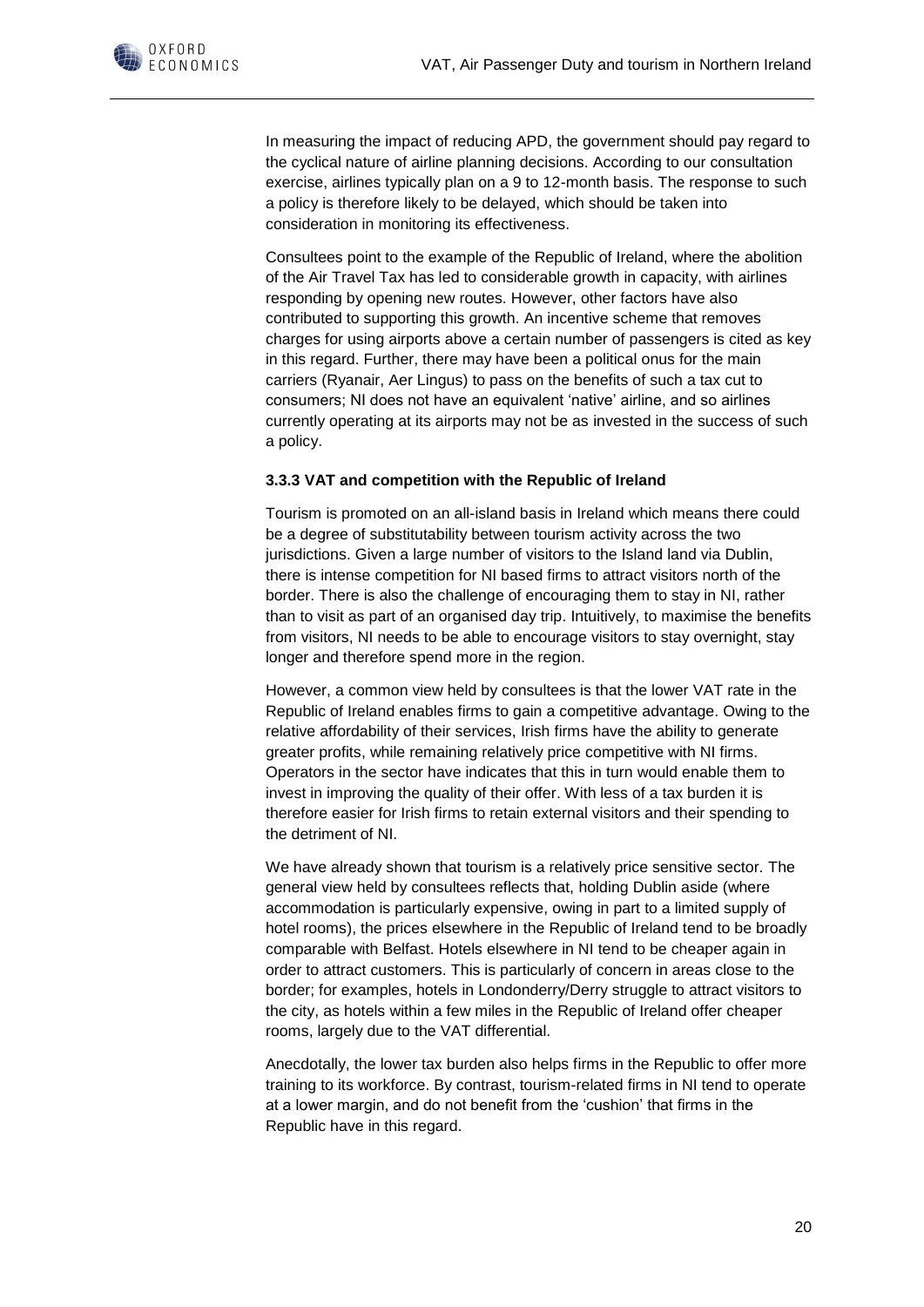

# **3.3.4 Changes to VAT**

Through our discussions with leading NI hoteliers and the NI Hotels Federation we understand that a reduction in VAT would be passed to the customer through lower prices. We have been informed that given the competition to secure bookings through international tour operators, the sector would have to pass the reduction on. However, this would be acceptable as it is widely thought that lower prices would lead to an increase in visitor numbers. Consequently, leading companies in the sector are willing to sign up to a charter where they would promise to pass a minimum share of a reduction in VAT through to customers, set aside the rest for refurbishment, and to create additional job opportunities.

#### **3.3.5 Alternative approaches to implementing tax changes**

Alongside a simple change to the rate at which VAT and/or APD are levied, a number of alternative approaches to changing these taxes have been suggested.

There may also be opportunities to trial both VAT and/or APD changes on a temporary basis, by building in a 'sunset clause' to this policy. This may reduce the risk of such a policy for the Treasury should the material benefits be lower than expected. Further, it in turn may offer an effective mechanism for ensuring the positive impacts of reductions to APD in particular are realised. With the knowledge that the benefits may be withdrawn, airlines may have a greater incentive to demonstrate that these benefits have been passed on to consumers, through reduced prices and the opening up of new routes.

It has been suggested that NI may be a suitable area to trial such a policy. Given its relatively small size, any changes to VAT would have limited impact on overall tax revenues, limiting the risk for the Exchequer. Further, as it is noncontiguous to the rest of the UK, the impact of the displacement of domestic firms from elsewhere may be relatively limited – especially if the tax amendment is only temporary. However, such a policy is unlikely to gain political support from relevant ministers in government should it require primary legislation. It is noted that, owing to existing pressures on Parliamentary time associated with Brexit-related Bills, ministers may not be willing to allocate time to such a policy, particularly if only temporary in nature.

# <span id="page-24-0"></span>**3.4 QUESTION 4: WHAT IMPACT DO CURRENT VAT RELIEFS, EXEMPTIONS AND REFUNDS HAVE ON THE TOURISM INDUSTRY IN NORTHERN IRELAND? ARE THEY A SIGNIFICANT BENEFIT?**

As set out in the call for evidence document, the UK VAT system includes several features which may benefit the tourism industry, including: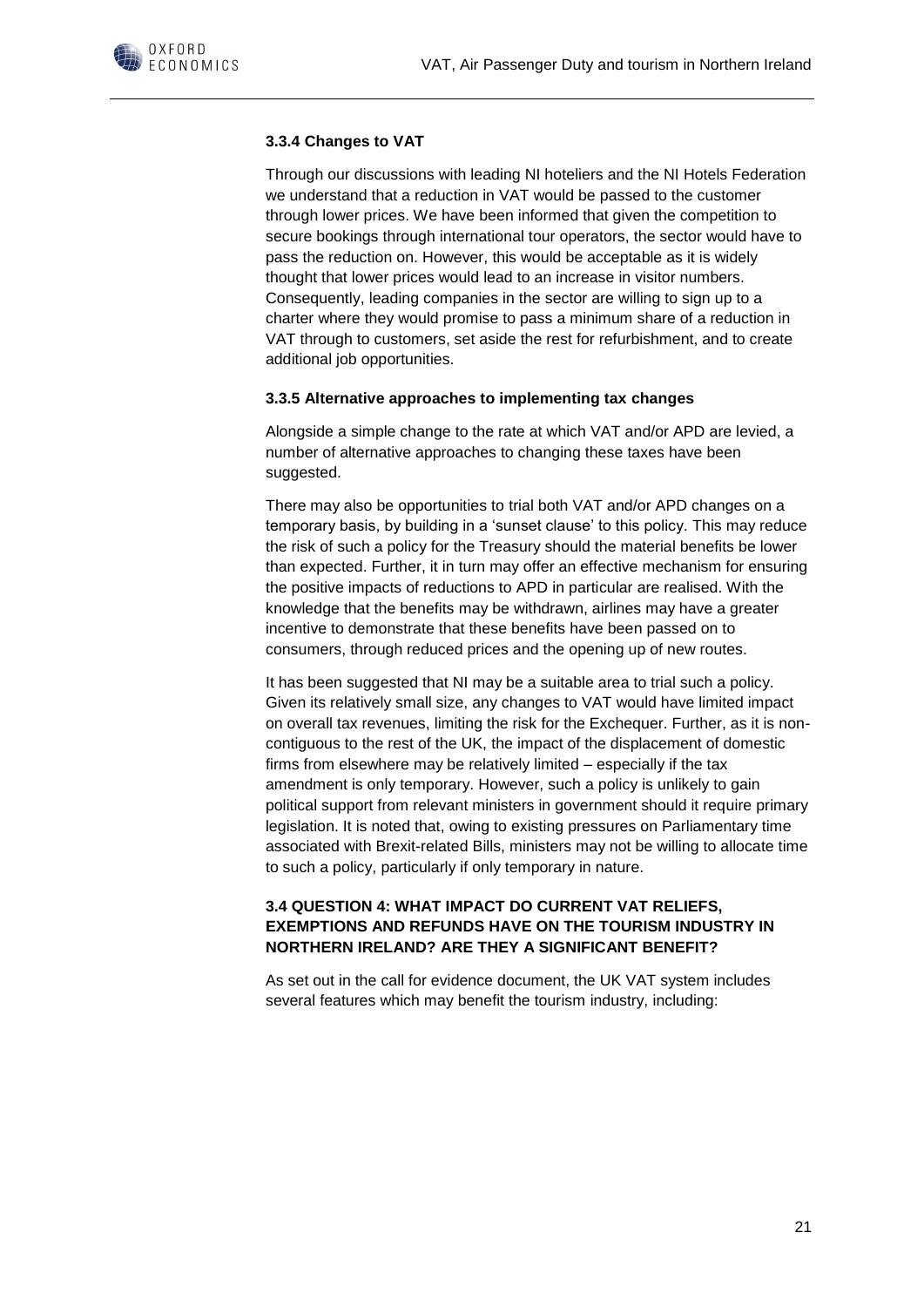

- *"several wide-ranging zero-rates of VAT, including for certain foodstuffs, public transport, books and magazines;*
- *an exemption on admission to cultural attractions managed by public bodies or not-for-profit organisations, this includes museums, galleries, art exhibitions and zoos;*
- *a VAT refund scheme for museums and galleries, allowing national and university museums and galleries to claim back VAT incurred on most goods and services purchased in order to grant free rights of admission to their collections;* and
- *the Tour Operators Margin Scheme (TOMS), which simplifies VAT accounting on travel supplies so businesses do not have to register and account for tax in each Member State where the services and goods are enjoyed."*

As most of these tax exemptions have been in place for a sustained period of time, the impact that they have on the NI tourism sector is difficult to isolate. However, when considering the overall composition of tourist spending, it is unlikely that these exemptions are likely to be of material consideration. While savings on some attractions and foodstuffs may provide some advantages, this typically constitutes a relatively low proportion of overall spending. These sources of spending are also unlikely to be the first thing potential visitors compare. Instead they are more likely to start by comparing the prices of flights and accommodation (given their relative share of the cost of a trip).

Although data on the profile of spending on goods and services by inbound tourists is not available, anecdotally we understand that goods where the full rate of VAT is applied – such as accommodation and restaurant meals – form the majority of a typical visitor's total spend. Thus, the increased cost resulting from the higher rate of VAT on these goods compared to the Republic of Ireland, effectively an additional 11 percent tax, is likely to exceed any positive impact of existing reliefs, exemptions and refunds.

# <span id="page-25-0"></span>**3.5 QUESTION 5: WHAT IMPACT DO VAT AND APD HAVE ON PEOPLE CONSIDERING VISITING NORTHERN IRELAND FOR BUSINESS PURPOSES?**

Tax reductions could increase the number of visits for business purposes. While VAT can be claimed back for business travel within the UK, many people booking business travel will do so through comparison websites which show gross prices (i.e. with tax). In other words, business travellers are not shown the cost exclusive of the tax they can claim back. Therefore, the higher rates of VAT may therefore deter some business journeys, although the overall impact of VAT is likely to be minimal.

APD however is not refundable, and therefore may adversely impact levels of business travel both to and from NI. This is particularly the case for intra-UK travel, where APD is charged twice on a return journey. Data from the NISRA shows that the 342,000 overnight business trips to NI in 2016 represented just 13 percent of all overnight visits. Although the number of business visits to NI have grown over this period, equivalent to 12 percent (or 38,000 additional visits), business travel contributed just 6 percent of all additional journeys to NI over this period (619,000 additional visits). By contrast, business visits in the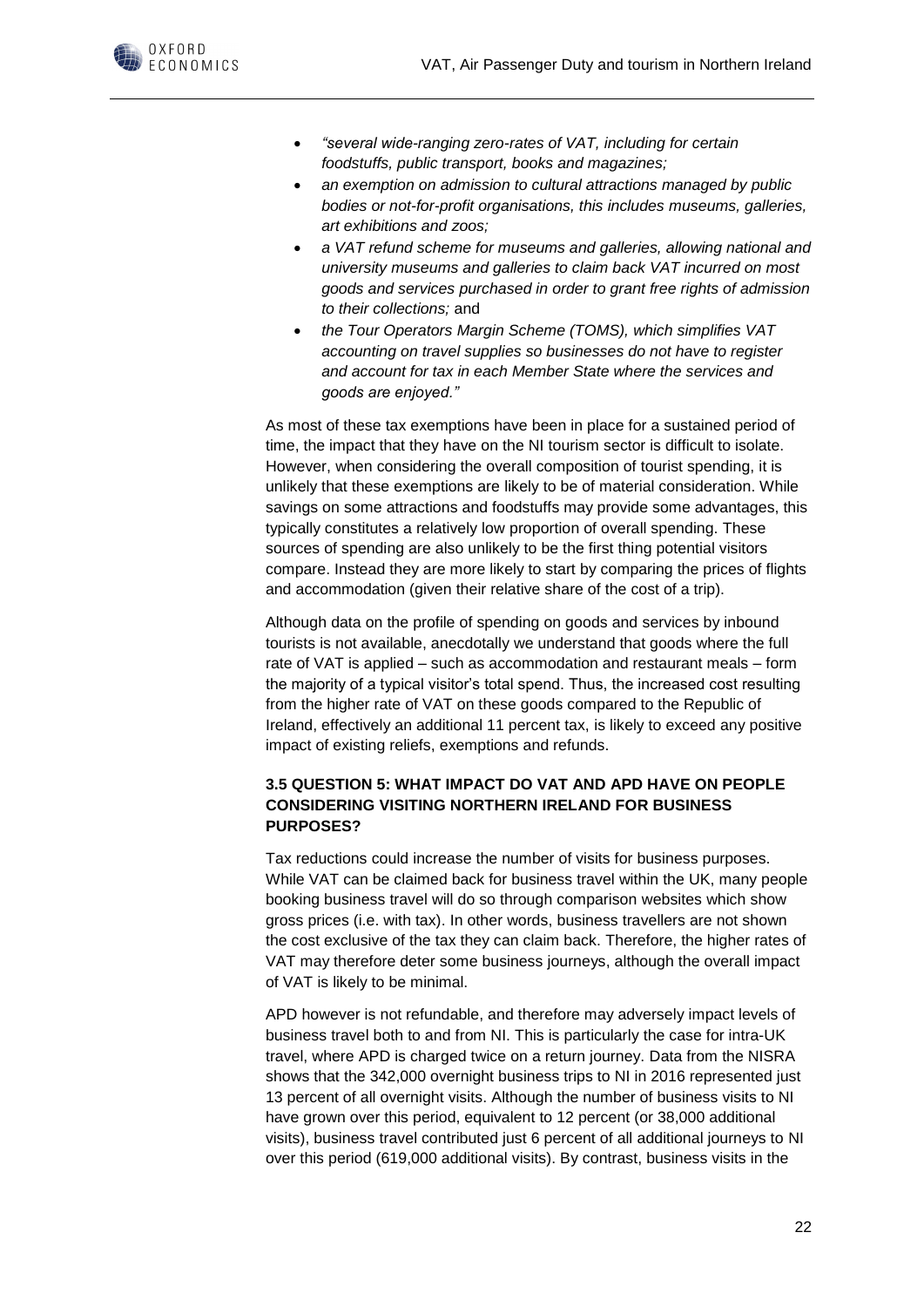

1

Republic of Ireland grew by 30 percent (357,000 additional visits), a rate over twice that of the NI equivalent.

Overnight trips to by reason of visit to Northern Ireland and the Republic of Ireland, 2012 to 2016



Overnight trips by reason for visit (millions)

However, it is noted that business travellers tend to be less price sensitive than tourists. As shown by the NICEP (2014), business travellers tend to be less price elastic than leisure travellers (discussed in more detail in the response to Question 13). The impact of reductions in APD, holding other factors constant, is less likely to encourage additional business journeys than for leisure visitors.

<span id="page-26-0"></span>**3.6 QUESTION 6: WHAT EVIDENCE IS THERE THAT CHANGES TO THE VAT RATE APPLIED TO TOURISM IN OTHER COUNTRIES HAS HAD A SIGNIFICANT IMPACT ON THE DEMAND FOR TOURISM IN THOSE COUNTRIES? WHAT EVIDENCE IS THERE TO SUGGEST THE REDUCED RATE OF VAT IN IRELAND HAS POSITIVELY OR NEGATIVELY AFFECTED TOURISM IN NORTHERN IRELAND? WHAT WAS THE IMPACT OF THE NORTHERN IRELAND ASSEMBLY'S 2012 DECISION TO SET A £0 APD RATE ON DIRECT LONG-HAUL FLIGHTS DEPARTING NORTHERN IRELAND?**

#### **3.6.1 Impact of reduced VAT in the Republic of Ireland**

As part of the 2011 'Jobs Initiative', the Irish government set out a targeted reduction in the rate of VAT from 13.5 percent to 9 percent for a series of labour-intensive tourism sectors. According to research by the Department of Finance at the time of the policy, this measure was expected to reduce tax receipts by €350 million per year.<sup>45</sup> The reduced rate came into effect on the 1<sup>st</sup> July 2011 and was originally intended to expire on 31<sup>st</sup> December 2013,

Source: NISRA, CSO

<sup>45</sup> Brendan O'Connor, *Measuring the Impact of the Jobs Initiate: Was the VAT Reduction Passed On and Were Jobs Created?* (Dublin: Department of Finance, 2013).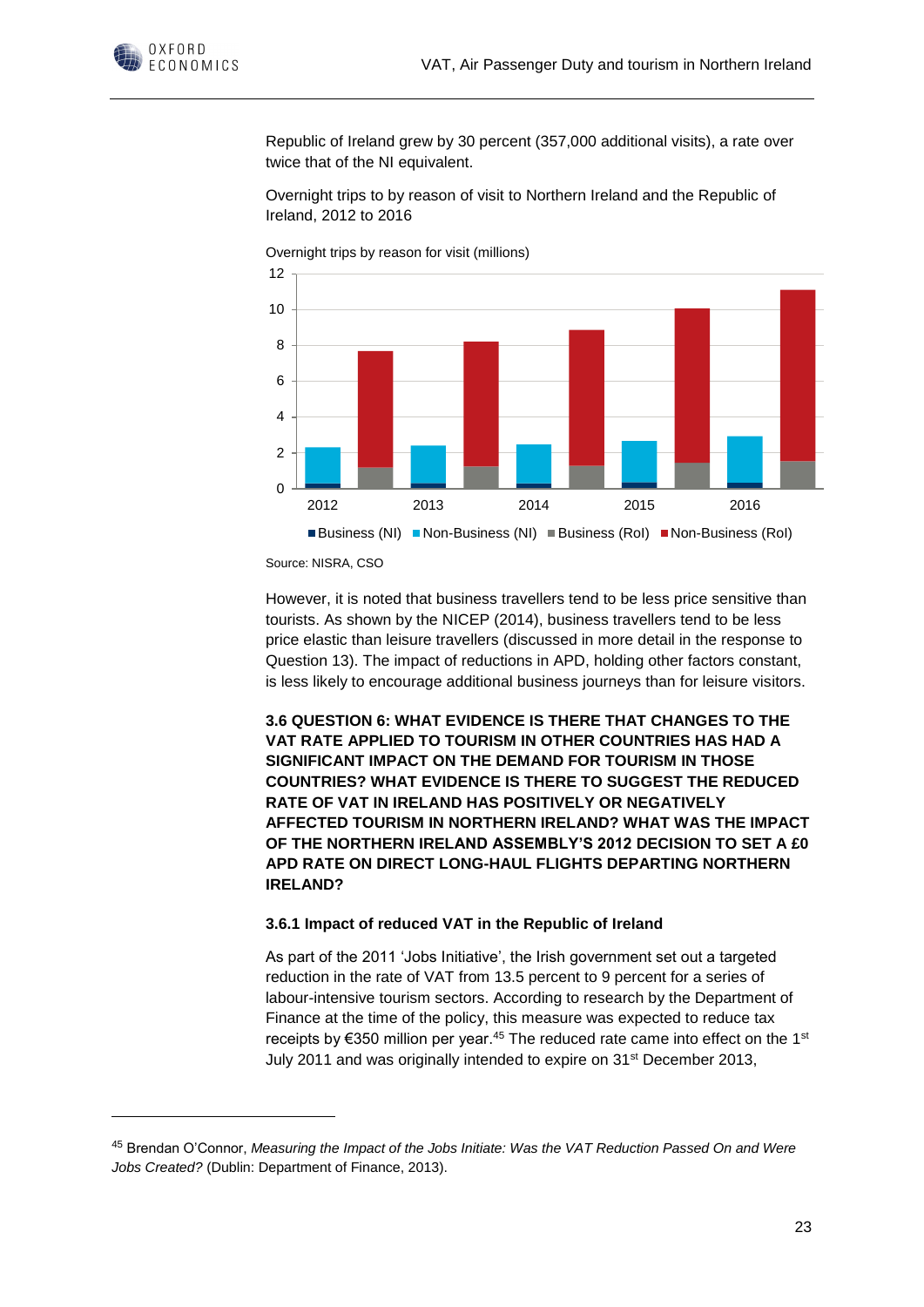

-

although it is noted that tourism VAT remains at 9 percent at the time of writing.<sup>46</sup>

The Indecon (2017) study on behalf of Fáilte Ireland sought to measure the impact of this policy. The report notes a series of positive trends in this sector from 2011 onwards, including the number of overseas trips to Ireland by nonresidents, employment growth in tourism-related sectors and visitors' perceptions of value for money. However, these may be driven by a variety of different factors, such as better economic conditions (both domestically and abroad), improvements in tourism provision and due to exchange rate fluctuations. These outcomes can therefore not be 100 percent attributed to the VAT cut alone.

This report also identifies a positive employment effect. It calculates that each 1 percent reduction in price is associated with a 1.2 percent increase in employment, holding other factors constant. This implies that 4,800 (or 13 percent) of the 38,400 additional direct jobs in tourism-related sectors since the introduction of this policy can be attributed to this policy. In testing the higher ranges of the pass-through rates detailed above, the estimated employment impact extends to 8,900 additional jobs (or 23 percent). While the 'additional' jobs growth forms a minority of overall increases in this sector, it is important to note that the reduction in VAT measured (by 4.5 percentage points) is under a third of that both proposed and modelled by both the Campaign to Cut Tourism VAT (2017, 2018) and Nevin Associates (2014)<sup>47</sup> studies (15 percentage points). If implemented, these greater VAT reductions may generate larger additional benefits.

The Indecon (2017) report also demonstrates that this policy had a negative overall impact on tax revenues. It calculates that the true gross costs are equivalent to €187 million per annum, well below the original €350 million estimate. It estimates that the impact on the Exchequer through revenues from additional tourist activity and the reduced costs of social welfare payments equate to approximately €53 million per year. However, this is offset once the shadow price of public funds is accounted for, which estimates the distortionary effects of the policy on the allocation of resources (equivalent to €55 million). Lower VAT rates may alter the incentives facing consumers $48$ , while similarly drawing in firms to these sectors who might operate more productively elsewhere in the economy. Neither Campaign to Cut Tourism VAT (2018a) nor Nevin Associates (2014) estimates appear to account for this social cost. Further, even excluding distortionary effects, the additional tax revenues generated account for under 30 percent of the cost of the policy, demonstrating a negative impact on revenues (equivalent to €132 million annually).

<sup>46</sup> [https://www.irishtimes.com/business/transport-and-tourism/budget-2018-relief-in-tourism-industry-as-9-vat](https://www.irishtimes.com/business/transport-and-tourism/budget-2018-relief-in-tourism-industry-as-9-vat-rate-maintained-1.3250739)[rate-maintained-1.3250739](https://www.irishtimes.com/business/transport-and-tourism/budget-2018-relief-in-tourism-industry-as-9-vat-rate-maintained-1.3250739)

<sup>&</sup>lt;sup>47</sup> Nevin Associates, The fiscal impact of lower VAT rates on visitor accommodation and attractions in the United Kingdom (Edinburgh: Nevin Associates, 2014).

<sup>48</sup> A VAT cut effectively reduces the price of tourism goods and services. This may encourage consumers to purchase a greater proportion of these goods, relative to their existing preference, and by extension reduce consumption of goods they value more in other sectors.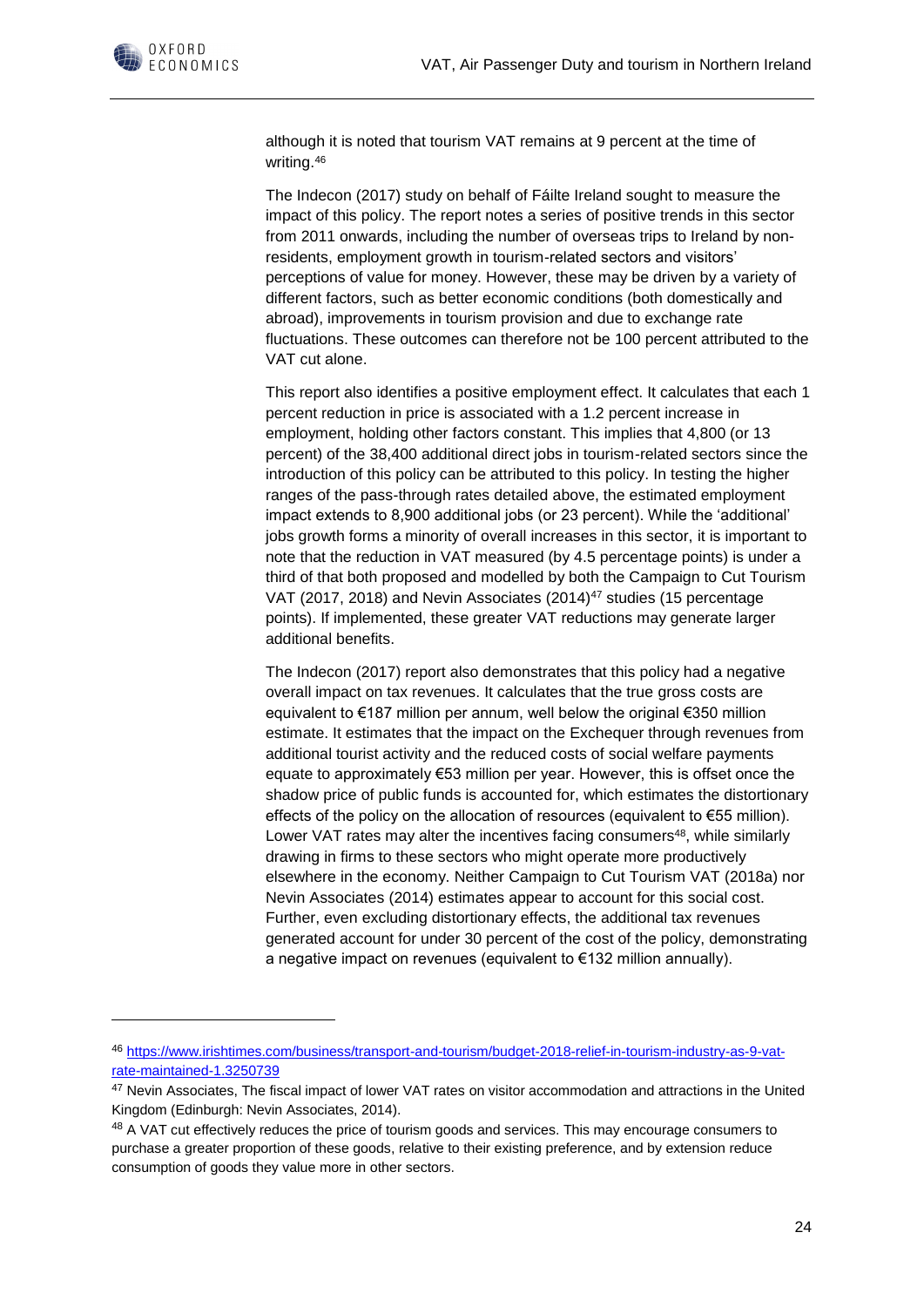

# **3.6.2 Impact of the abolition of APD on long-haul flights from NI**

APD on long-haul journeys (to qualifying countries over 2,000 miles) were abolished from Northern Ireland in January 2013.<sup>49</sup> There is limited information on the extent to which this has impacted the airline industry, in part due to the difficulty in isolating the impact of this policy from broader changes to the NI tourism sector.

The reduction of APD on long-haul flights was a policy response partly due to threats of removing Belfast International's single long-haul flight to New York Newark.<sup>50</sup> Analysis by the NICEP (2014) provides evidence that airlines responded to this change by adding additional long-haul routes, although the other contributing factors are not considered. It notes that in Summer 2013 there were seven weekly scheduled services to long-haul destinations (all in the United States). However, NI is due to lose its direct flights to the US. This suggests that, beyond an initial expansion, the abolition of long-haul APD has had little effect, although this may largely be explained by the growth in traffic from Dublin Airport.

Similarly, although APD continues to be levied on short-haul journeys, a majority of flights from NI airports tend to serve these destinations. Brian Ambrose, Chief Executive of Belfast City Airport<sup>51</sup>, said in 2017 that "while it *[APD] is devolved for long-haul, 99 percent of our business is not long-haul, so it's not really making any great impact"*. The magnitude of impacts on airlines following the removal of APD on short-haul flights may not therefore be comparable to the impact of its abolition on long-haul equivalents.

# <span id="page-28-0"></span>**3.7 QUESTION 7: WHAT IS THE COMPOSITION OF THE TOURISM INDUSTRY IN NORTHERN IRELAND? HOW HAVE THE INDIVIDUAL TOURISM RELATED SECTORS LISTED IN 4.1 PERFORMED IN RECENT YEARS?**

It is not possible to isolate tourism related employment in NI given the difficulty of unpicking which parts of NI sectors service domestic demand, and by extension the share that services visitors. We can however look at the general performance of the sectors identified in the call for evidence. [Fig. 15](#page-29-0) below shows the change in full-time equivalent employee jobs from 2000 Q4 to 2017 Q4. Overall the tourism related sectors have grown at twice the pace of FTE employee jobs in the wider economy (32 percent vs 15.4 percent). Over half the growth (51.3 percent) was attributable to the 'food & beverage sector' with a further 6.2 percent of tourism related growth coming from 'accommodation'.

In addition, land transport accounted for nearly one quarter of the growth (24.7 percent). The sector includes passenger rail & other passenger land transport as well as non-tourism activity such as 'freight transport & transport via pipelines'.

1

<sup>49</sup> <https://www.gov.uk/guidance/rates-and-allowances-for-air-passenger-duty>

<sup>50</sup> <http://www.travelweekly.co.uk/articles/38344/chancellor-slashes-apd-on-belfast-flights>

<sup>51</sup> A member of Northern Ireland Tourism Alliance.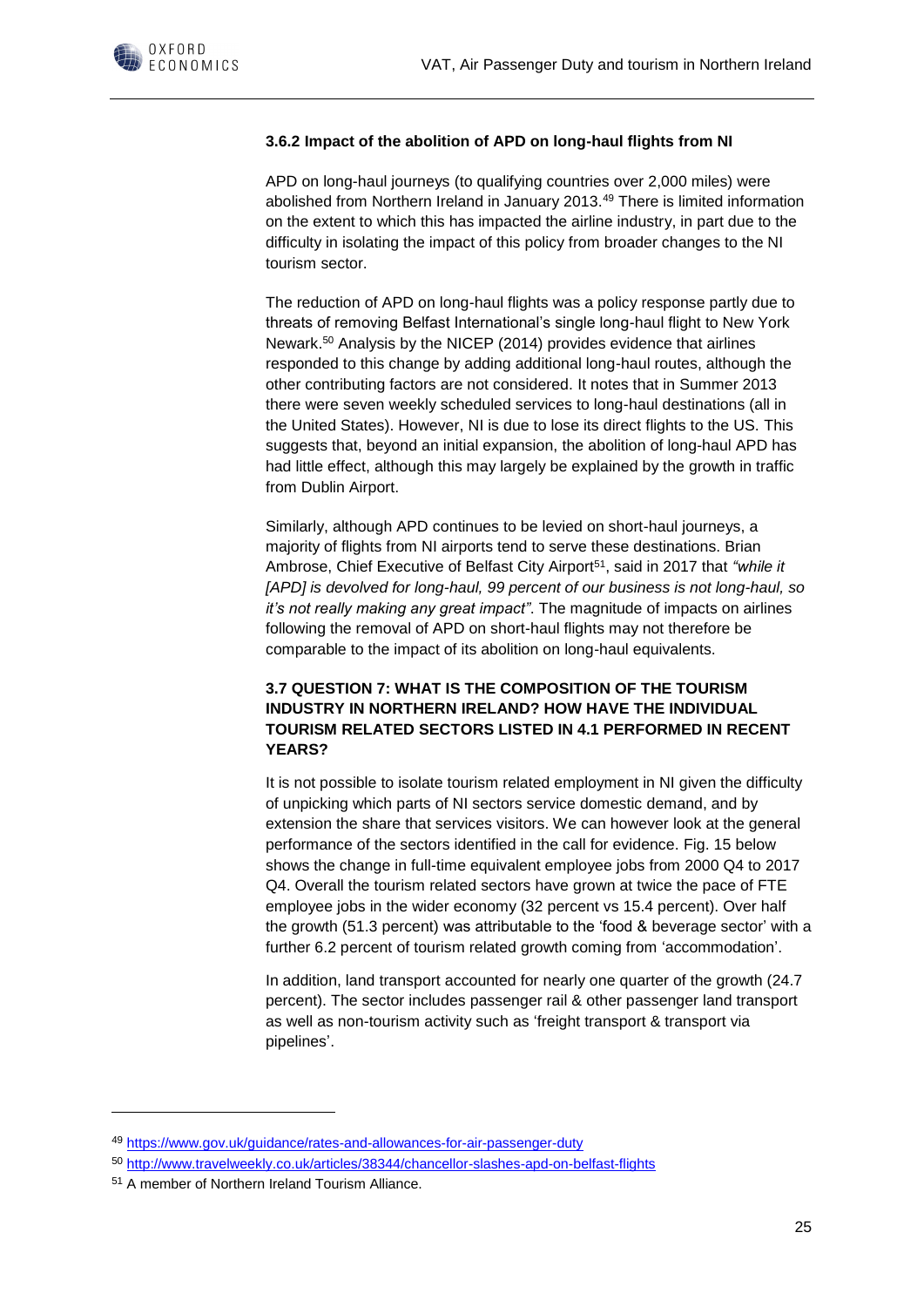<span id="page-29-0"></span>

| <b>Sector</b>                                                                    | <b>Number</b> | $\frac{9}{6}$ |
|----------------------------------------------------------------------------------|---------------|---------------|
| Land transport & transport via pipelines                                         | 3,955         | 38.4%         |
| Water transport                                                                  | 45            | 9.4%          |
| Air transport                                                                    | -155          | $-22.1%$      |
| Warehousing & support activities for transportation                              | 1,385         | 44.5%         |
| Accommodation                                                                    | 990           | 15.8%         |
| Food & beverage service activities                                               | 8,220         | 40.0%         |
| Travel agency, tour operator & other reservation<br>service & related activities | -475          | $-32.8%$      |
| Creative, arts & entertainment activities                                        | 370           | 77.9%         |
| Libraries, archives, museums & other cultural<br>activities                      | $-15$         | $-0.8%$       |
| Sports activities & amusement and recreation<br>activities                       | 1,715         | 35.5%         |
| <b>Total tourism</b>                                                             | 16,035        | 32.0%         |
| Total NI                                                                         | 83,785        | 15.4%         |

# **Fig. 15. FTE employee job growth, NI (2000 Q4 to 2017 Q4)**

Source: NISRA

Despite the general growth in the sector, 'travel agency, tour operator & other reservation service & related activities', 'air transport' and 'libraries, archives, museums & other cultural activities' all declined over the period, losing 645 jobs.

The above masks three distinct phases of underlying growth in the tourism sector. From 2000 to 2007, the sector enjoyed year on growth in FTE employee jobs. However, the global financial crisis in 2008 brought a small contraction of 0.9 percent in FTE employee jobs. With the exception of 2009, this was the start of a seven-year period of contraction or limited growth in the sector. By 2014, FTE employee jobs in the tourism sector was still below that experienced in 2007. However, from 2014 to 2017 the sector has grown on average by 4.5 percent per annum, adding over 8,100 jobs (half the growth from 2000 to 2017).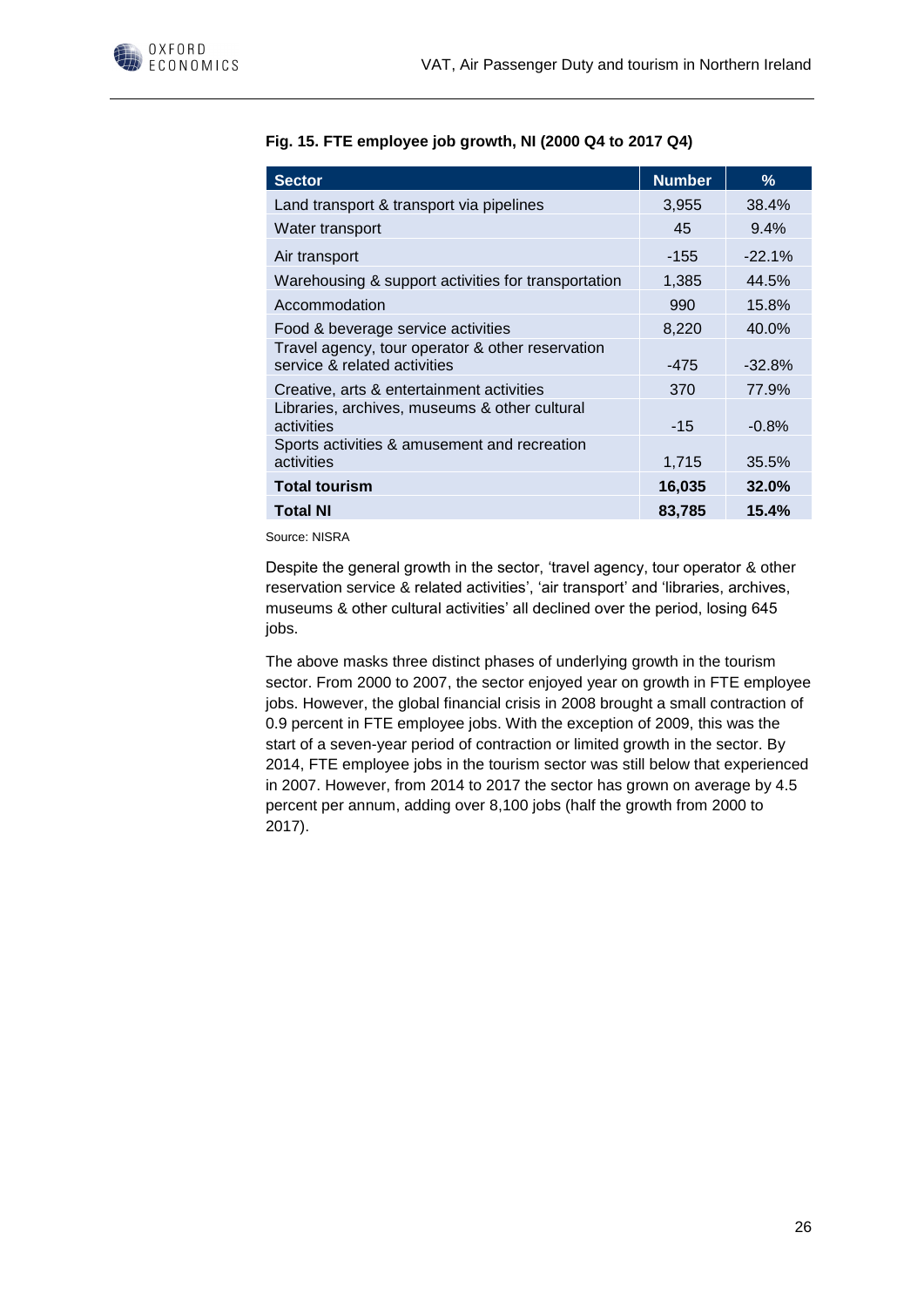



**Fig. 16. FTE employee job growth in tourism related sectors, NI (2000 Q4 to 2017 Q4)**

Source: NISRA

As of Q4 2017, the food and beverages sector and accommodation sector accounted for 54 percent of FTE employee jobs in these tourism related sectors. The NI Tourism Satellite Accounts (TSAs) provide an estimate of the share of the sectors that are tourism related. Unfortunately, the TSAs, are only available for 2004 and therefore are out of date. For example, we have already shown how the sector has grown in employment terms (and in visitor numbers, investment, choice etc), so the estimated tourism share of sectors in the TSAs may underestimate the true value. Nevertheless, they suggest that 38 percent of employment in both the food and beverage and accommodation sectors are tourism related. This compares to only 14 percent of passenger transport services and 2 percent of recreational, cultural and sporting services.



# **Fig. 17. Composition of the employee jobs in tourism related sectors, NI (2017 Q4)**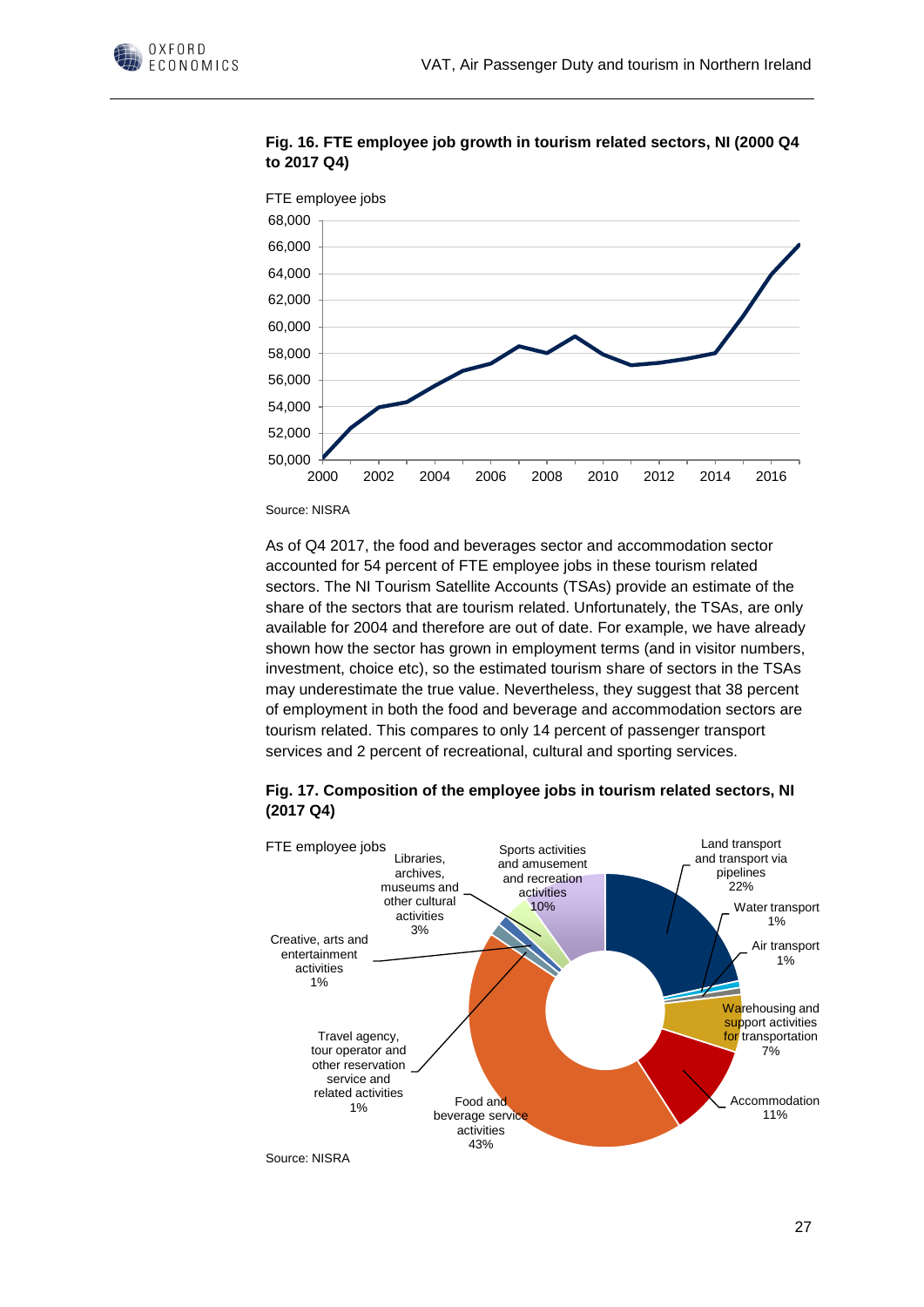

Therefore, the size and performance of the food and beverage, and accommodation sectors is perhaps the most important benchmark for tourism related performance in NI (outside traditional indicators of course such as visitor numbers, visitor spend, and average length of trip).

# <span id="page-31-0"></span>**3.8 QUESTION 8: DO VAT AND APD IMPACT DIFFERENT TOURISM RELATED BUSINESSES IN DIFFERENT WAYS? FOR EXAMPLE, DO RESTAURANTS DERIVE A GREATER BENEFIT FROM THE UK'S HIGH REGISTRATION THRESHOLD THAN ACCOMMODATION PROVIDERS?**

To explore the potential impact of changes to the VAT threshold on the tourism sector, we may compare the profile of 'unregistered' businesses (i.e. those operating below this threshold) compared to firms operating elsewhere in the economy. Analysis of data provided by the Department for Business, Energy and Industrial Strategy (BEIS)<sup>52</sup> allows for a comparison of the food & beverage and accommodation sectors to the whole UK economy.<sup>53</sup>



# **Fig. 18. Unregistered businesses as a share of all businesses in the UK, 2017**

Source: BEIS

It shows that unregistered businesses form a large majority of those in the accommodation sector. Of the 51,160 firms operating in this sector in the UK, 34,510 (67 percent) operate below the VAT threshold. This rate is 12 percentage points higher than the respective figure for the UK economy as a whole (55 percent). Therefore, the proportion of turnover generated by unregistered firms in the accommodation sector (6 percent) is twice that of the UK average (3 percent), although the share of employment (10 percent) is 3 percentage points lower. By contrast, relatively few food & beverage firms are unregistered; of the 150,895 firms operating in this sector, only 15 percent

1

<sup>52</sup> BEIS, *Business population estimates 2017* (London: BEIS, 2017). <https://www.gov.uk/government/statistics/business-population-estimates-2017>

<sup>53</sup> Data is not available at a regional (NI) level for these sectors.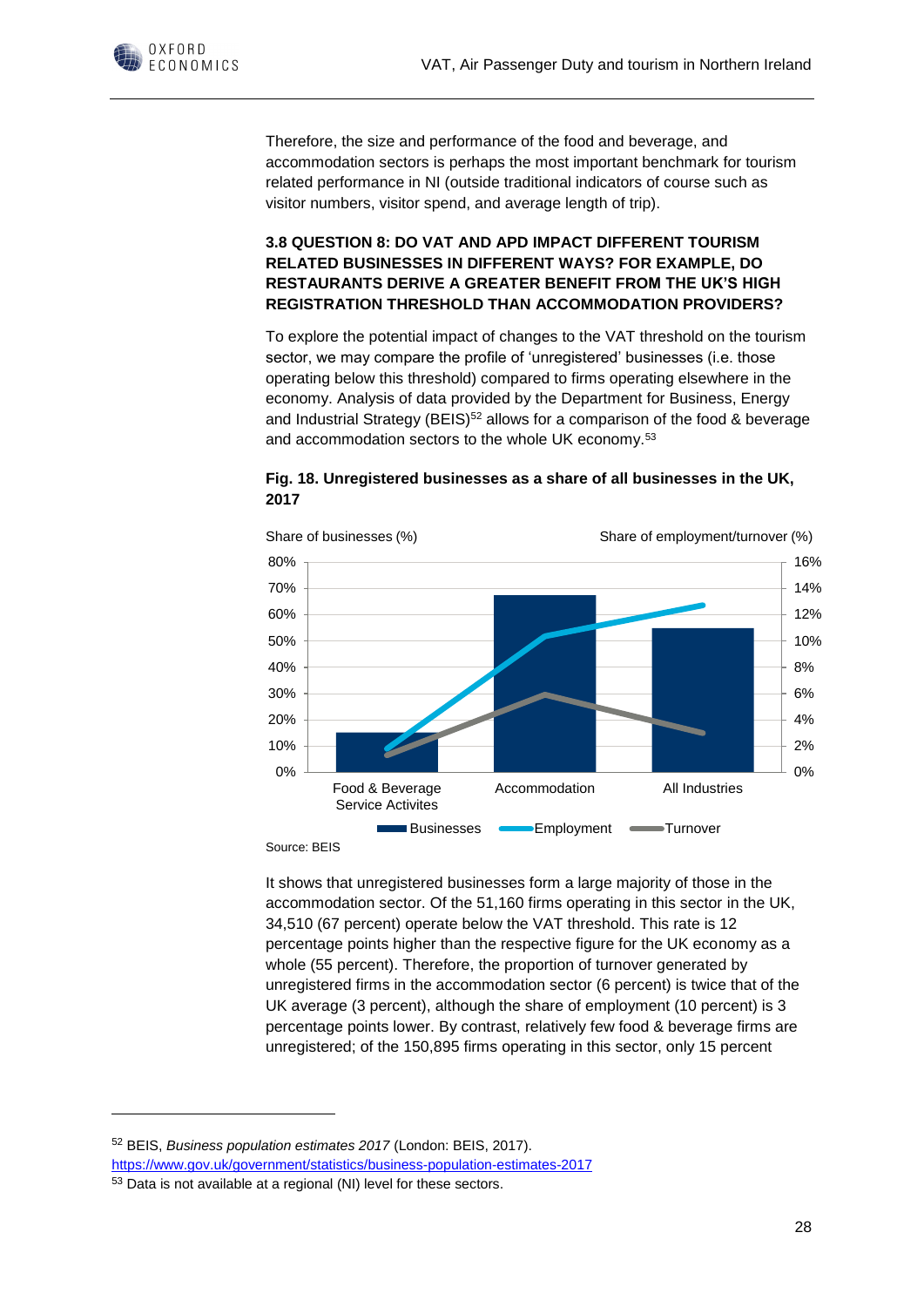

-

(22,855 firms) are unregistered, a rate almost four-times lower than the UK total.

However, the differing profile of these two sectors alone does not inform how firms may respond to changes in the VAT registration threshold. On the one hand, the high proportion of the accommodation sector that operates below the VAT threshold may suggest that these firms may be more affected by changes to the VAT threshold. On the other, the relatively low proportion of unregistered firms in the food & beverage sector may reflect the high levels of turnover required for these firms to operate (and justify their capital costs). If so, a relatively small reduction in the threshold may result in a relatively high number of businesses becoming liable to pay VAT.

# <span id="page-32-0"></span>**3.9 QUESTION 9: WHAT EVIDENCE IS THERE THAT THE IMPACTS OF VAT AND APD ON TOURISM DIFFER FROM THE IMPACTS OF VAT AND APD ON OTHER SECTORS OF THE ECONOMY?**

#### **3.9.1 VAT threshold and tourism**

To explore the potential impact of changes to the VAT threshold on the tourism sector, we may compare the profile of 'unregistered' businesses (i.e. those operating below this threshold) compared to firms operating elsewhere in the economy. A common theme (discussed in response to Question 3) is that firms in the tourism sector tend to be relatively labour-intensive, and as such require a relatively high threshold of turnover to be viable. This consequently means that relatively few firms operate below the VAT threshold compared to elsewhere in the economy.

Data estimating the scale of unregistered business confirms this view. In 2017, the 3,455 unregistered businesses in the NI tourism<sup>54</sup> sector equates to 44.7 percent of the tourism total (7,730). This rate is below both the UK-equivalent (55 percent) and the overall NI economy (49.1 percent). However, the share of turnover (6.9 percent) is 2.7 and 2.4 percentage points higher than the overall NI economy and UK tourism sector equivalently. This reflects two main trends:

- Turnover tends to be relatively high for those businesses in the tourism sector that remain below the VAT threshold; and
- Turnover tends to be relatively low in NI. The average turnover per employee in tourism businesses in NI was £40,100, 71 percent lower than the UK equivalent (£68,300).

<sup>54</sup> Taken to include accommodation & food services, and arts, entertainment & recreation.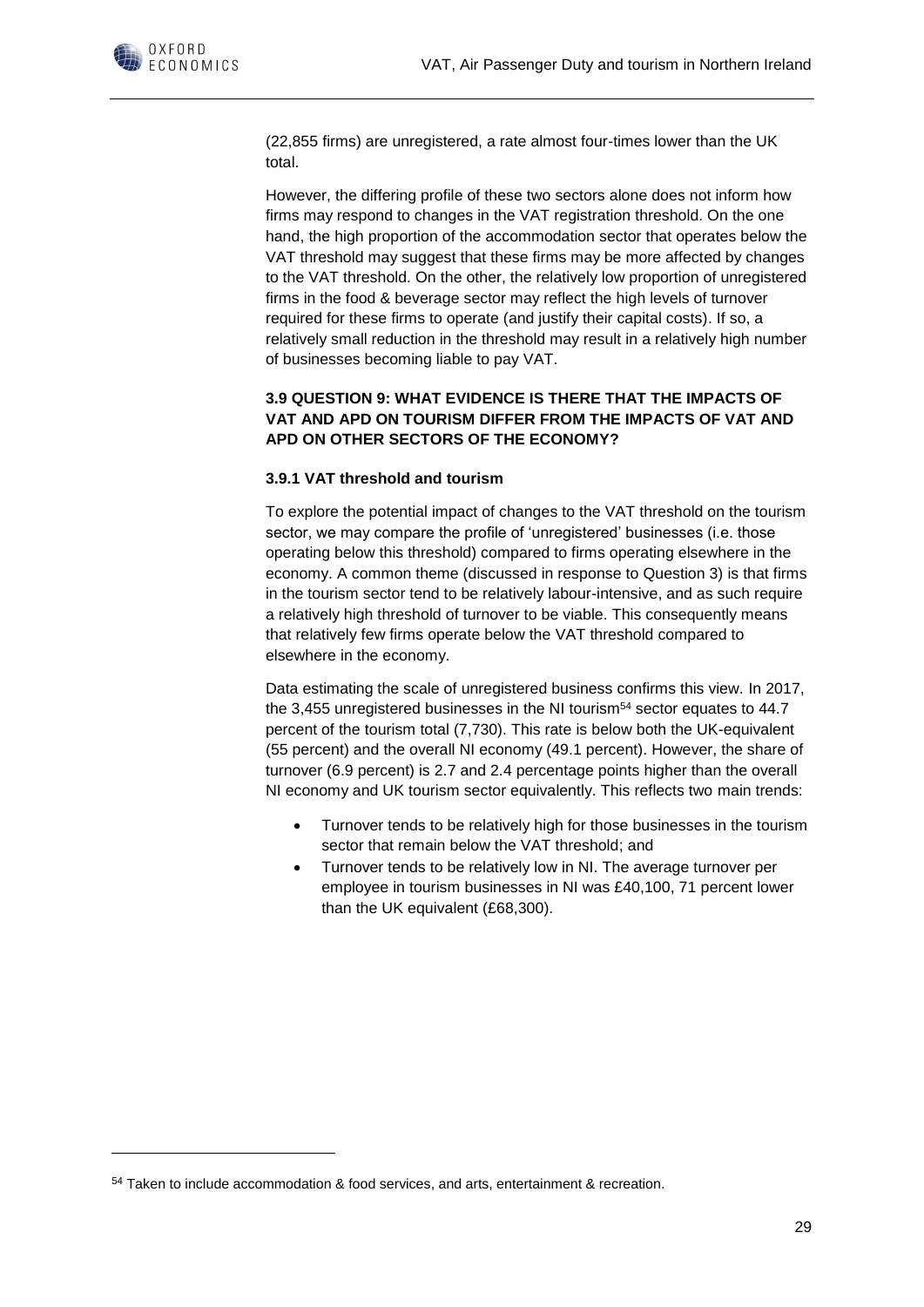<span id="page-33-0"></span>1



**Fig. 19. Unregistered businesses as a share of all businesses, 2017**

A fall in the rate of VAT may reduce the disincentives for firms below the threshold to expand, which will in turn reduce the size of the 'shadow economy'. The Nevin Associates (2014) study cites an example in France which estimates that VAT reductions have reduced the size of the shadow economy by €720 million per year. Across the UK the 'VAT gap' was estimated to be £12 billion, representing 9 percent of the total tax that could theoretically

be levied, in 2016-17.<sup>55</sup>

However, the evidence that firms in the tourism sector may be more affected by reductions in VAT than firms elsewhere is inconclusive. Unregistered firms form a smaller share of the overall sector than across the NI economy, although their contribution to overall turnover is higher. This may however be due to the relatively low margins on which these firms operate, generating relatively low levels of turnover per worker.

#### **3.9.2 Impact of APD**

While access to external markets is important for NI exporters and potential investors, it is a key driver of tourism success. As already noted, 69 percent of visitors to NI arrive via plane, and nearly two thirds of all overnight visitors (62.9%) to NI come from GB. Therefore, APD affects the majority of visitors to NI.

A reduction or removal of APD would make travelling to NI airports more price competitive when compared to the alternative option of Dublin airport (which already benefits from a vastly greater number of routes.

**3.10 QUESTION 10: HOW WOULD DIFFERENT VAT RULES FOR TOURISM RELATED ACTIVITIES IN NORTHERN IRELAND, AND/OR A LOWER RATE OF APD IN NORTHERN IRELAND AFFECT THE TOURISM INDUSTRY IN** 

<sup>55</sup> HM Revenue & Customs, *Second estimate of the VAT gap for 2016-17* (London: HM Revenue & Customs, 2018). [https://www.gov.uk/government/uploads/system/uploads/attachment\\_data/file/686983/2nd-est-vat-gap-](https://www.gov.uk/government/uploads/system/uploads/attachment_data/file/686983/2nd-est-vat-gap-2017.pdf)[2017.pdf](https://www.gov.uk/government/uploads/system/uploads/attachment_data/file/686983/2nd-est-vat-gap-2017.pdf)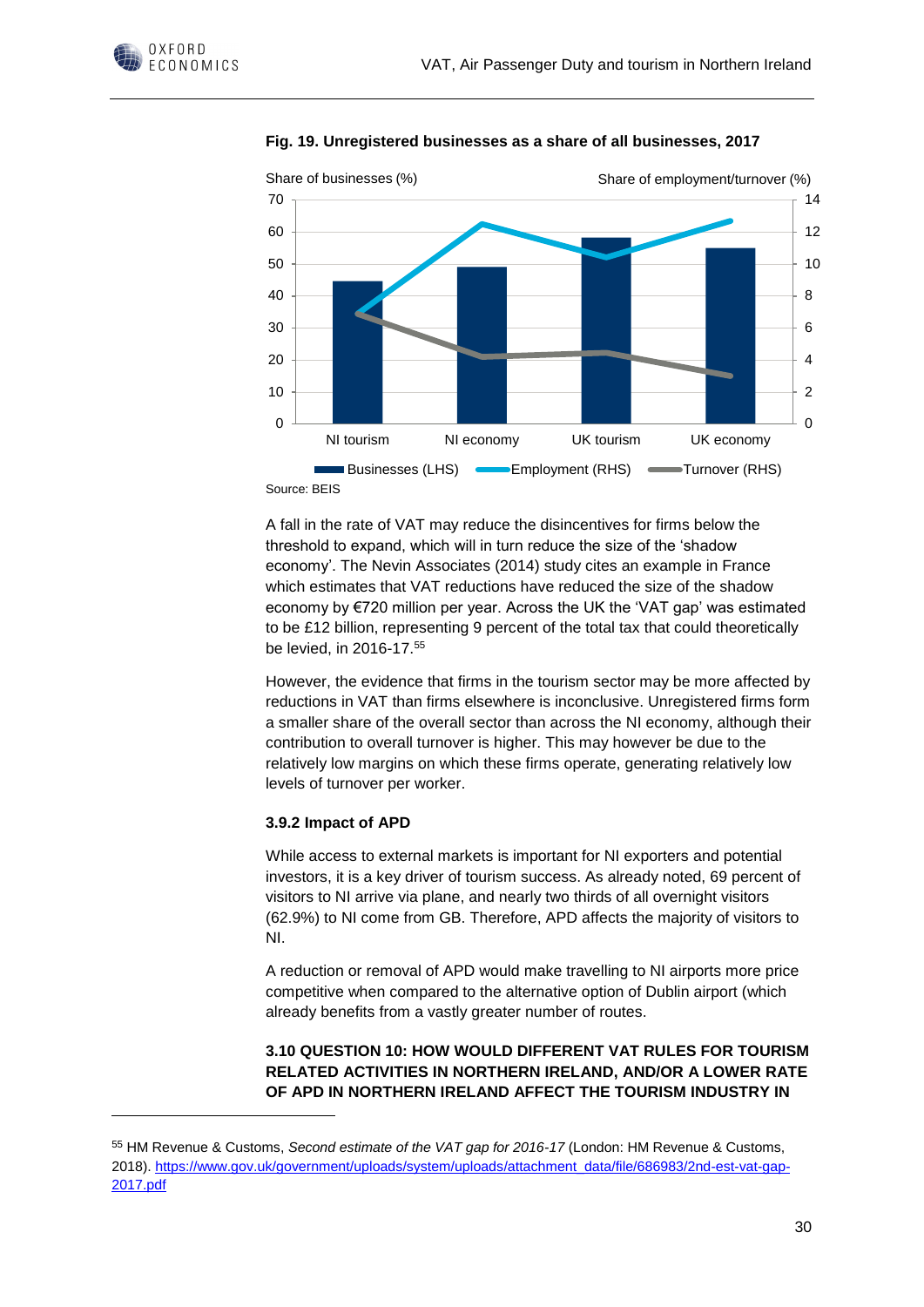

# **OTHER PARTS OF THE UK? WHAT IMPACT WOULD VAT AND/OR APD CHANGES HAVE ON BUSINESSES ADMINISTRATIVE BURDENS?**

## **3.10.1 Impact on elsewhere in the UK**

Reductions to VAT and APD may impact the GB tourism sector in several ways.

First, the proposed reductions in VAT on tourism-related goods and services reduces the cost of visiting NI relative to elsewhere in the UK (assuming these VAT cuts were only applied to NI). International tourists who would otherwise have visited or spent more time in Great Britain may now opt to visit NI. The consequence of this policy may therefore bring a reduction in tourism spending in Great Britain. However, the extent of this will be determined by substitutability; how many potential tourists view NI as an alternative destination to GB. Intelligence gathered through consultation suggests that this impact will only be partial, indicating that NI is more likely to displace tourist activity from the Republic of Ireland instead. Consultees were keen to stress that tourism is marketed at an all-island level rather than across the UK, so the displacement effects are likely to be very limited.

A reduction or abolition of short-haul APD also reduces the relative cost of travelling to and from NI. As APD is only applied on outbound flights from the UK, it will equally benefit both inbound and outbound UK-based tourists. As highlighted by the NICEP (2014) study, domestic consumers tend to be more price-sensitive than inbound visitors. This indicates that more journeys may be encouraged from NI to elsewhere in the UK than vice versa. Lower travel costs would also be welcomed by other sectors of the economy that trade or collaborate across the UK.

However, analysis of the outbound trips taken by NI residents shows that just 1.07 million overnight trips were taken to GB in 2016, 240,000 fewer than the equivalent in 2011, despite an increase in the overall number of trips. In 2016, GB represented under a fifth (19 percent) of overnight trip destinations by NI residents. Domestic overnight trips and the equivalent for the Republic of Ireland have also contracted, with visits to other destinations driving the growth of outbound tourist journeys. This evidence suggests that destinations in GB are less likely to benefit from any increases in outbound journeys by NI residents as a result of reducing APD.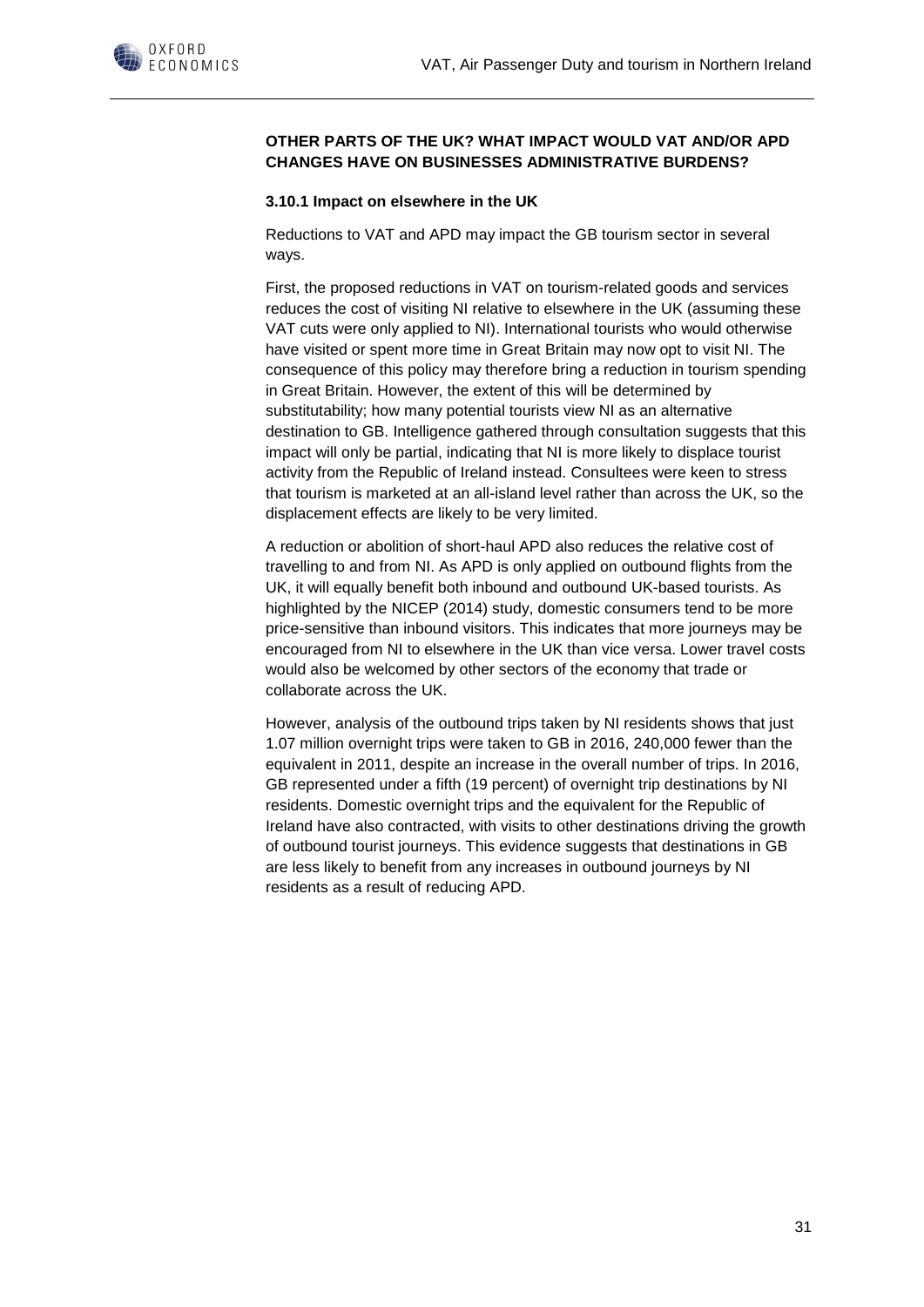

1



# **Fig. 20. Overnight trips taken by Northern Ireland residents by destination, 2011 to 2016**

By contrast, this change may increasingly encourage GB residents to visit NI.

Whereas a NI-specific reduction in APD increases the affordability of all shorthaul destinations for NI residents (to GB and elsewhere), for GB residents it only reduces the relative cost of visiting NI. As demonstrated earlier, GB residents represent a majority (53.7 percent) of overnight visitors to NI. A NIspecific policy is therefore likely to encourage additional journeys to NI, at least in part to the direct cost of reducing domestic visits within GB.

In summary, reductions in VAT and/or APD will encourage visits to NI. While the extent to which GB is viewed as an alternative destination to NI by foreign tourists is mixed, additional international journeys to NI are likely to come at a cost of forgone visits to the Republic of Ireland. Similarly, all factors held constant, GB tourists will be encouraged to visit NI at the expense of other domestic destinations. While this may be offset to an extent by additional outbound journeys from NI to elsewhere in the UK, trends show that GB has become a decreasingly attractive destination, and as such the additional outbound visits are more likely to occur elsewhere.

#### **3.10.2 Administrative burden of VAT**

Businesses have indicated that VAT holds a large administrative burden. Analysis by the Federation of Small Businesses (2017) shows that small business owners spend an average of 44 hours (equivalent to six working days) managing VAT registration each year.<sup>56</sup> Alongside reductions, any opportunities for improving the efficiency of these taxes is also identified as a key measure that could improve the productivity of firms both in the tourism sector and across the rest of the economy.

<sup>56</sup> Federation of Small Businesses, *Lowering VAT threshold would drain small firms of time and money*  (Blackpool: Federation of Small Businesses, 2017)[. https://www.fsb.org.uk/media-centre/press-releases/lowering](https://www.fsb.org.uk/media-centre/press-releases/lowering-vat-threshold-would-drain-small-firms-of-time-and-money)[vat-threshold-would-drain-small-firms-of-time-and-money](https://www.fsb.org.uk/media-centre/press-releases/lowering-vat-threshold-would-drain-small-firms-of-time-and-money)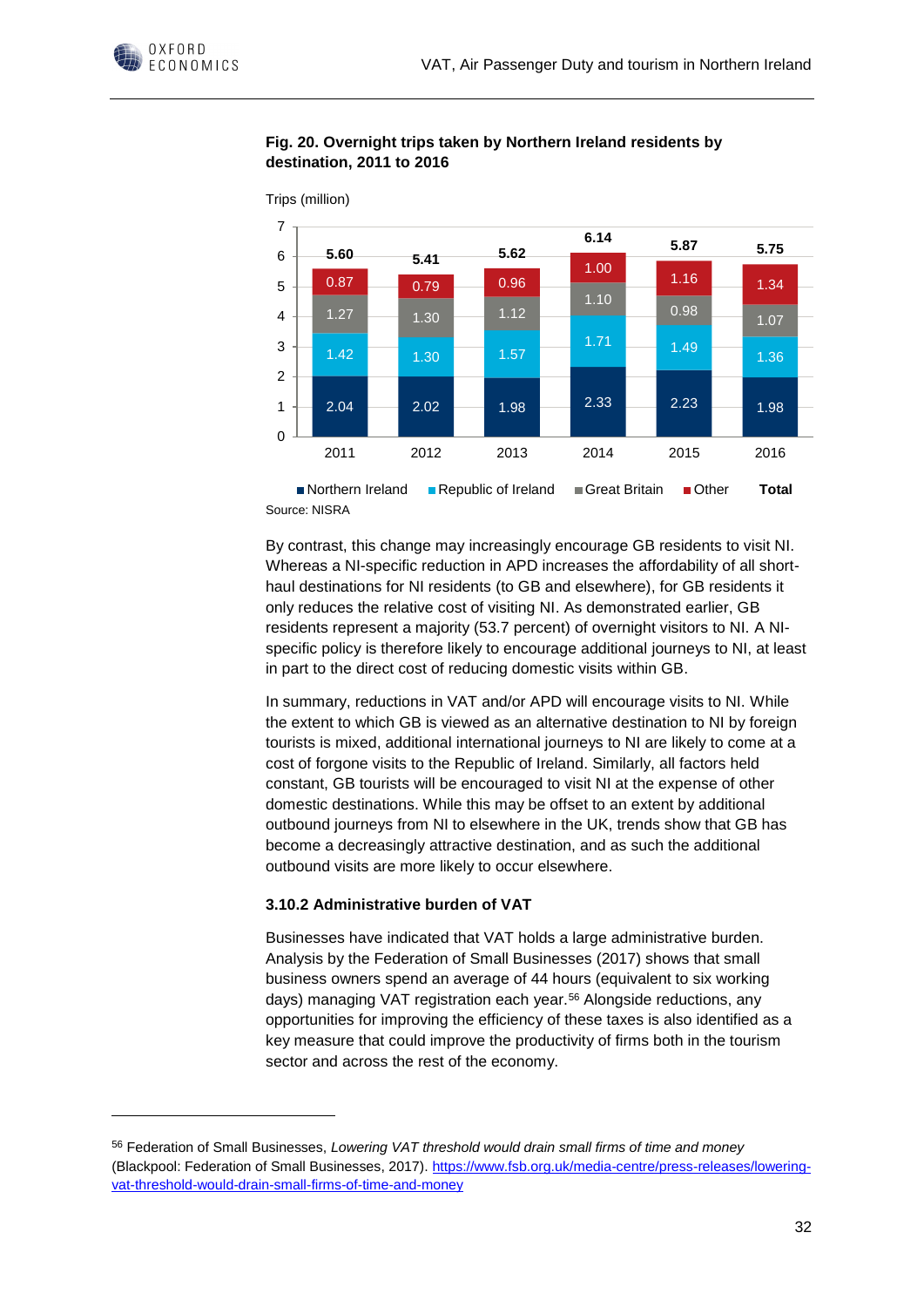

-

There may also be opportunities for changes to the VAT threshold. Owing to the labour-intensive nature of the tourism sector, the minimum threshold of turnover for a small business to be viable is quite high; small firms are therefore generally above the existing VAT threshold. A 'tapered' approach is proposed by some consultees, which would reduce the immediate burden of crossing this threshold, while reducing the disincentive to expand for firms below the threshold. However, it is acknowledged that additional variations in the VAT rate across different goods and services may in turn increase the administrative burden of this tax.

It has been suggested through the consultation exercise that NI may be a suitable area to trial such a policy. Given its relatively small size, any changes to VAT would have limited impact on overall tax revenues, limiting the risk for the Exchequer. Further, as it is non-contiguous to the rest of the UK, the impact of the displacement of domestic firms from elsewhere may be relatively limited – especially if the tax amendment is only temporary.

# <span id="page-36-0"></span>**3.11 QUESTION 11: WOULD A LOWER RATE OF APD ENCOURAGE OUTBOUND TOURISM FROM NORTHERN IRELAND? WHAT EFFECT WOULD THIS HAVE ON THE TOURISM INDUSTRY THERE?**

#### **3.11.1 Impact on tourism numbers**

As demonstrated by evidence on price elasticity of demand, air travel is shown to be a 'normal good'. As reductions in APD reduce the cost of travel, this will have a positive impact on demand. While this will lead to additional journeys into NI from tourists based elsewhere, it will also generate a reverse effect. The overall balance between these contrasting effects – whether APD cuts will increase the net inflow of tourists – concerns much of the literature. A key study in this regard comes from the NICEP (2014). This study applied the price elasticities – detailed earlier in this report – modelling the future of a 50 percent reduction, total abolition, and a 10 percent increase in APD on passenger numbers.

This paper suggests that the impact of APD changes is more significant for outbound travel (by residents of NI) than inbound travel from elsewhere. Across each scenario, the estimated percentage change in forecast passenger numbers for outbound journeys from NI airports is at least twice that for inbound journeys. This indicates that domestic consumers tend to be more price sensitive than foreign travellers.

This study also considered the 'net' impact on passenger numbers. This includes an estimate of the number of journeys that are displaced from non-NI airports (e.g. Dublin Airport) that would have occurred anyway. The study estimates that around 20 to 25 percent of the impact on passenger numbers resulting from APD changes are new journeys, with the remaining majority resulting from displacement.<sup>57</sup> The Republic of Ireland's airports are currently a key source of tourists to NI; in 2015, 67 percent of overseas visitors (excluding those from Great Britain) who stayed overnight in NI did so via entry points in the Republic, equivalent to 447,000 visits.[12](#page-9-0) NI's proximity to Dublin Airport

<sup>57</sup> Removing the incentive to travel via Dublin Airport may be more allocatively efficient. For instance, NI consumers travelling to a domestic airport may benefit from journey time and cost savings.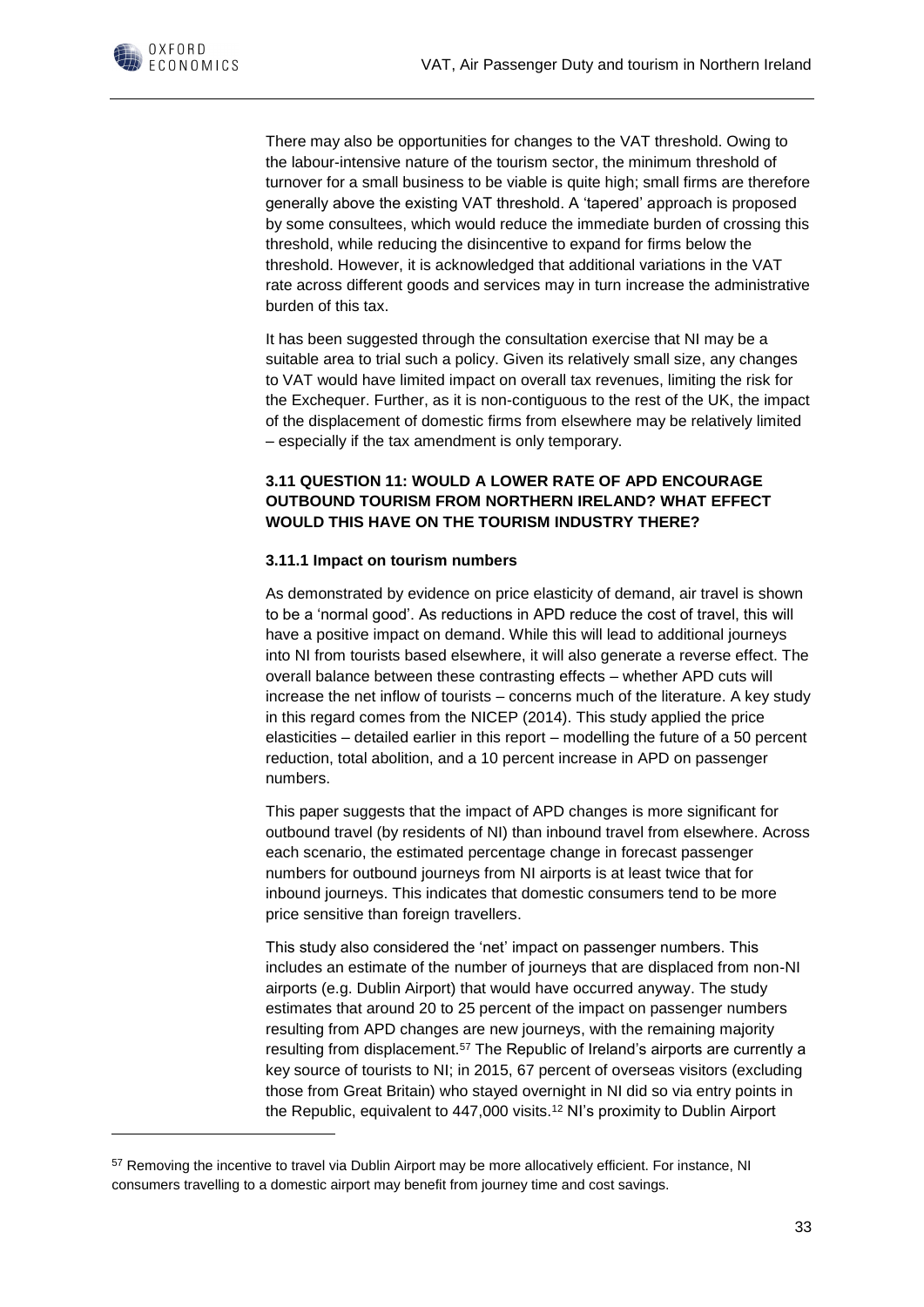

1

mean that it may be better placed than elsewhere in the UK to benefit from this policy, as its airports have greater scope to attract journeys otherwise taken abroad than those in Great Britain.

Further, many current visitors to NI may incorporate this as part of a holiday in the Republic of Ireland. While reducing APD may increase inbound passenger numbers to NI airports, encouraging additional visits to NI, some of these tourists may otherwise have visited NI while travelling through Dublin. The substitution of journeys from Dublin to NI airports may therefore overstate the true number of additional visitors to NI resulting from this policy.<sup>58</sup>

Evidence of the Dutch Government's temporary Air Passenger Tax, levied between July 2008 and July 2009, provides further evidence of the impacts of APD on passenger numbers. Following the introduction of the tax, there was a notable fall in the number of passengers flying out of Schiphol compared to transfer passenger numbers, who were not liable to pay the tax. Analysis by the KiM Netherlands Institute for Transport Policy Analysis (2011) estimates that the tax led to nearly two million fewer passengers travelling from Schiphol Airport, while passenger numbers in the remainder of 2009 following resetting this tax to  $\epsilon$ 0 were down by close to a million passengers.<sup>59</sup>

Although the report acknowledges difficulties in determining the exact impact of this tax, due to it coinciding with the global economic crisis and other developments in the aviation sector, this nevertheless provides a clear indication that the price of flights has a direct impact on the behaviour of consumers. Results of a survey conducted through this research demonstrates the impact of such a tax on passenger choices, with 14 percent of respondents confirming the tax had influenced their travel behaviour. Of those, approximately half opted to travel instead via foreign airports – mirroring the tendency for NI residents to travel via Dublin Airport – while the remaining half either chose an alternative means of transport, such as by car or train, or cancelled their journey altogether.

## **3.11.2 Impact on net tourism spend**

The impact of changes to APD concerns not just tourism numbers but their overall spend. The relative patterns of consumption for residents of NI and tourists can further inform the nature of this impact.

The main implication of the NICEP (2014) is a net outflow of spending from the NI economy. It calculates that domestic consumers are encouraged to travel abroad, thus increasing the leakage of spending – that would otherwise occur in NI – to elsewhere. However, the impact on the tourism sector alone is unclear. While many new outbound journeys may result from residents substituting domestic holidays for trips abroad, others may be new holidays, at the opportunity cost of spending that would otherwise have gone on non-

<sup>58</sup> Although it is acknowledged that the duration of stay in NI, and therefore aggregate spend, may be longer if tourists travel through a NI airport as opposed to Dublin.

<sup>59</sup> KiM Netherlands Institute for Transport Policy Analysis, *Effects of the Air Passenger Tax: Behavioural responses of passengers, airlines and airports* (Den Haag: Ministry of Infrastructure and the Environment, 2011).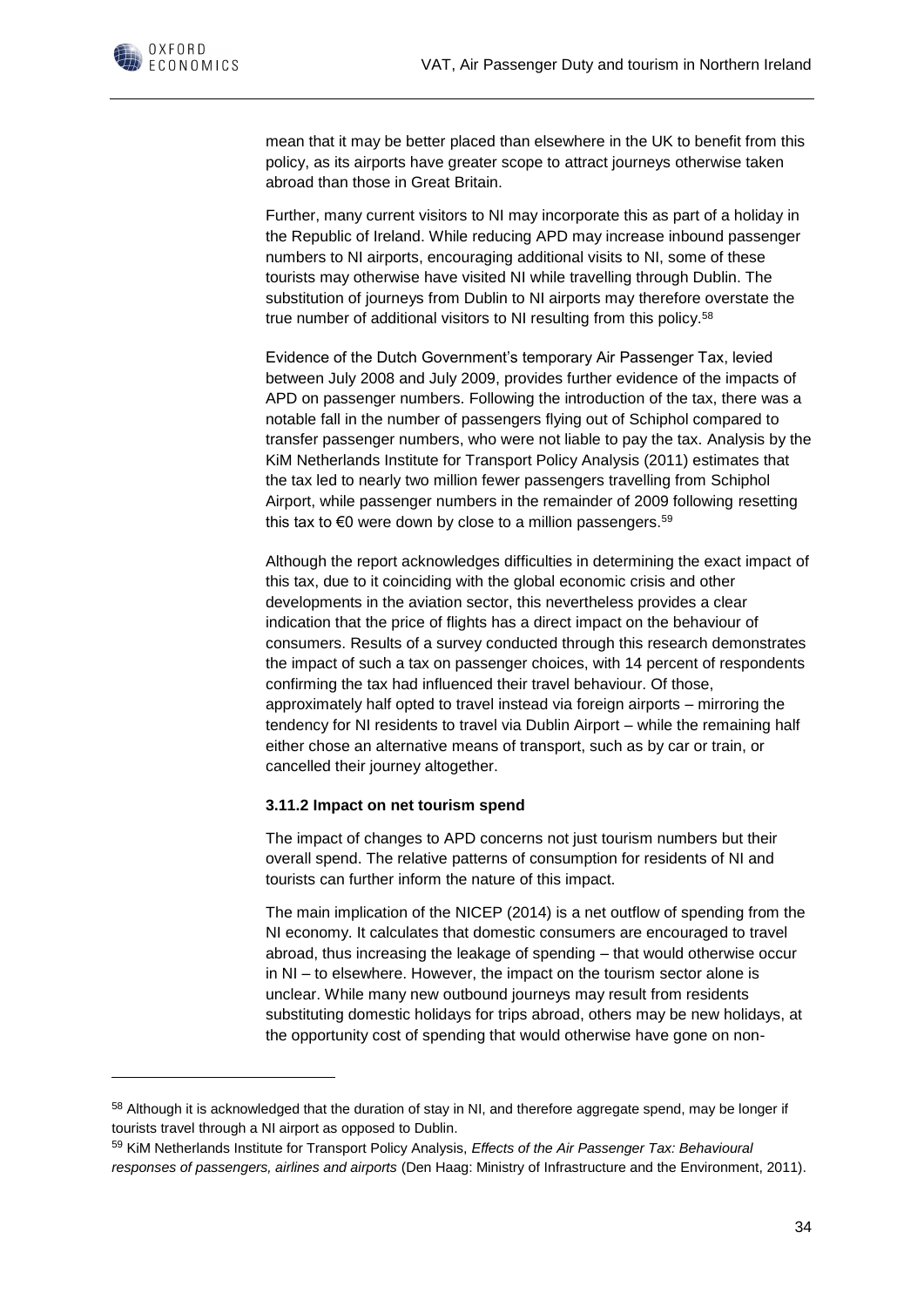

1

tourism goods. The balance of these two effects will indicate the extent to which the tourism sector alone may be directly impacted from an additional net outflow of tourists.

A report on the Scottish Air Departure Tax (ADT), equivalent to the APD, for the Common Weal think-tank, provides an alternative means by which this policy may adversely affect the domestic economy.<sup>60</sup> It cites evidence in the PwC report, which notes that foreign tourists *"tend to purchase a more limited range of lower value-added goods and services"* than domestic consumers. Therefore, even if the additional inbound tourists were able to match the spending power of outbound tourists, this could have an overall negative impact on the NI economy.

# <span id="page-38-0"></span>**3.12 QUESTION 12: WHAT WOULD BE THE INDIVIDUAL AND/OR COLLECTIVE IMPACT OF A CHANGE TO VAT ON: ACCOMMODATION, LEISURE ACTIVITIES AND RESTAURANTS, OTHER TOURISM RELATED ACTIVITIES AND/OR A CHANGE TO APD RATES IN NORTHERN IRELAND ON TAX REVENUE AND THE WIDER ECONOMY?**

#### **3.12.1 Impact of VAT**

While the process by which VAT cuts can boost output and employment are not disputed, the literature in this field tends to concern the net impact of this policy on tax revenues. Studies by the Campaign for Reduced Tourism VAT presents evidence of a positive net impact of VAT rate cuts to tourism services to Treasury revenues, both at a UK  $(2017)^{61}$  and NI  $(2018)$  level. It argues that higher rates of VAT mean that NI loses out to tourism activity from the Republic of Ireland, citing the observation that tourism revenues are eight times higher in the Republic, despite a population just 2.8 times larger than in NI.

This report models a reduction in VAT from 20 percent to 5 percent<sup>62</sup> on visitor accommodation and attractions in NI, and estimates that the loss of Treasury income in the first year would be £11.3 million in NI (or £439 million to £479 million across the UK). However, as the positive effects filter through the economy, the net impact on tax incomes is forecast to become positive; equating to £13 million in the first five years after the intervention (in net present value terms), and £90 million over a ten-year period. The cumulative improvement to NI's balance of payments is estimated to be £119 million over this ten-year period. This reduction in VAT will also have a positive impact on employment, generating over 3,200 jobs over the first ten years, of which almost 1,200 additional jobs are directly created in the visitor accommodation and visitor attractions sectors.

Cut Tourism VAT (2018b) similarly estimated the impacts of a VAT cut to 5 percent on the out-of-home meals sector.<sup>63</sup> It estimates that such a policy alone

<sup>60</sup> Dr. Craig Dalzell, *Air Departure Tax: A Post-Brexit Analysis* (Glasgow: Common Weal Policy, 2017).

<sup>61</sup> Campaign for Reduced Tourism VAT, *The Impact of Reduced VAT Rates on British Visitor Accommodation, Attractions and the Wider Economy: Report of Discussions with HM Treasury and Results of Dynamic Partial Equilibrium and Computable General Equilibrium Models* (London: British Hospitality Association, 2012). <sup>62</sup> The lowest possible rate under EU VAT law.

<sup>63</sup> Cut Tourism VAT, *VAT on Out-of-Home Meals in Northern Ireland* (London: Tourism Respect & Nevin Associates Ltd, 2018).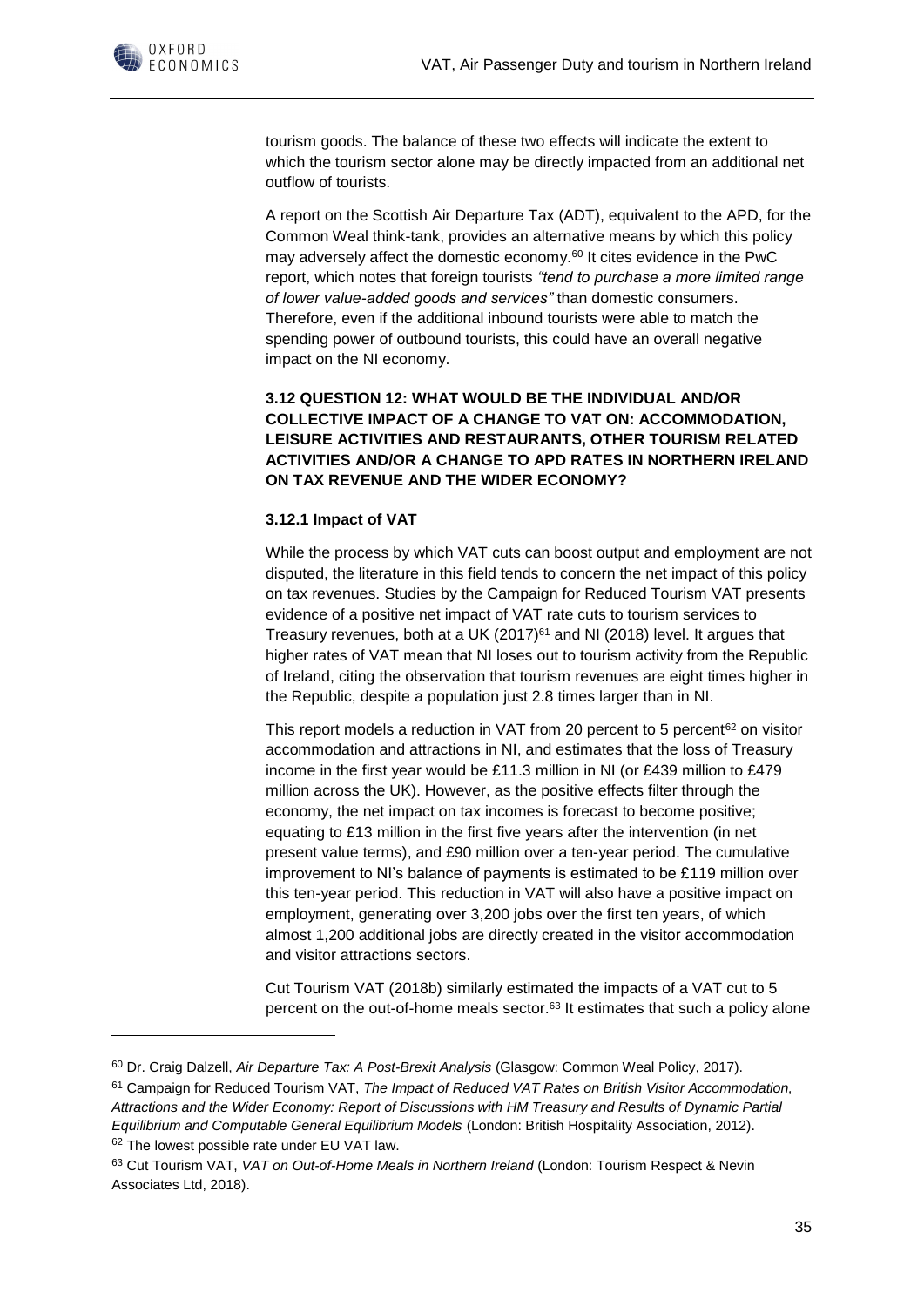-

would result in fiscal surplus of £8.3 million after a single year, and £1.03 billion cumulatively over the first ten-years. This sector would also benefit from a significant boost in employment; such a policy is argued to generate 21,100 additional jobs, of which 7,600 are directly created in the out-of-home meals sector.

The Nevin Associates (2014) report also argues that forgone tax levied on the visitor accommodation and attractions sector is more than offset by the knockon indirect benefits. It argues that increased output boosts corporation tax receipts, while higher incomes generating additional income tax revenues and job creation will reduce benefit payments. Despite an estimated direct loss of £1.56 billion in VAT receipts across the UK, once these indirect effects are accounted for, the report estimates a £45 million net gain in tax revenues each year.

However, there is some dispute over the accuracy of these estimates. Speaking in 2015, the then Exchequer Secretary, David Gauke MP, argued that reducing VAT to 5 percent on catering services would reduce tax revenues across the UK between £9 billion to £10 billion per year, far exceeding the estimates above, while a similar cut to accommodation would cost an additional  $£2$  billion per year.<sup>64</sup> The scale of additional tax revenues identified in both the Campaign for Reduced Tourism VAT (2017) (for the UK as a whole) and Nevin Associates (2014) studies would be insufficient to offset these costs.

# **3.12.2 Impact of APD**

There is differing evidence on the net economic impact of changes to APD. The 2013 PwC report on the impact of abolishing APD on the UK economy identified several positive economic outcomes. It estimates that abolishing APD would provide an initial short-term boost in UK GDP of 0.45 percent in the first year, while averaging 0.3 percent per annum over the first three years. This increase in output is associated with an overall increase in investment and exports of 6 percent and 5 percent respectively over this period. It would further provide the potential for almost 60,000 additional jobs across the UK over the period from 2013 to 2020.

The PwC (2013) report also argues that abolishing APD would result in a net positive gain of tax revenues. While the initial direct costs of this policy are estimated at around £3 to 4 billion per annum, the report argues that additional revenue from other tax sources – generated by increased UK business growth, better trade linkages and greater employment – will more than offset this, resulting in an estimated positive fiscal gain of £250 million per annum.

However, this evidence is contradicted by a subsequent study by the NICEP (2014). This study estimates an overall negative net impact on the economic contribution of tourism to the NI economy following a reduction in APD. The overall long-term impact is estimated to equate to £2.7 million and £5.4 million for a 50 percent reduction and total abolition in 2026 respectively (in 2014 prices).

<sup>64</sup> Seely, A., *Briefing Paper Number 6812: VAT on tourism* (London: House of Commons Library, 2017).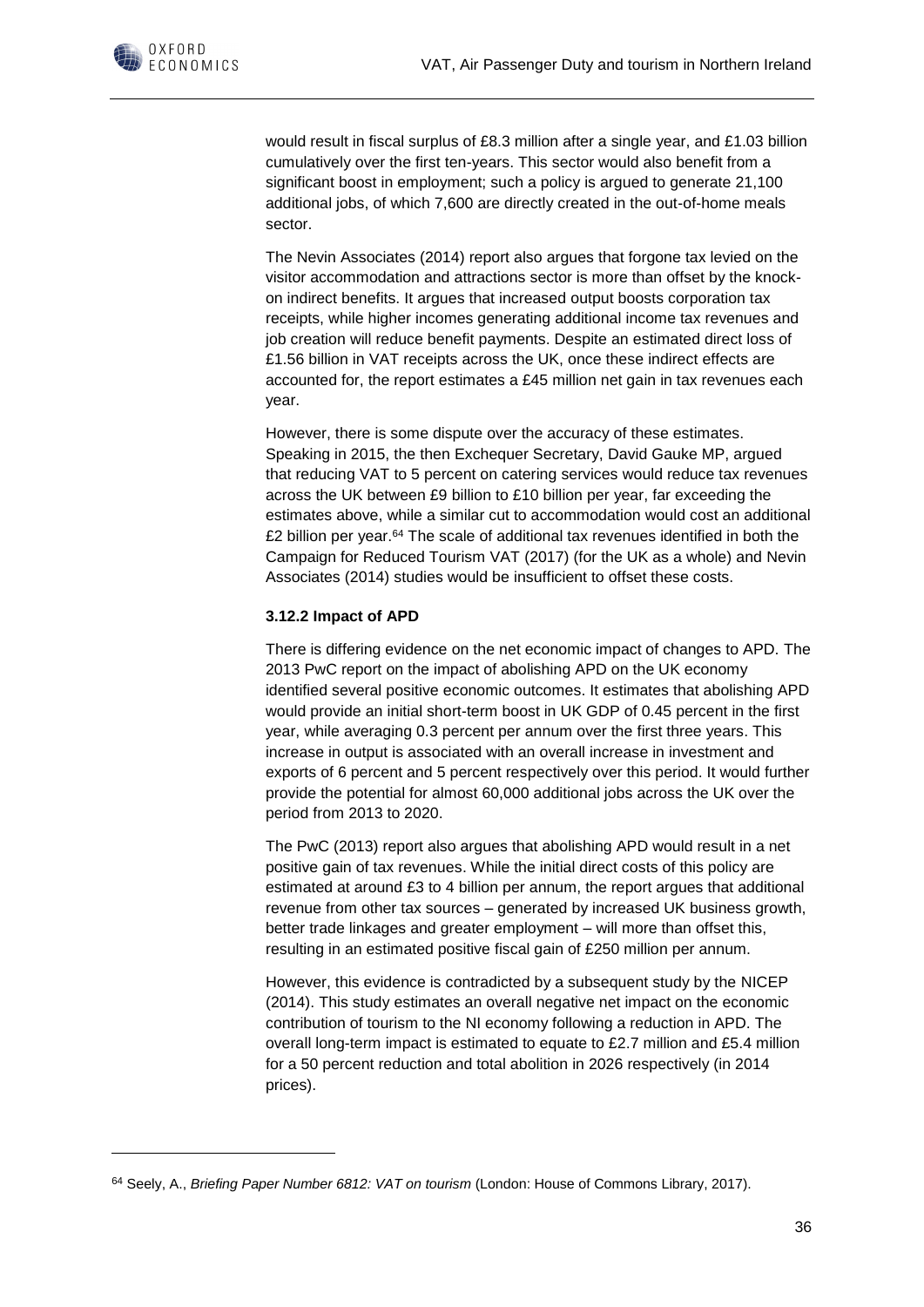

This report also indicates that reducing APD would have an adverse net impact on tax revenues in NI. In testing both the 50 percent reduction and abolition scenarios, the positive income effect of money retained by passengers and subsequent boost in consumption is insufficient to offset the initial loss of tax revenues. The magnitude of the negative net impact is estimated to be £19.3 million and £42.9 million respectively for these scenarios in 2026.

# <span id="page-40-0"></span>**3.13 QUESTION 13: HOW WOULD BUSINESSES IN THE TOURISM SECTOR RESPOND TO VAT AND APD CHANGES AND TO WHAT EXTENT WOULD THOSE CHANGES WOULD BE PASSED THROUGH TO CONSUMERS IN THE FORM OF LOWER PRICES?**

Targeted reductions to VAT and/or APD has the potential to increase tourismrelated turnover. Proponents of tax reductions argue that this loss of Government income will be offset by indirect tax revenues generated by increased business turnover, which in turn will have an induced positive impact on the wider economy. However, owing to a variety of factors, such as price stickiness<sup>65</sup> and inflexibility in the labour market, this positive impact tends not to be immediate, and requires a period of several years to be realised.

The extent to which this policy might achieve this aim will be determined by the following two factors, in combination:

- **The impact on prices:** There is a range of evidence on the price sensitivity of goods and services to tax changes. The 'pass-through rate' measures the extent to which prices fall in line with the rate reduction; and
- **The impact on consumer behaviour:** This considers how consumers will adapt to lower prices, measuring to which the level of demand changes as a result. This is termed the 'price elasticity of demand'. Price elasticities tend to vary depending on the nature of goods.<sup>66</sup>

# **3.13.1 VAT**

-

As detailed previously, the extent to which these economic benefits are realised will be partially determined by the pass-through rate.

A 2007 report by Copenhagen Economics considered the impacts of reduced VAT across the Member States of the EU.<sup>67</sup> It indicates that the permanent lowering of VAT tends to result in an equivalent fall in prices, as VAT changes have a *"strong tendency towards full pass-thorough"*. Based on this evidence, we might expect a cut in tourism VAT in NI to be fully reflected by adjusted prices.

Evidence from our consultations with the hotel's sector would reinforce the above findings. Hostellers we spoke with that operate in both jurisdictions of

<sup>&</sup>lt;sup>65</sup> The tendency for prices to remain unchanged or adjust slowly to changes in the costs of producing and selling goods.

<sup>&</sup>lt;sup>66</sup> Where a fall in the price is associated with a greater-than-proportionate increase in the quantity purchased, the demand for these goods is termed price elastic, while conversely where the impact on quantity is less-thanproportionate, demand is price-inelastic.

<sup>67</sup> Copenhagen Economics, *Study on reduced VAT applied to goods and services in the Member States of the European Union* (Copenhagen: Copenhagen Economics, 2007).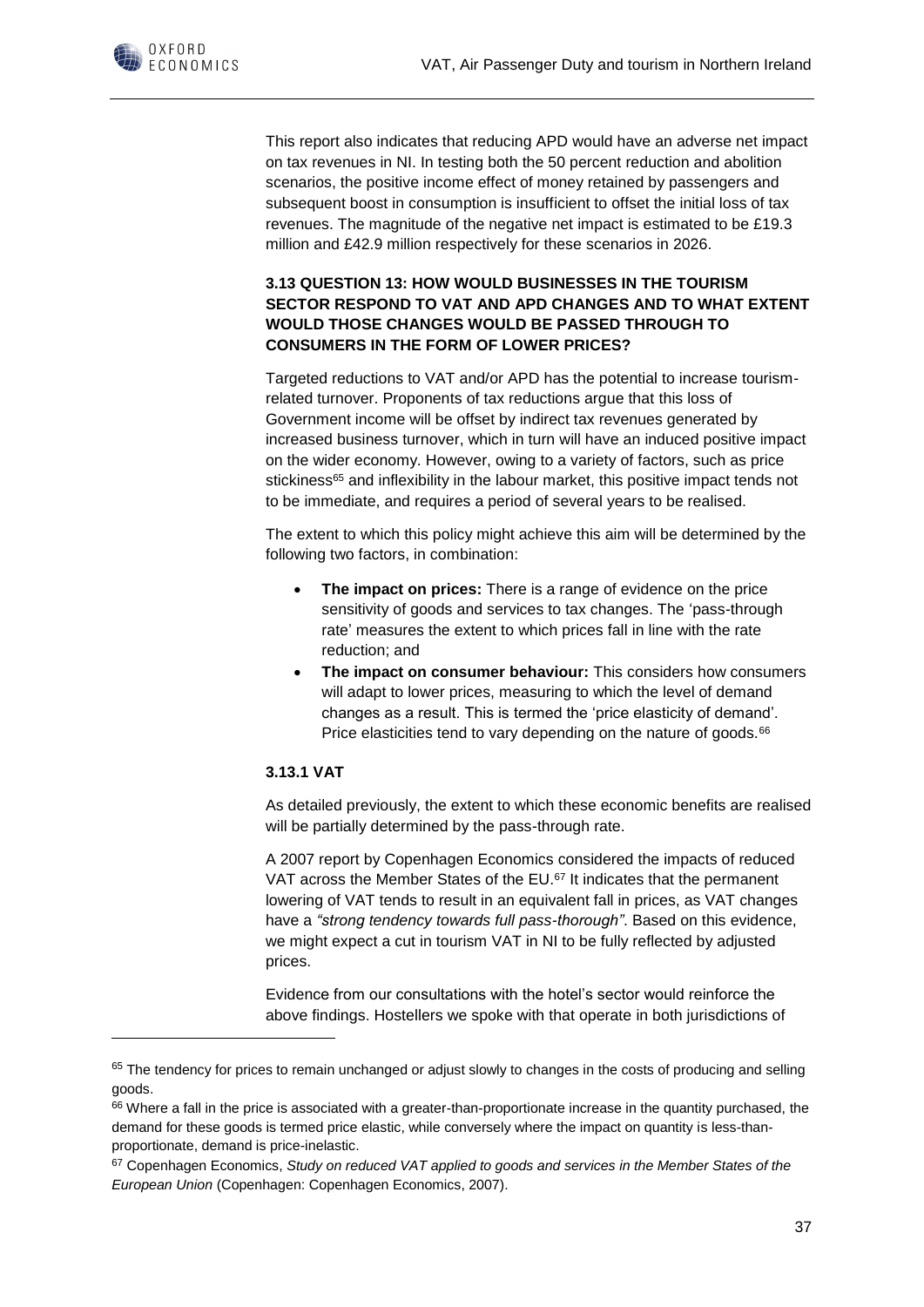

Ireland, reported the tax cut in the Republic of Ireland were passed on to customers. As noted earlier international tour operators who book substernal volumes of rooms in the Republic of Ireland (and NI) hotels, expected the tax cuts to passed through to customers. In the event they weren't they would move their business elsewhere (a signal that price plays an important role in the sector).

However, evidence from an Indecon (2017) study assessing the impact of VAT cuts in the Republic of Ireland shows evidence of only partial pass-through rates. A 4.5 percentage point reduction in VAT was estimated to result in a price reduction of between 2.6 to 4.5 percent in the food services sector, although just 1.2 to 2.4 percent in accommodation services. However, the report acknowledges the difficulty in accurately estimating these rates, as the counterfactual position – had VAT remained at a higher rate – may only be assumed. Despite this, the evidence of this report indicates only partial passthrough of VAT changes.

Again, the consultations were informative. Hoteliers informed us that with the tax reduction, and the resulting additional income (whether from the tax savings or from additional demand from external visitors), they were able to bring forward refurbishments and investments. This created jobs during construction and once operational, and also improved the quality of offer. The Northern Ireland Hotels Federation has indicated that it would be prepared to sign up to a charter that would commit its members to reducing prices and increasing investment if VAT were reduced, increasing the certainty that cuts will passthrough to lower costs for consumers.

The context within which VAT is reduced may be of importance. While the Copenhagen Economics study drew upon data for an era of relatively stable growth across the EU, the Indecon (2017) study considers a policy intervention that aims to stimulate employment during an economic downturn. In this context, firms may be more inclined to absorb the additional revenue associated with VAT cuts, rather than pass these on to consumers through the form of reduced prices. Similarly, the Copenhagen Economics study considers VAT cuts across a range of goods; the partial pass-through rates demonstrated by Indecon may simply reflect the relatively low operating margin of firms in the tourism sector.

#### **3.13.2 APD**

Research by the NICEP (2014) acknowledges the tendency of prices to be slow to adapt. In modelling the impact of changes to APD, they assume that changes in APD would be passed on incrementally over a two-year period. This suggests that the economic impacts of such a policy will take a number of years to be fully realised. This implies full pass-through of tax cuts to prices, which is likely given the low-margin, competitive nature of the short-haul aviation market.

Unlike changes to VAT, which concern a wide variety of goods, amendments to APD concern air travel alone. We are therefore able to consider the price elasticity of demand associated with this specific good. The NICEP (2014) report summarises a range of price elasticities for air travel in the UK, based on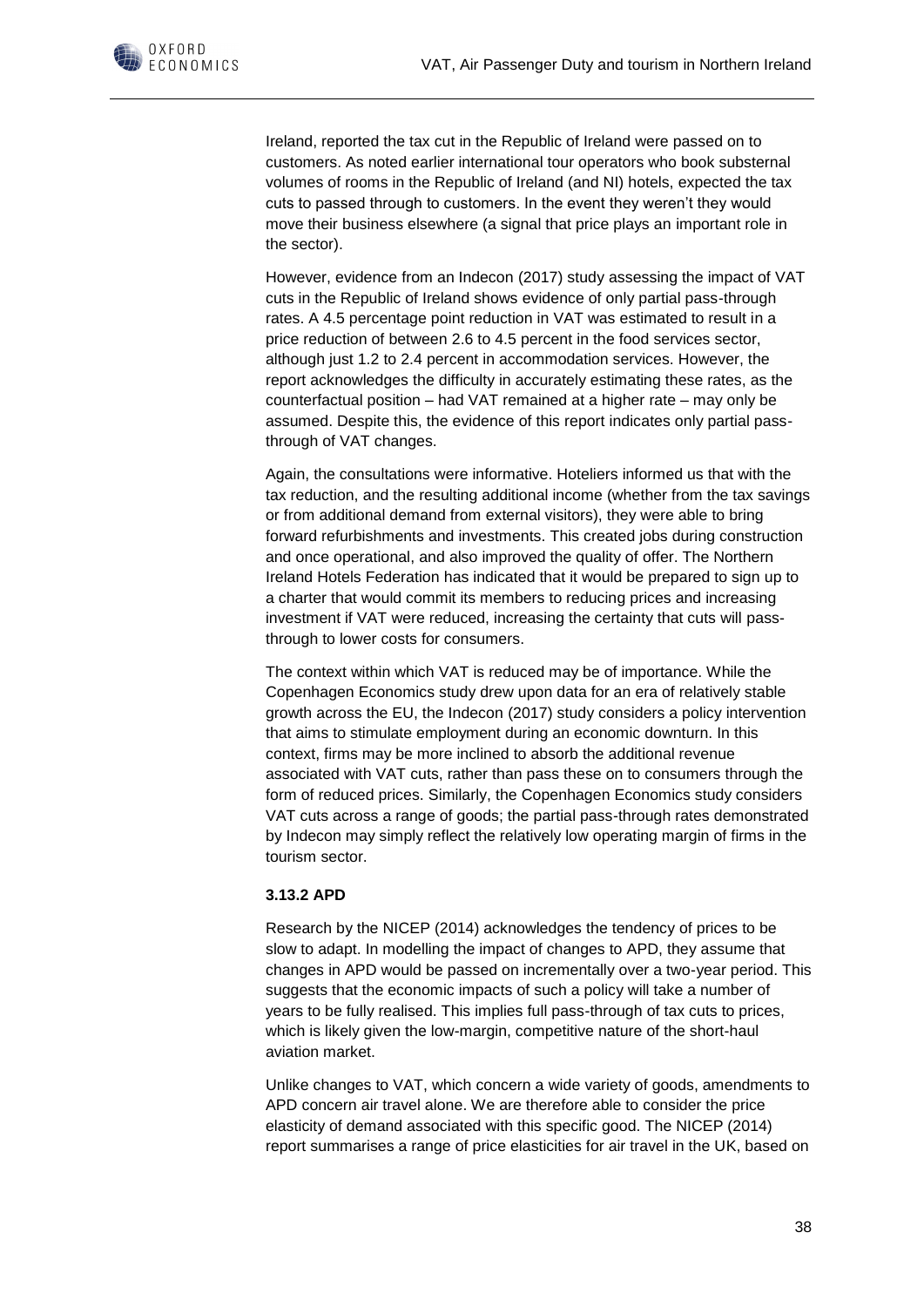

-

a literature review of studies including Dargay & Hanley (2001)<sup>68</sup> and Cairns, Dargay & Menaz (2006).<sup>69</sup> The paper presents estimates of the price elasticities for short and long-haul travel for both leisure and business in the UK, alongside evidence for those outside of the UK (i.e. in the Republic of Ireland). It shows three clear patterns:

- (1) Price elasticities tend to be negative, indicating that a fall in price is associated with an increase in demand (air travel is a 'normal' good);
- (2) Short-haul travel tends to be more price elastic than long-haul travel; and
- (3) Leisure travel tends to be more price elastic than business travel.

The price elasticities show that the demand for air travel tends to be relatively price inelastic. The study applies a range of price-elasticities of -0.7 to -0.8 for short-haul leisure travel, indicating that a 10 percent fall in the price will result in a 7 to 8 percent increase in demand. These measures are over twice the equivalent for both long-haul leisure travel (-0.3) and short-haul business travel (-0.2 to -0.3).

# <span id="page-42-0"></span>**3.14 QUESTION 14: WHAT EVIDENCE IS THERE THAT VAT AND/OR APD RATE CHANGES ARE A RELATIVELY COST-EFFECTIVE MEANS OF SUPPORTING THE TOURISM INDUSTRY?**

According to information provided by Hospitality Ulster, and owing in part to abolishing long-haul APD, NI contributes just £55 million (or 1.4 percent) of the £3.9 billion of receipts APD generates annually for HM Treasury. However, without comprehensive evidence on the impact of all other alternative means of supporting the tourism industry, we cannot conclusively say whether VAT and/or APD rate changes are cost effective.

The PwC (2013) report however provides an assessment of the suitability of APD as a tax. This considered the extent to which APD fulfils the Treasury's four 'core tax principles': practicality, stability, certainty and coherence. It states that APD performs poorly in terms of 'basic fairness' and 'supporting growth and encouraging competition', arguing that *"the UK has the highest rate of air passenger taxes in the world"* while APD is relatively distortive. However, in procedural terms, the report notes that APD has *"legal clarity and is simple to collect and administer"*. Similarly, forecast revenues generated by APD are relatively stable over time, while administrative costs are low.

The NICEP (2014) study provides further commentary on the effectiveness of tax cuts as a policy intervention. In modelling the impact of reductions to APD, it notes a high 'deadweight' cost. While APD cuts of either 50 percent or total abolition are estimated to encourage an 8 to 12 percent growth in passenger numbers respectively, the remaining passengers will also receive this tax reduction. This implies that 88 to 92 percent of passengers will no longer contribute tax due to this intervention without any material change in behaviour, or benefit to the domestic tourism sector. A similar principle applies to a

<sup>68</sup> Dargay, J. & Hanly, M., *The Determinants of the Demand for International Air Travel to and from the UK*  (London: University College London, 2001).

<sup>69</sup> Cairns, S., Dargay, J. and Hanly, M., *Attitudes to Aviation and Climate Change* (Leeds: Commission for Integrated Transport, 2006).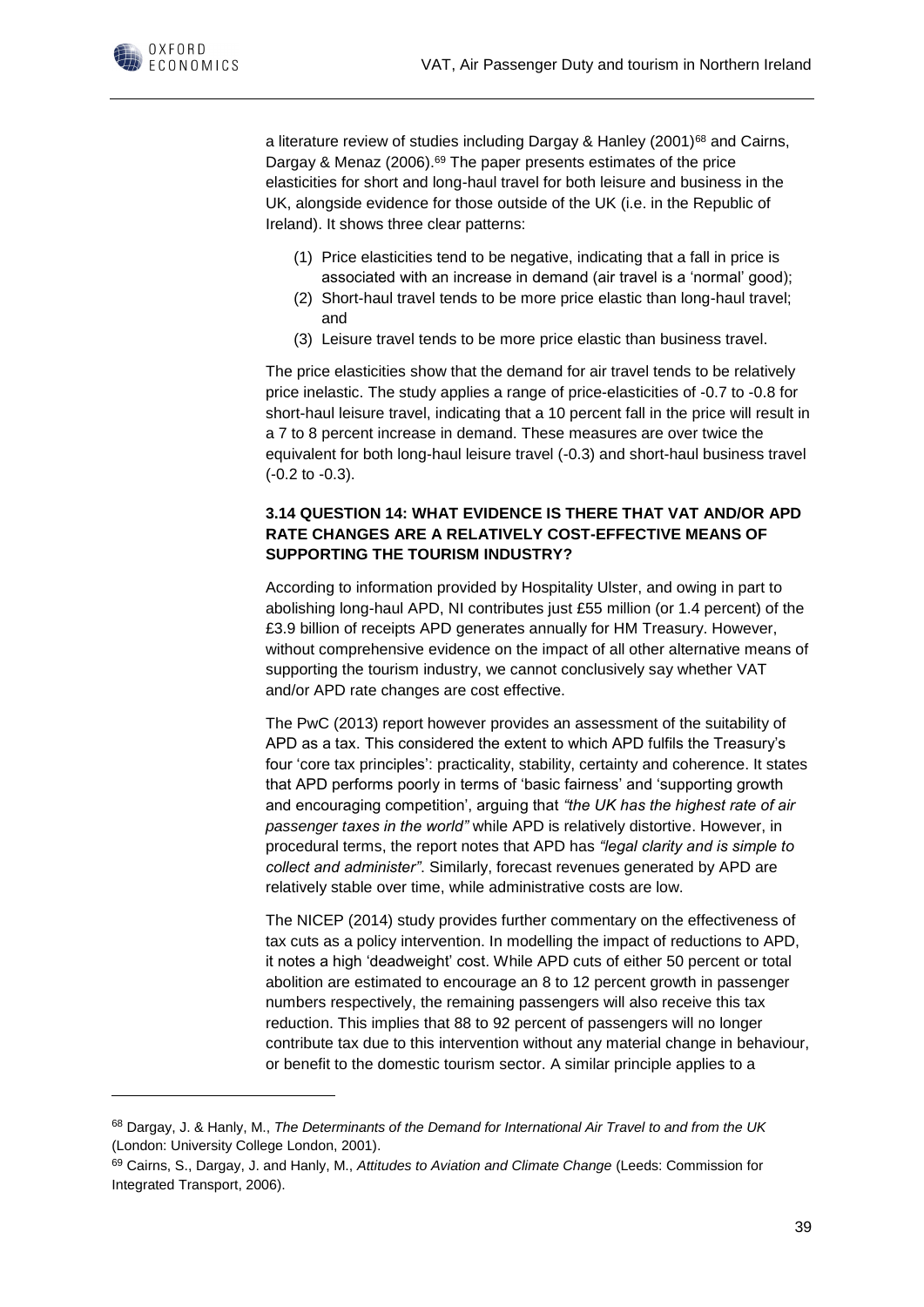<span id="page-43-0"></span>

potential reduction in the rate of VAT, unless consumers spend all of the cost saving, either on the same of different goods.

# **3.15 QUESTION 15: HOW WOULD A UK-WIDE CHANGE TO VAT OR APD BENEFIT THE TOURISM INDUSTRY? HOW WOULD THE INDUSTRY IN NORTHERN IRELAND BENEFIT RELATIVE TO OTHER REGIONS IN THE UK?**

## **3.15.1 Impact of UK-wide changes to VAT or APD**

As detailed in the response to Question 12, there are some estimates available of the UK-wide impacts of changes to VAT or APD. The Cut Tourism VAT (2017) estimates that reducing VAT to 5 percent on tourist accommodation and attractions would create 121,000 additional jobs in the UK over a ten-year period. The policy is estimated to generate £363 million for the Exchequer three years after implementation, with £4.6 billion gained across the first ten years. This report also estimates a £3.5 billion improvement in the UK's balance of payments ten years after introducing this policy, due to a combination of growth in overseas visitors and reduced spending abroad by residents who take holidays in the UK instead.

The PwC (2013) report provides a similar estimate for a UK-wide abolition of APD. As detailed previously, this study estimates that abolishing APD would provide an initial short-term boost in UK GDP of 0.45 percent in the first year, while averaging 0.3 percent per annum over the first three years. This increase in output is associated with an overall increase in investment and exports of 6 percent and 5 percent respectively over this period. It would further provide the potential for almost 60,000 additional jobs across the UK over the period from 2013 to 2020.

The PwC (2013) report also argues that abolishing APD would result in a net positive gain of tax revenues. While the initial direct costs of this policy are estimated at around £3 to 4 billion per annum, the report argues that additional revenue from other tax sources – generated by increased UK business growth, better trade linkages and greater employment – will more than offset this, resulting in an estimated positive fiscal gain of £250 million per annum.

#### **3.15.2 Impact on NI relative to elsewhere in the UK**

As demonstrated [Fig. 8](#page-12-0) and [Fig. 9,](#page-13-2) tourism is relatively under-represented in NI. The tourism ratio, a measure of the economic importance of tourism, is lowest of all regions in the UK, while similarly the direct GVA generated by the tourism sector is significantly lower than elsewhere.

Consultees have indicated that NI's sector may be suppressed by the cost differences relative to the Republic of Ireland that result from APD and higher rates of VAT. While GB does not have a contiguous land border and as such tends to be seen as a single tourism market, the island of Ireland tends to be perceived as a destination in itself; trips to NI and the Republic of Ireland are in this sense substitutable.

Reductions in VAT, APD or both may boost the tourism sector in each of the UK's regions in two ways: through encouraging new inbound journeys from foreign tourists who would otherwise have visited elsewhere, and increasing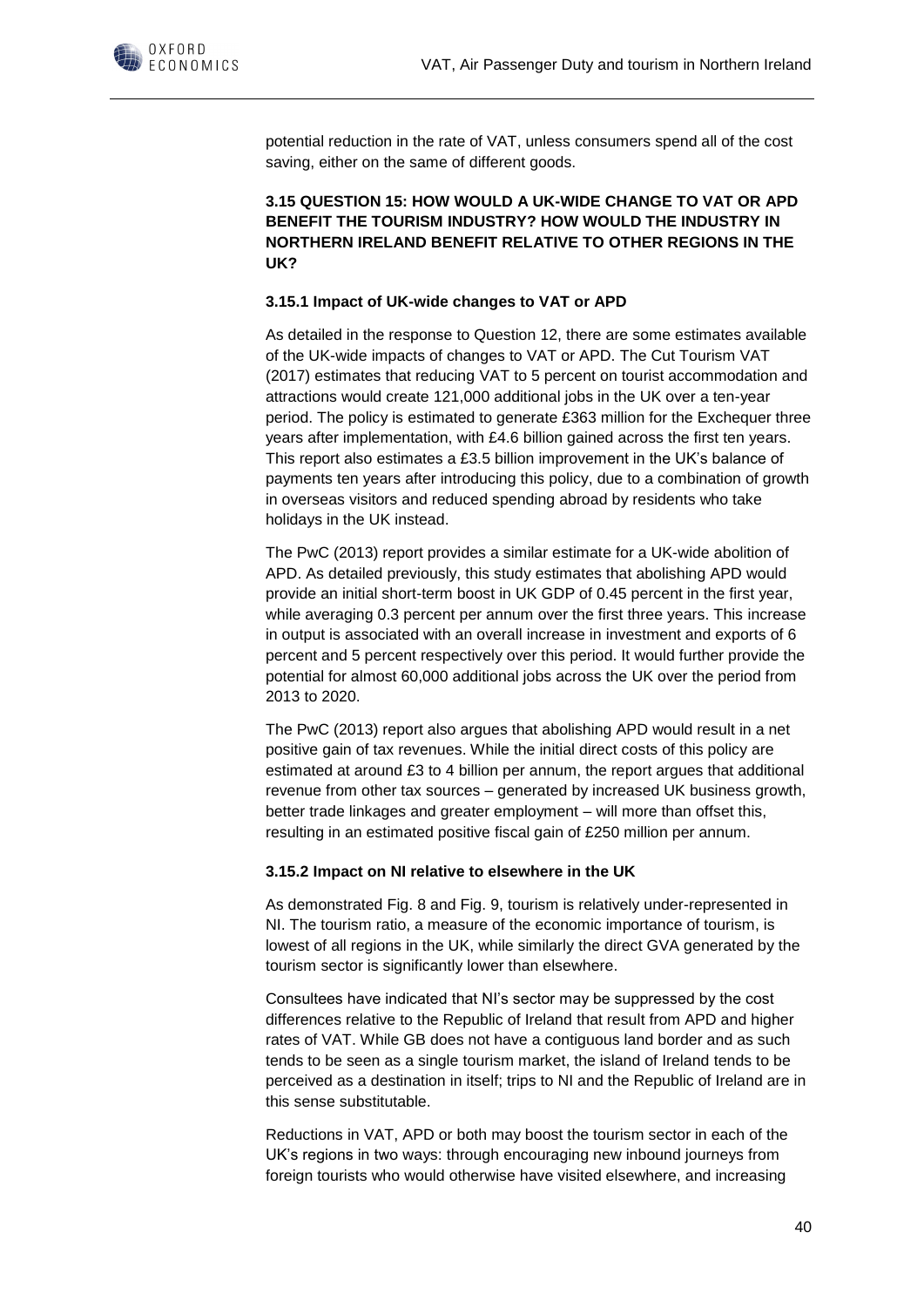

the affordability of domestic holidays, therefore reducing the leakage of spending abroad through outbound foreign travel. Considering NI's land border with the Republic of Ireland, it is particularly well placed of the UK's regions to encourage new visitors.

Similarly, given the relatively low cost of internal travel across the island relative to more expensive air fares (even excluding the contribution of APD), NI may be particularly well placed to attract journeys displaced from the Republic of Ireland. This finding is supported by the analysis of the NICEP (2014) study, which showed that passenger growth from reductions in APD would largely result from leakage from Dublin Airport.

Therefore, while tourism forms a relatively low proportion of the NI economy, this may partially be driven by cost differentials born at least in part by APD and a relatively high rate of VAT. Reductions of one or both taxes is likely to boost tourism across all of the UK's regions. The evidence on whether NI is better placed than other regions in the UK is inconclusive. On the one hand, other regions such as London or the South East have larger and more established tourism sectors, and may be better placed to attract new visitors. On the other, owing NI's unique position close to the Republic of Ireland, removing the cost differentials may enable NI to 'catch-up' to a greater extent through attracting a greater share of the visitors to the island of Ireland.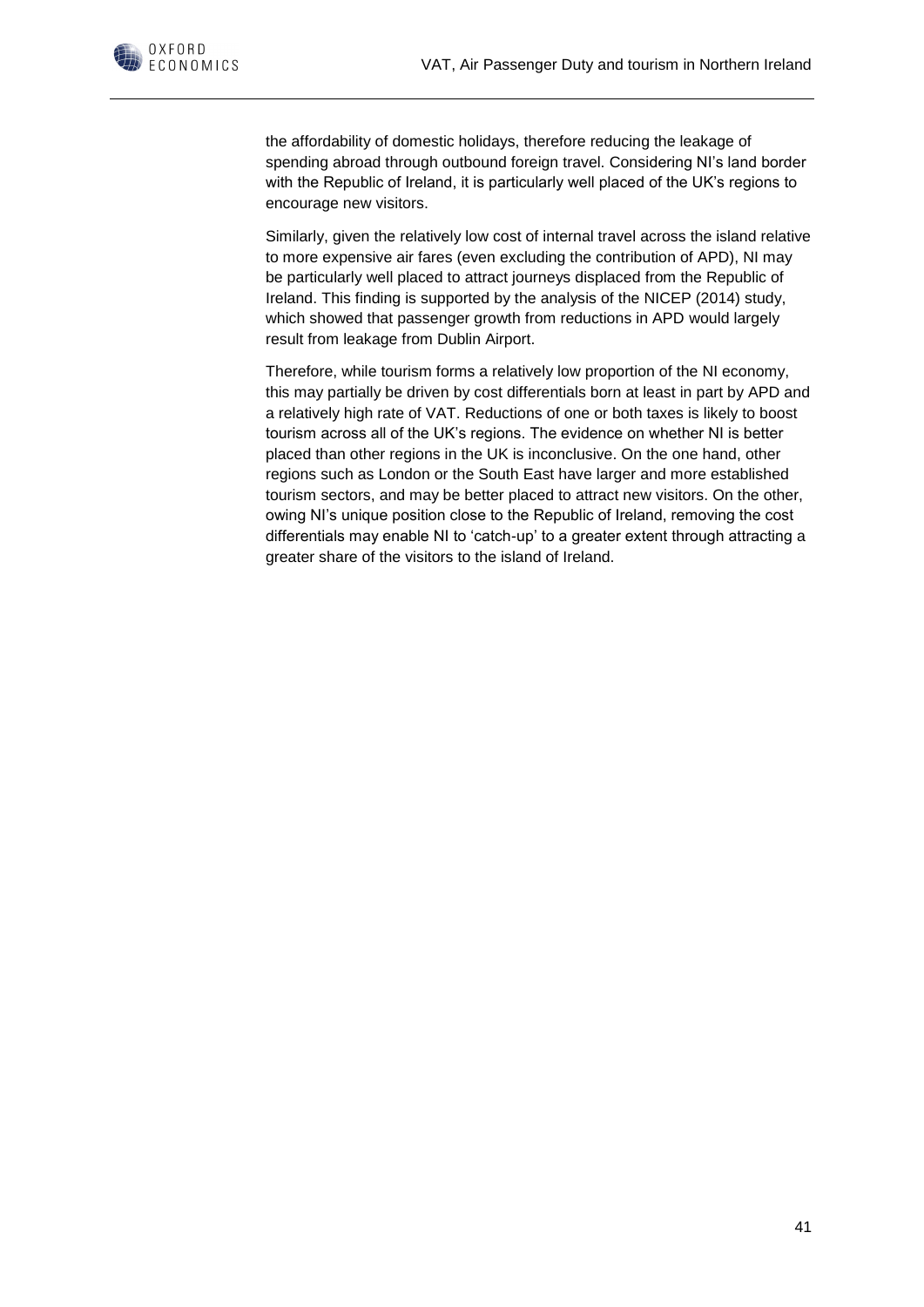

# <span id="page-45-0"></span>**4. APPENDIX A: BIBLIOGRAPHY**

Department for the Economy, *Economy 2030: A consultation on an Industrial Strategy for Northern Ireland* (Belfast: Department for the Economy, 2017).

Seely, A., *Briefing Paper Number 6812: VAT on tourism* (London: House of Commons Library, 2017).

BEIS, *Business population estimates 2017* (London: BEIS, 2017).

Brendan O'Connor, *Measuring the Impact of the Jobs Initiate: Was the VAT Reduction Passed On and Were Jobs Created?* (Dublin: Department of Finance, 2013).

Cairns, S., Dargay, J. and Hanly, M., *Attitudes to Aviation and Climate Change* (Leeds: Commission for Integrated Transport, 2006).

Campaign for Reduced Tourism VAT, *The Impact of Reduced VAT Rates on British Visitor Accommodation, Attractions and the Wider Economy: Report of Discussions with HM Treasury and Results of Dynamic Partial Equilibrium and Computable General Equilibrium Models* (London: British Hospitality Association, 2012).

Copenhagen Economics, *Study on reduced VAT applied to goods and services in the Member States of the European Union* (Copenhagen: Copenhagen Economics, 2007).

CSO and NISRA, *Visitors to Ireland and Northern Ireland 2014: A Statistical Profile of Tourism* (Dublin: CSO, 2016).

CSO, *Tourism and Travel Quarter 1 2017* (Dublin: CSO, 2017).

Cut Tourism VAT, *The economic impact of reduced VAT on visitor accommodation and visitor attractions in Northern Ireland* (London: Tourism Respect & Nevin Associates Ltd, 2018).

Cut Tourism VAT, *VAT on Out-of-Home Meals in Northern Ireland* (London: Tourism Respect & Nevin Associates Ltd, 2018).

Dargay, J. and Hanly, M., *The Determinants of the Demand for International Air Travel to and from the UK* (London: University College London, 2001).

Dr. Craig Dalzell, *Air Departure Tax: A Post-Brexit Analysis* (Glasgow: Common Weal Policy, 2017).

Dublin Airport Authority, *Annual Report 2017* (Dublin: Dublin Airport Authority, 2018).

Fáilte Ireland, *Tourism Facts 2017: Preliminary* (Dublin: Fáilte Ireland, 2018).

Federation of Small Businesses, *Lowering VAT threshold would drain small firms of time and money* (Blackpool: Federation of Small Businesses, 2017).

HM Revenue & Customs, *Second estimate of the VAT gap for 2016-17* (London: HM Revenue & Customs, 2018).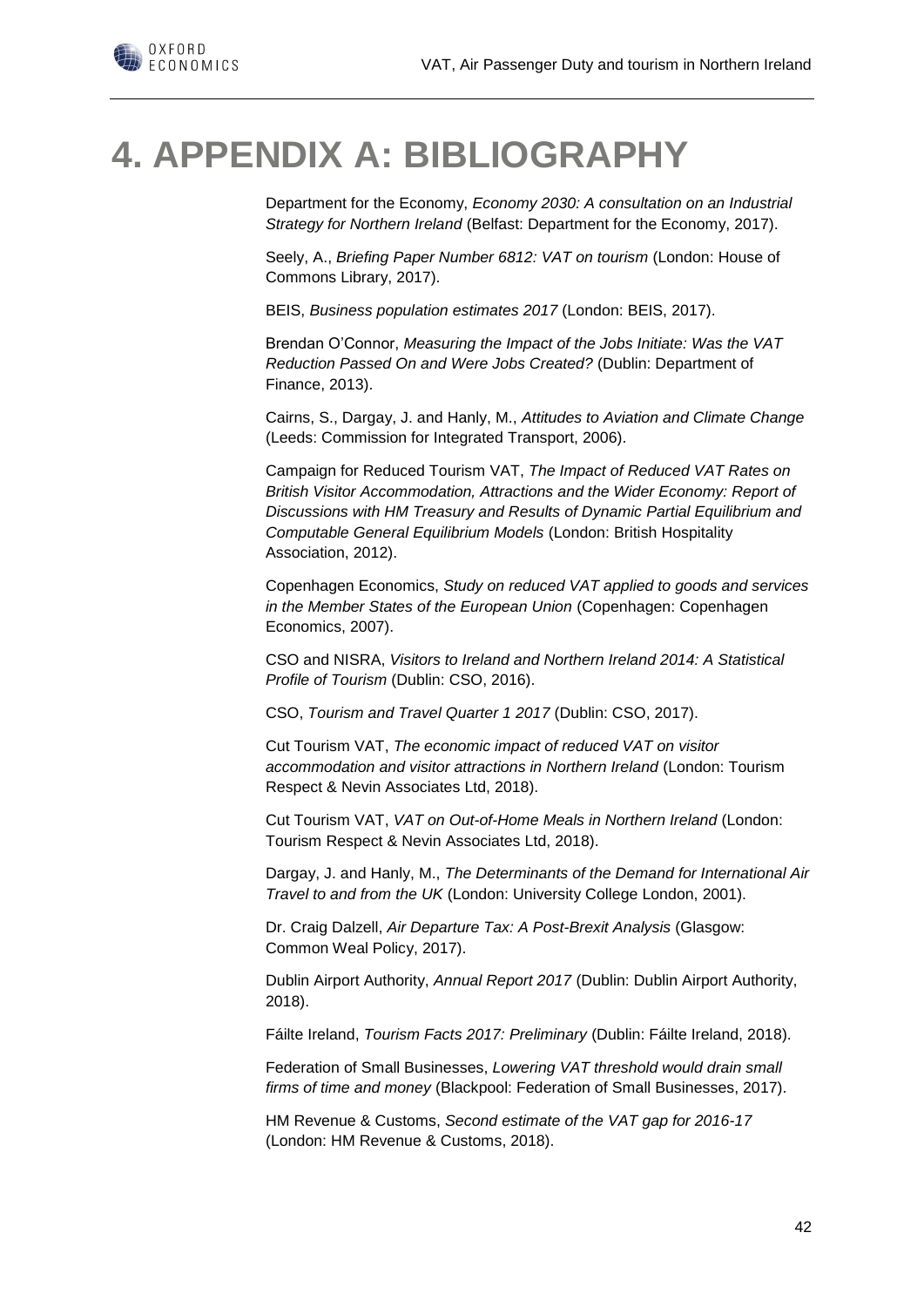

Indecon, *Impact of the VAT Reduction on Irish Tourism and Tourism Employment* (Dublin: Fáilte Ireland, 2017).

KiM Netherlands Institute for Transport Policy Analysis, *Effects of the Air Passenger Tax: Behavioural responses of passengers, airlines and airports* (Den Haag: Ministry of Infrastructure and the Environment, 2011).

Masiero, L. and Nicolau, J., *Price sensitivity to tourism activities: looking for determinant factors* (Lugano: Tourism Economics, 2012).

Masiero, L. and Nicolau, J., *Tourism Market Segmentation Based on Price* (Lugano: Journal of Travel Research, 2012).

Nevin Associates, *The fiscal impact of lower VAT rates on visitor accommodation and attractions in the United Kingdom* (Edinburgh: Nevin Associates, 2014).

NISRA, *External Overnight Trips to Northern Ireland 2016* (Belfast: NISRA, 2017).

NISRA, *Northern Ireland Annual Hotel Occupancy Survey 2016* (Belfast: NISRA, 2017).

NISRA, *Northern Ireland Annual Tourism Statistics 2016* (Belfast: NISRA, 2017).

NISRA, *Northern Ireland Ports Traffic 2016* (Belfast: NISRA, 2017).

NISRA, *Northern Ireland Tourism Statistics 2012* (Belfast: NISRA, 2013).

Northern Ireland Centre for Economic Policy, *Air Connectivity in Northern Ireland: The economic impact of changes to air fares and short-haul Air Passenger Duty* (Belfast: University of Ulster, 2014).

ONS, *Overseas travel and tourism quarterly* (Newport: ONS, 2018).

ONS, *The regional value of tourism in the UK: 2013* (Newport: ONS, 2016).

ONS, *Travel trends estimates: overseas residents in the UK* (Newport: ONS, 2017).

Oxford Economics, *Economic Contribution of the Hotel Industry in Northern Ireland* (London: Oxford Economics, 2013).

PricewaterhouseCoopers, *The economic impact of Air Passenger Duty: A study by PwC* (London: PricewaterhouseCoopers, 2013).

Tourism Ireland and Tourism NI, *Safeguarding and Growing the Northern Ireland Tourism Economy 2017* (Dublin: Tourism Ireland, 2017).

Tourism Northern Ireland, *Access into Northern Ireland: Summer 2015* (Belfast: Tourism Northern Ireland, 2015).

Tourism Northern Ireland, *NI Tourism Industry Barometer December 2017 – At a Glance* (Belfast: Tourism Northern Ireland, 2018).

VisitBritain Research, *Impact of exchange rate on tourism to Britain: Foresight – issue 147* (London: VisitBritain, 2017).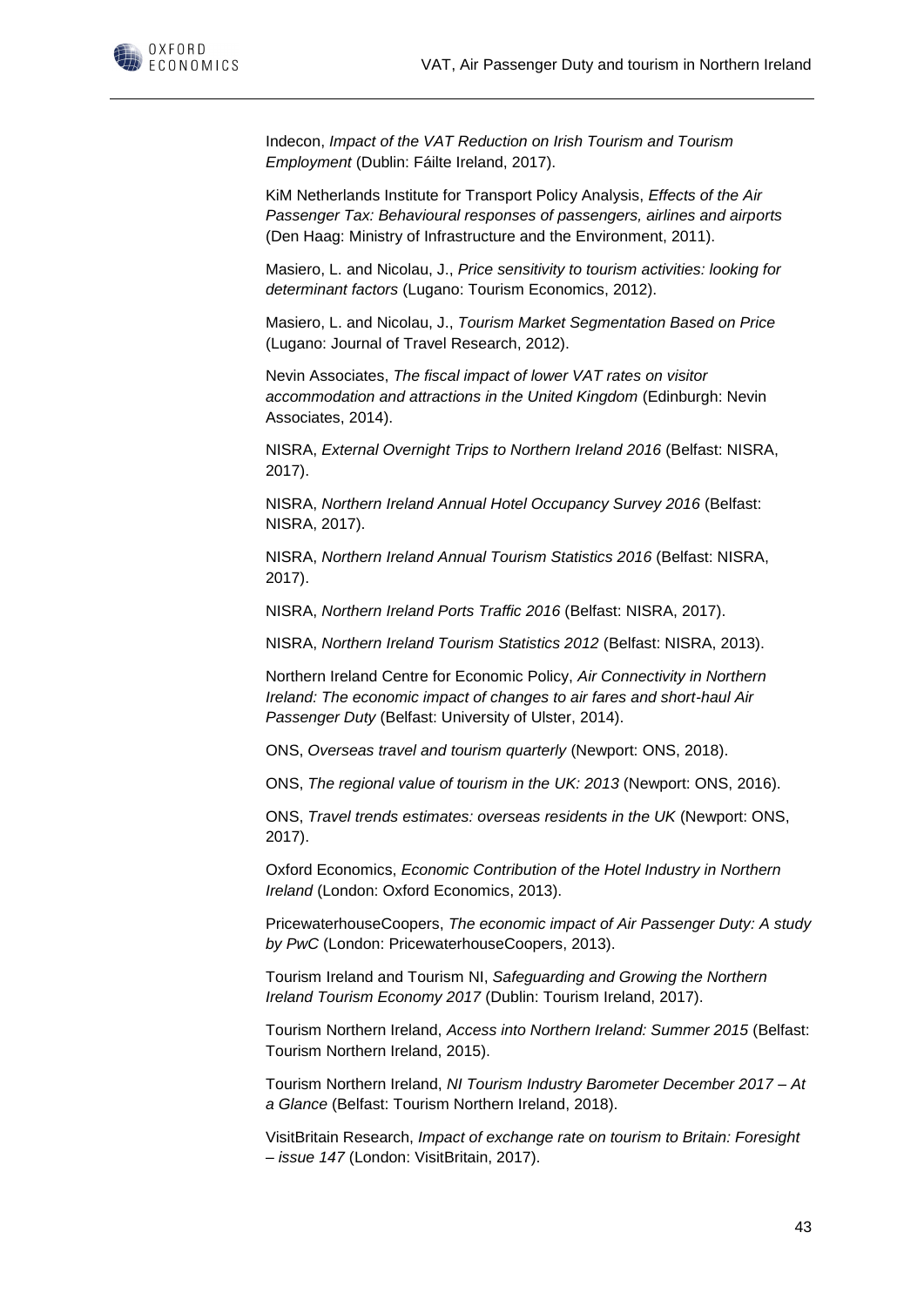

World Travel & Tourism Council, *Travel & Tourism Economic Impact 2017: Ireland* (London: World Travel & Tourism Council, 2017).